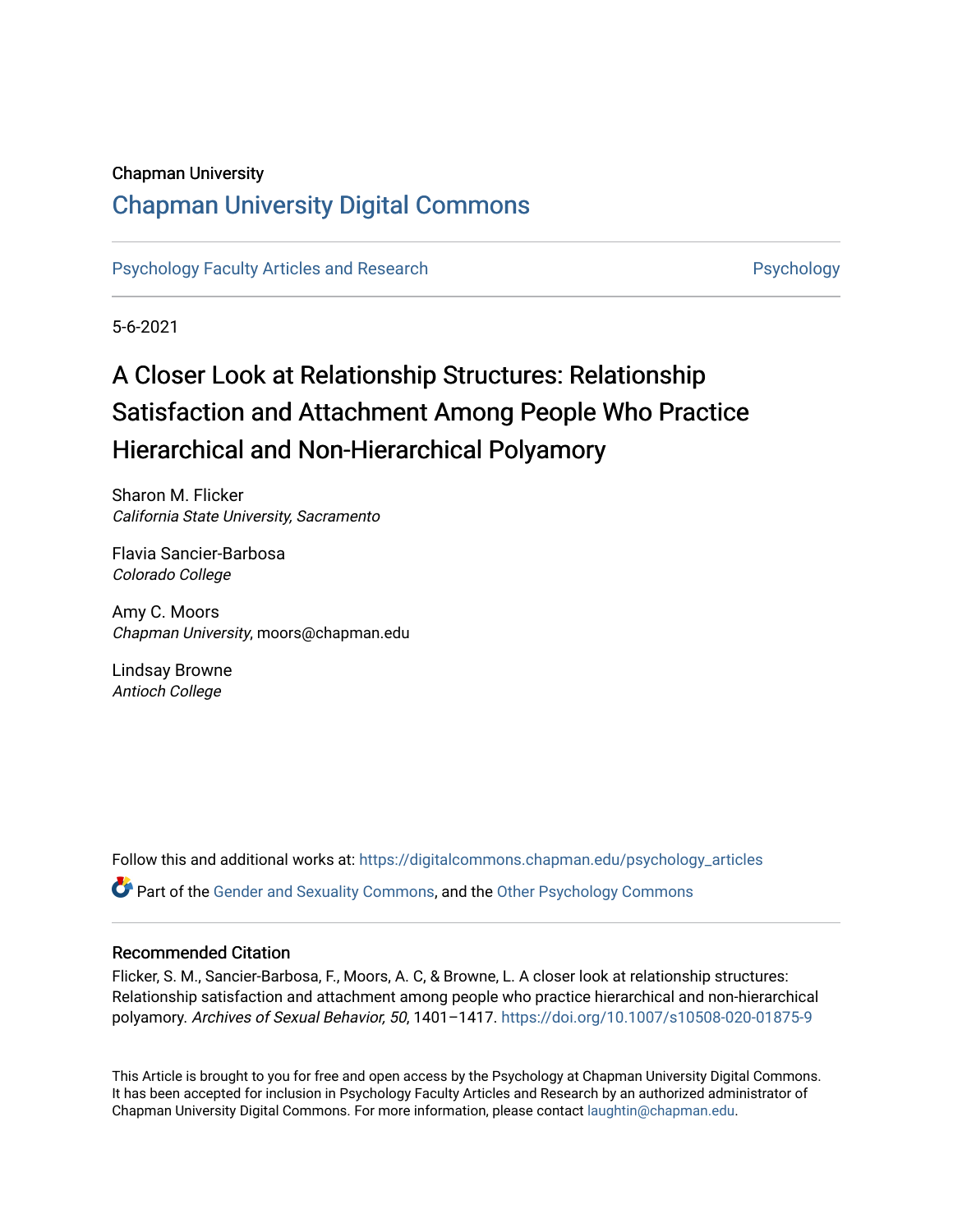## A Closer Look at Relationship Structures: Relationship Satisfaction and Attachment Among People Who Practice Hierarchical and Non-Hierarchical Polyamory

#### **Comments**

This is a pre-copy-editing, author-produced PDF of an article accepted for publication in Archives of Sexual Behavior, volume 50, in 2021 following peer review. The final publication may differ and is available at Springer via <https://doi.org/10.1007/s10508-020-01875-9>.

[A free-to-read copy of the final published article is available here.](https://rdcu.be/ckzvv) 

Copyright Springer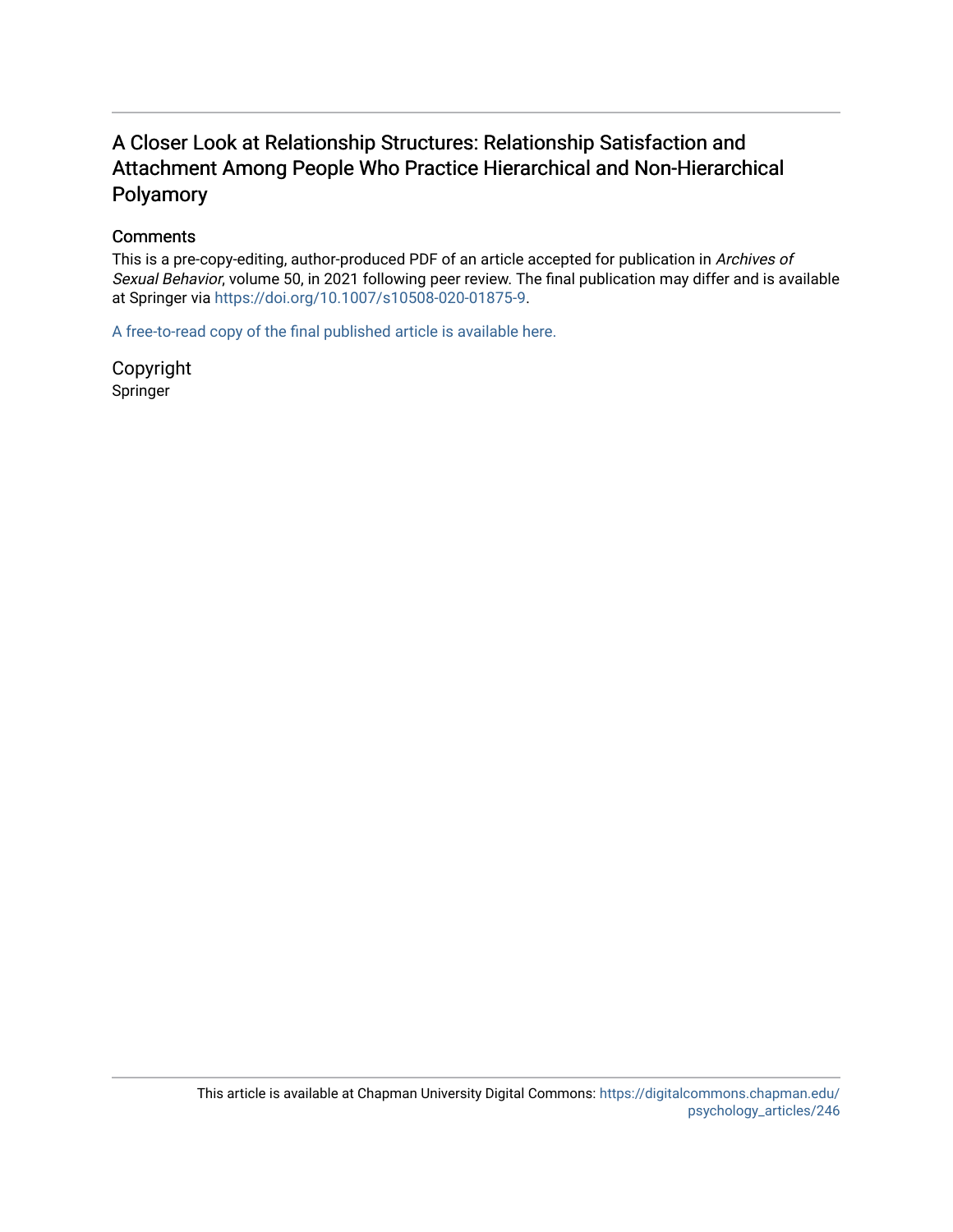A Closer Look at Relationship Structures: Relationship Satisfaction and Attachment among People who Practice Hierarchical and Non-Hierarchical Polyamory

Sharon M. Flicker, Ph.D.<sup>1</sup>, Flavia Sancier-Barbosa, Ph.D.<sup>2</sup>, Amy C. Moors. Ph.D.<sup>3,4</sup>, Lindsay Browne, B.S.<sup>5</sup>

<sup>1</sup>Department of Psychology, California State University, Sacramento, Sacramento, CA

<sup>2</sup>Department of Mathematics and Computer Science, Colorado College, Colorado Springs, CO

<sup>3</sup>Department of Psychology, Chapman University, Orange, CA

<sup>4</sup>The Kinsey Institute, Indiana University, Bloomington, IN

5 Antioch College, Yellow Springs, OH

Correspondence should be addressed to Sharon M. Flicker, Department of Psychology, California State University, Amador Hall 353B, MS 6007, 6000 J Street, Sacramento, CA 95819, USA. (Phone: 916-278-5605; E-mail: [flicker@csus.edu\)](mailto:flicker@csus.edu).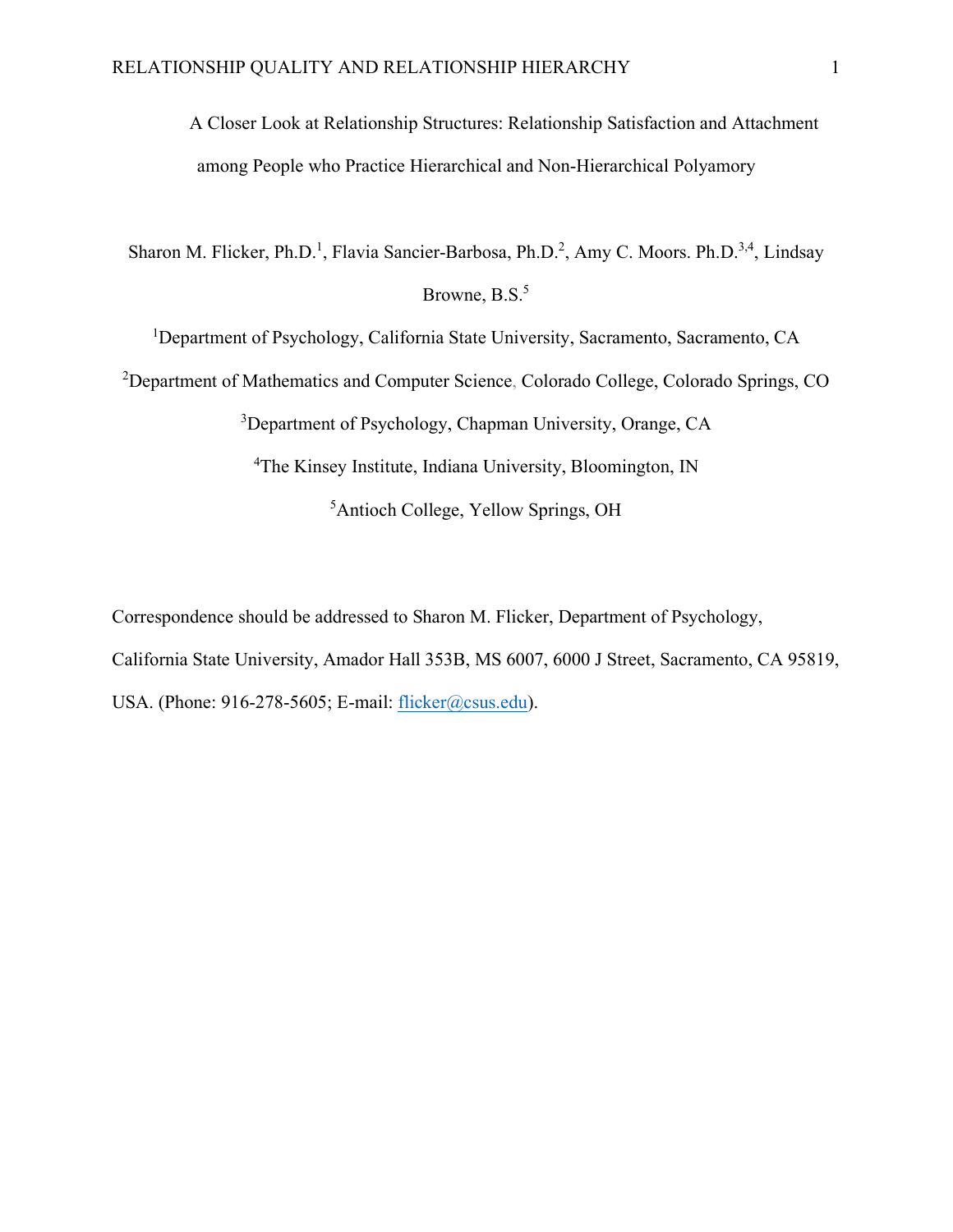#### Abstract

Although polyamorous relationships have received increasing attention from researchers over the past decade, little attention has been paid to differences in relationship configurations: some individuals arrange their relationships hierarchically, prioritizing a primary partner; other relationship structures are non-hierarchical with no relationships prioritized over others. Across two samples ( $N_{Study}$ =225;  $N_{Study}$ =360), we compared relationship satisfaction and attachment security between individuals in hierarchical and non-hierarchical configurations. Greater variability in attachment security was found between partners in hierarchical relationships than those in non-hierarchical relationships; no differences were found in variability in relationships satisfaction across these groups. Furthermore, individuals in hierarchical relationships reported lower overall relationship satisfaction and attachment security compared to individuals in nonhierarchical relationships. More specifically, although no differences were found between nonhierarchical and primary partners, participants reported lower relationship satisfaction and attachment security with secondary and tertiary partners compared to non-hierarchical and primary partners. Findings suggest that these differences may attenuate with time. Although previous research has found that differences (e.g., in investment) between partners exist in both non-hierarchical and hierarchical configurations, the current research suggests that differences that occur organically rather than in a predetermined manner may be related to greater similarities in attachment security across partners as well as greater overall levels of relationship satisfaction and attachment security for individuals in non-hierarchical configurations. More research is needed to determine if the observed between-partner differences are consistent with the relationship goals of individuals in hierarchical relationships.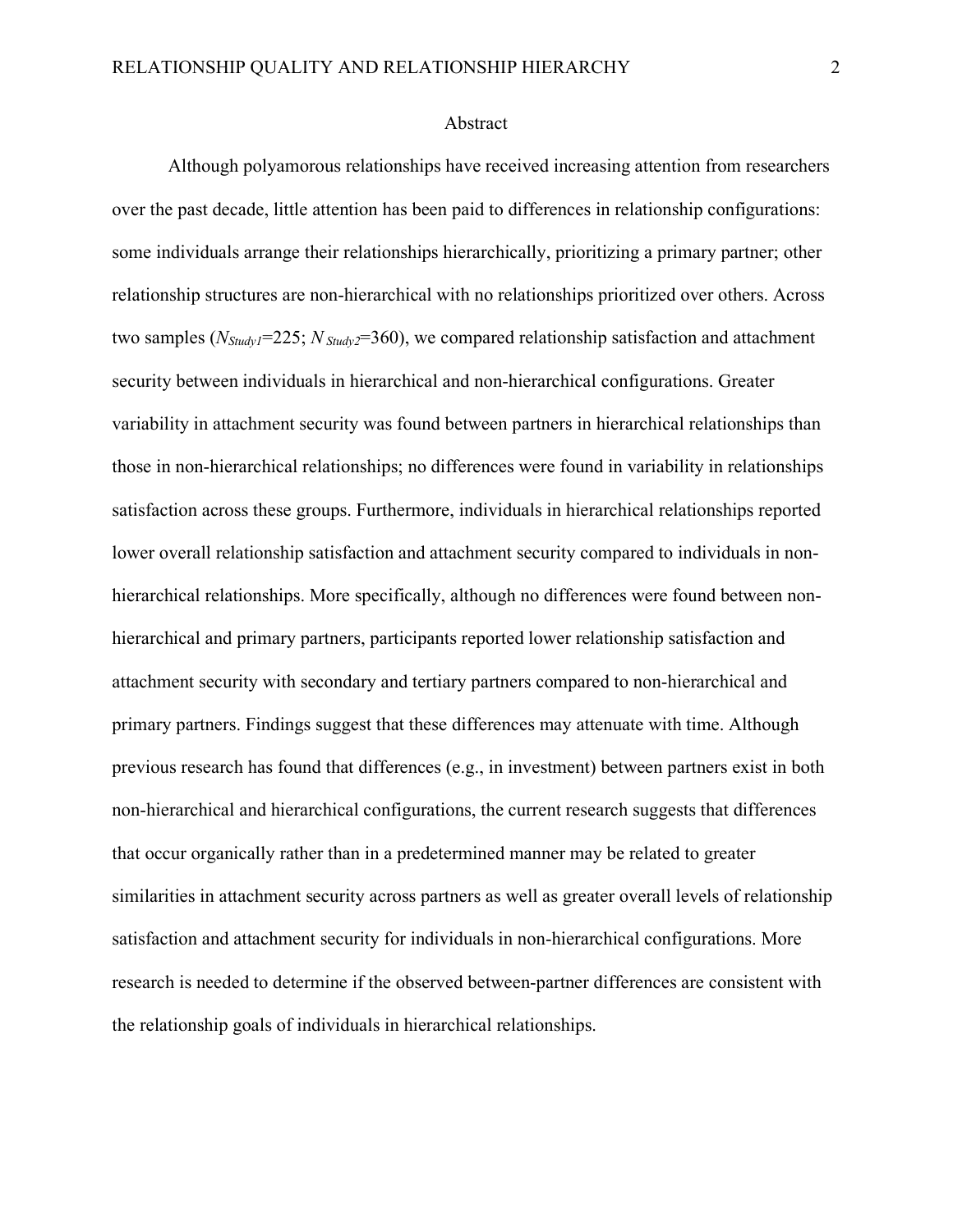*Key words*: consensual non-monogamy, polyamory, relationship quality, attachment,

hierarchy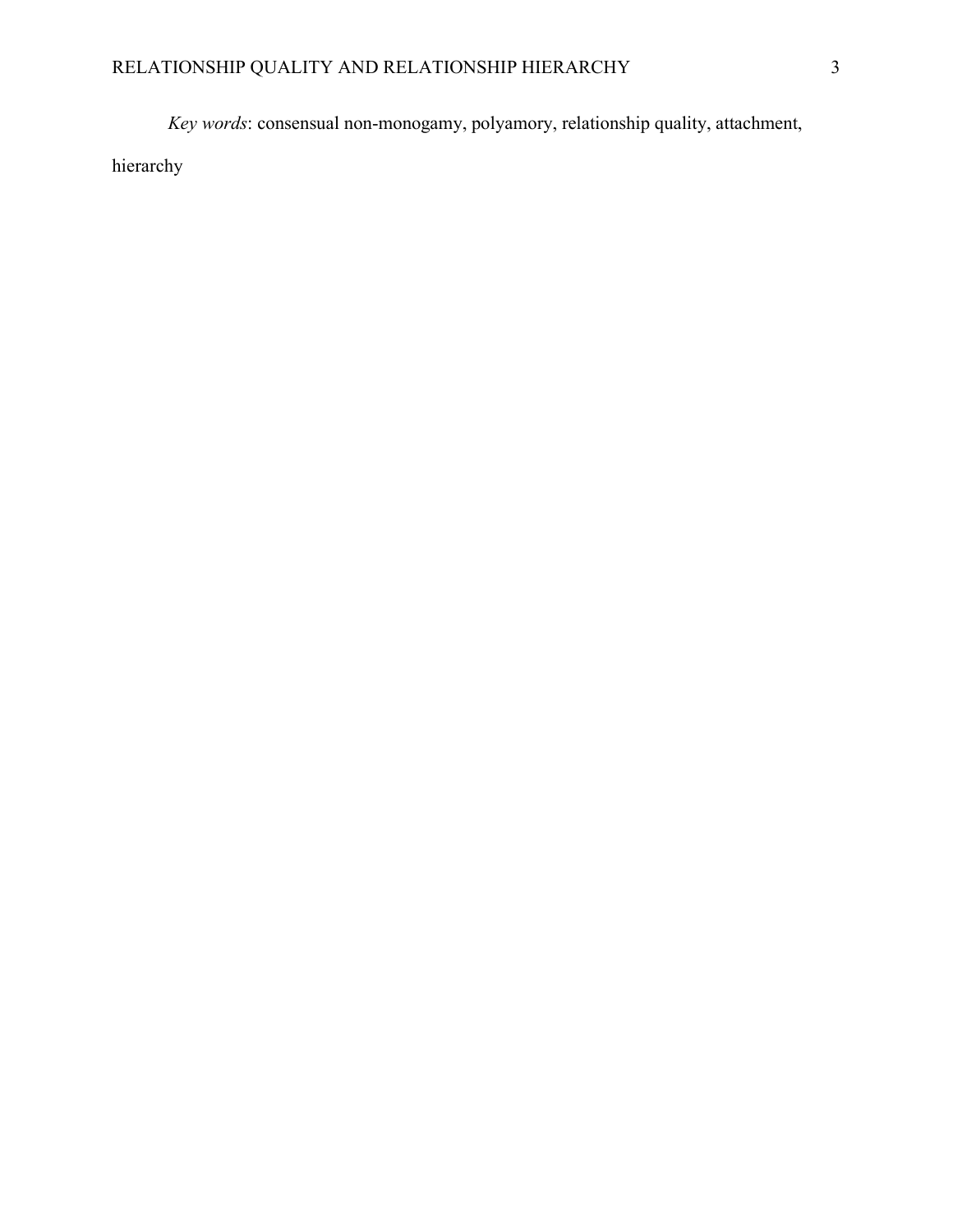A Closer Look at Relationship Structures: Relationship Satisfaction and Attachment among People who Practice Hierarchical and Non-Hierarchical Polyamory

Although there is growing academic and public interest in consensually nonmonogamous relationships (CNM; relationship agreements in which individuals openly engage in more than one concurrent intimate, romantic, and/or sexual relationship; academic interest: see, for instance, this special issue; public interest: Moors, 2017; for a record of media coverage, see: https://polyinthemedia.blogspot.com), nuances in how people structure and organize their multi-partnered relationships has yet to be fully explored. In the context of polyamory—which is typically distinguished from other forms of CNM based on participants' greater openness to multiple concurrent, long-term *loving* partnerships (Klesse, 2006) —people organize their relationships in different ways. Some individuals explicitly rank their partners with one (or more) partner(s) designated as primary and at least one partner designated as secondary or tertiary (referred to as hierarchical polyamory); others do not endorse hierarchy among their partners (known as non-hierarchical polyamory). To date, only one previous study has examined hierarchical and non-hierarchical relationships, with a focus on the relationship quality of *two* partnerships (Balzarini et al., 2019). This study builds on previous research by including all partners in the examination of relationship quality by hierarchical vs non-hierarchical status and by examining an additional marker of relationship quality: attachment security.

#### **Polyamorous Relationship Configurations**

In comparison to other subtypes of consensual non-monogamy, which more often focus on extradyadic sexual involvement (e.g., swinging), polyamorous relationships often involve some form of romantic, emotional, and/ or loving bond in addition to sexual relationships. Polyamory itself is a broad term that covers a wide range of relationship agreements, including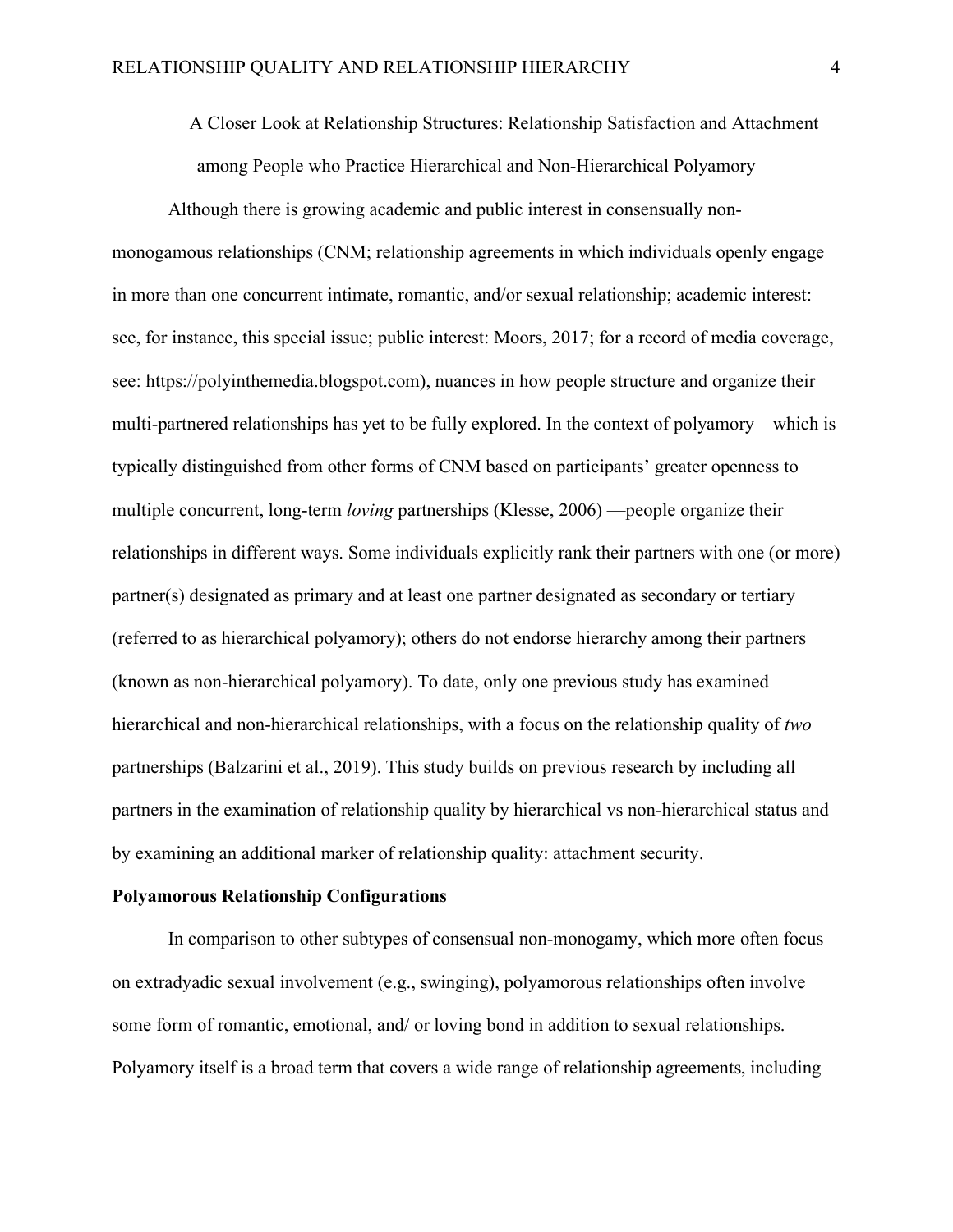differences in how relationships are structured. Central to the current paper are two common forms of polyamorous relationship structure: hierarchy and non-hierarchy.

In the hierarchical polyamorous relationship configuration, people tend to prioritize one or more partners (designated as primary) over others (often designated secondary or tertiary). This predetermined arrangement between a couple explicitly shapes the nature of their other intimate involvements (Labriola, 2003). Primary relationships (which typically involves two partners, but not always, such as in the case of triads and quads) often predate the other partnerships and primary partners may cohabitate, co-parent, share finances, and/or spend holidays together (Balzarini et al., 2017; Balzarini et al., 2019a). Thus, primary relationships often involve a greater degree of investment than non-primary relationships.

In contrast, polyamorous relationships are considered non-hierarchical when all partners are explicitly labeled primary or when no partners are ranked. Polyamorous individuals with multiple primary partners include polyfidelitious relationships (most typically triads and quads; akin to a 'group marriage,' in which all partners may live together, share responsibilities, and/or have sexual relationships) as well as individuals who have multiple close partnerships, none of which are explicitly prioritized over others (Labriola, 2006). Although primary partners may have influence over their partner's relationships with other partners, typically non-hierarchical partners do not have the power to influence decisions regarding partnerships that do not include them (Labriola, 2006). However, even when non-hierarchical partners are not explicit prioritized over others, differences in marital or cohabitation status, financial, or other forms of interdependence may still exist across partnerships (Balzarini et al., 2019).

Relationship configurations in which none of the partnerships are designated primary may reflect an individual who prioritizes their independence, an individual with little interest or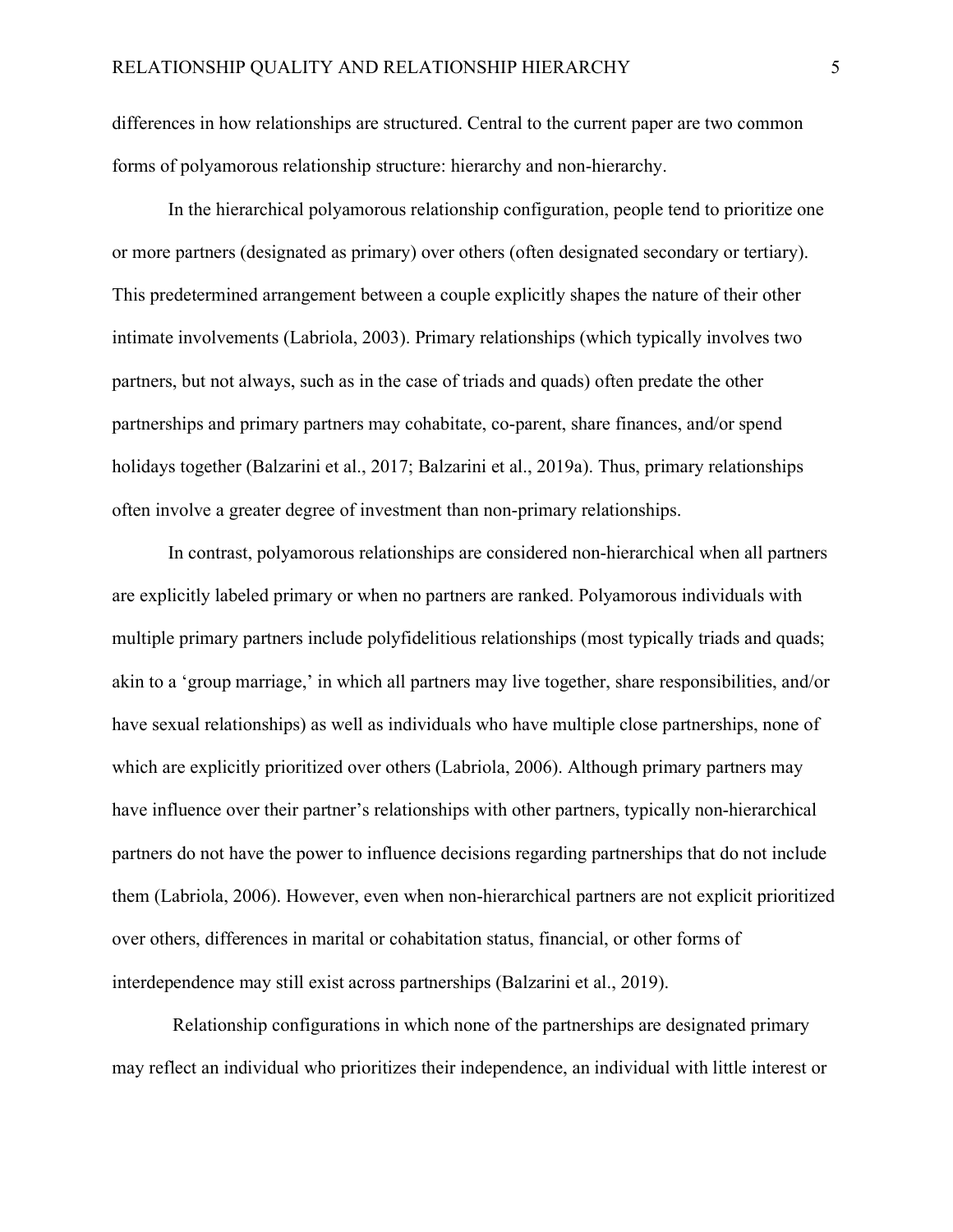ability to invest the time and emotional energy that a primary partnership typically entails (Labriola, 2006) or it may reflect a philosophy that rejects hierarchy among their intimate partnerships or, going a step further, among any relationships (relationship anarchy; Kale, 2016). Given these substantial differences in how polyamory is practiced, it would not be surprising if relationship quality varied between partners in these various relationship configurations.

#### **Relationship Satisfaction among People Engaged in Polyamory**

One of the most commonly assessed measures of relationship quality is relationship satisfaction. Yet, so far, only a few studies have examined relationship satisfaction as a function of hierarchy in polyamorous relationships. In comparisons of primary and secondary partners in hierarchical polyamorous relationships, two studies have found higher satisfaction among primary than secondary partners (Balzarini et al., 2017; Conley et al., 2017). However, there is some discrepancy among these studies in how the primary partner is determined. For instance, Balzarini et al. asked participants to identify their primary partner while Conley and colleagues asked participants to name the partner they were more committed to than the others, which is likely to approximate primary partner (although may not in all cases). Mitchell, Bartholomew, and Cobb (2014) found similar results in their sample of individuals engaged in various forms of consensual non-monogamy (not solely polyamory). They compared "significant others" (a category meant to approximate primary partners, which combined those partners labeled primary *by the participant* with partners designated as the 'significant other' *by the researchers* based on certain criteria, such as relationship length or cohabitation status) and 'other significant others' (which combined partners designated as non-primary by the participant or by the researcher), finding that "significant others" had higher relationship satisfaction compared to "other significant others." However, it should be noted that for approximately a third of the sample, the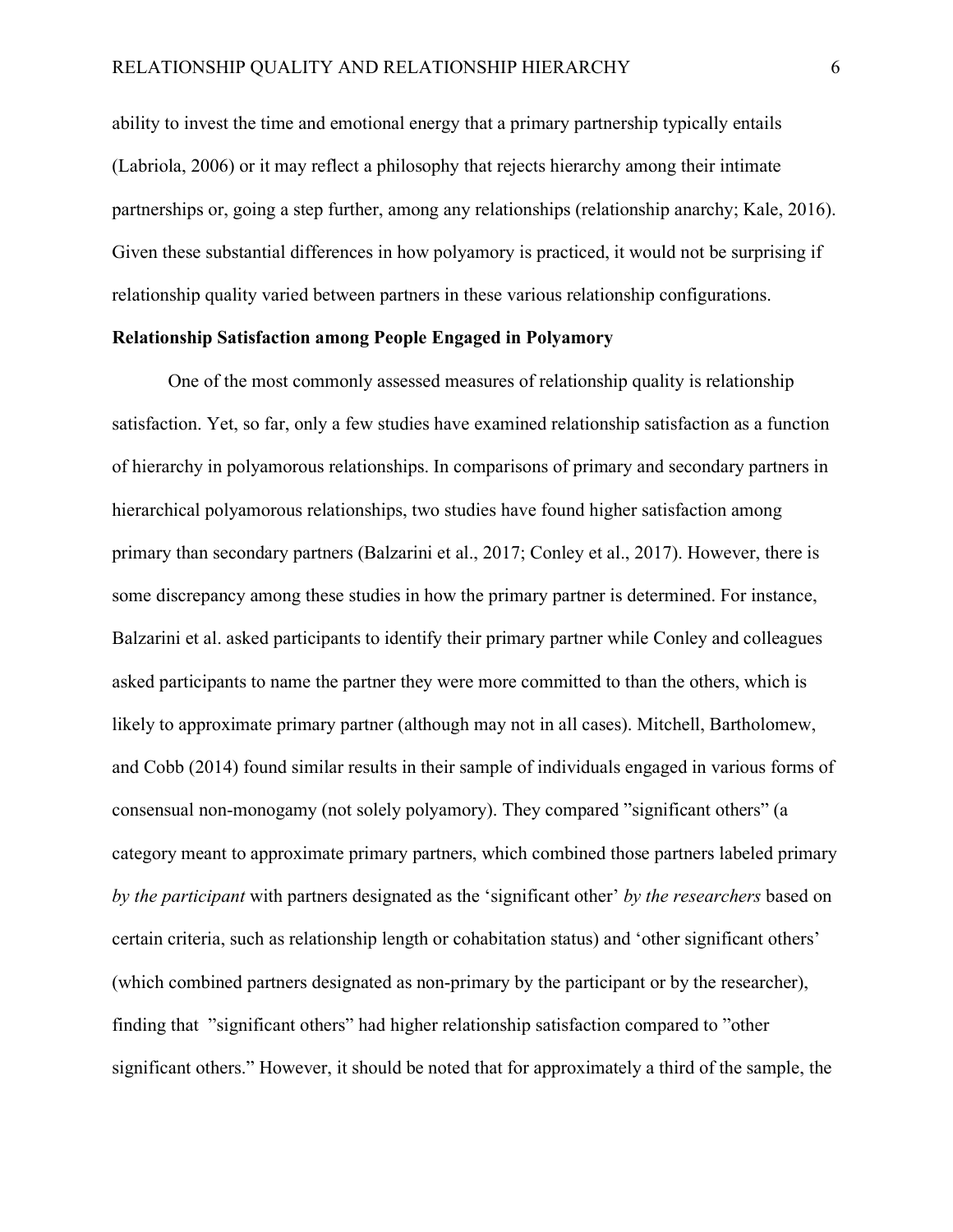assigned hierarchical distinctions contrasted with the participants' own non-hierarchical labeling of their partners. In sum, although there is a consistent pattern of greater relationship satisfaction reported with primary partners compared to secondary partners, the interpretation of these findings is complicated by inconsistent operationalizations of "primary partners" which may not always map well onto participants' own descriptions of their partners.

Balzarini and colleagues (2019a) were the first to further examine hierarchical and nonhierarchical relationship configurations. They compared a wide range of relationship quality indicators between primary/secondary, co-primary (more than one partner identified as primary), and no-primary (none of the partners identified as primary) relationship configurations. For participants who identified two partners as primary or no partners as primary, the authors designated one partner as 'pseudo-primary' and another as 'pseudo-secondary' based on the length of the relationship and cohabitation status. Across two samples, participants in hierarchical relationships reported being more satisfied with their primary partners than their secondary partners. However, participants with multiple primary partners evidenced no difference in relationship satisfaction between the two partners. Findings were inconsistent across the two samples for participants with no primary partners (with participants significantly more satisfied with the pseudo-primary partner in Study 1 and no differences found in Study 2). These findings lend support for the importance of treating hierarchical and nonhierarchical polyamorous relationships as distinct.

The current study seeks to replicate and extend Balzarini and colleagues' (2019a) research by comparing differences in both relationship satisfaction and attachment security across multiple partners in hierarchical and non-hierarchical relationship configurations. We furthermore hope to clarify past findings by examining individuals' own designations of their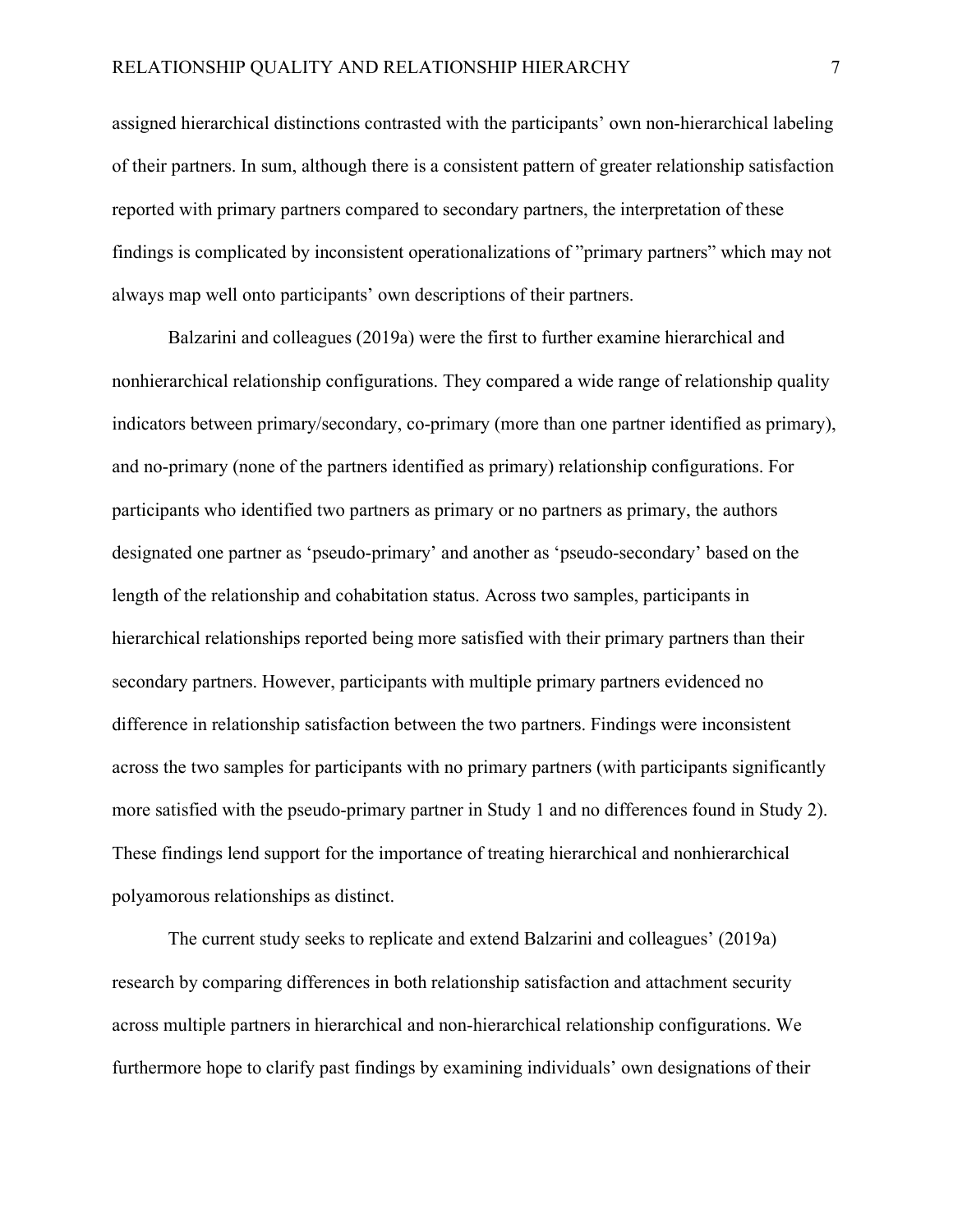relationships (e.g., not imposing hierarchical designations on participant-identified nonhierarchical structures), in order to avoid confounding factors like relationship length and cohabitation status with how people actually think about their partners. At the core of this strategy is the belief that how individuals think about their relationships may actually influence the quality of those relationships. (Although it is possible that relationship quality may determine decisions about hierarchical structure, we seek to first examine whether a relation exists before gathering evidence to help determine causality, which would require a more resource-intensive longitudinal study as the next step.) An exploratory goal of this study is to determine whether individuals' self-designations of hierarchical/non-hierarchical status make unique contributions to predicting relationship quality, beyond that contributed by factors such as relationship length and co-habitation status. Finally, we seek to build on past research by including all partners reported by the participant, rather than only two.

#### **Attachment Security**

One of the most popular theories in the area of romantic relationships is attachment theory. Originally described in the context of infant/caregiver relationships (Bowlby, 1969), the concept was later applied to relationships between romantic partners (Hazan & Shaver, 1987). Attachment theory states that our earliest experiences with our caregivers result in internalized working models of relationships, which are expectancies that we carry with us into future relationships: for example, whether others are trustworthy and dependable (Bowlby, 1969). Based on these experiences, we are thought to have particular ways of relating to others, called an attachment style, which consists of two components: *anxiety*, or how sensitive we are to perceiving and responding (physiologically and emotionally) to relationship-based uncertainty and threats; and *avoidance*, or the discomfort one may feel opening up to and relying on others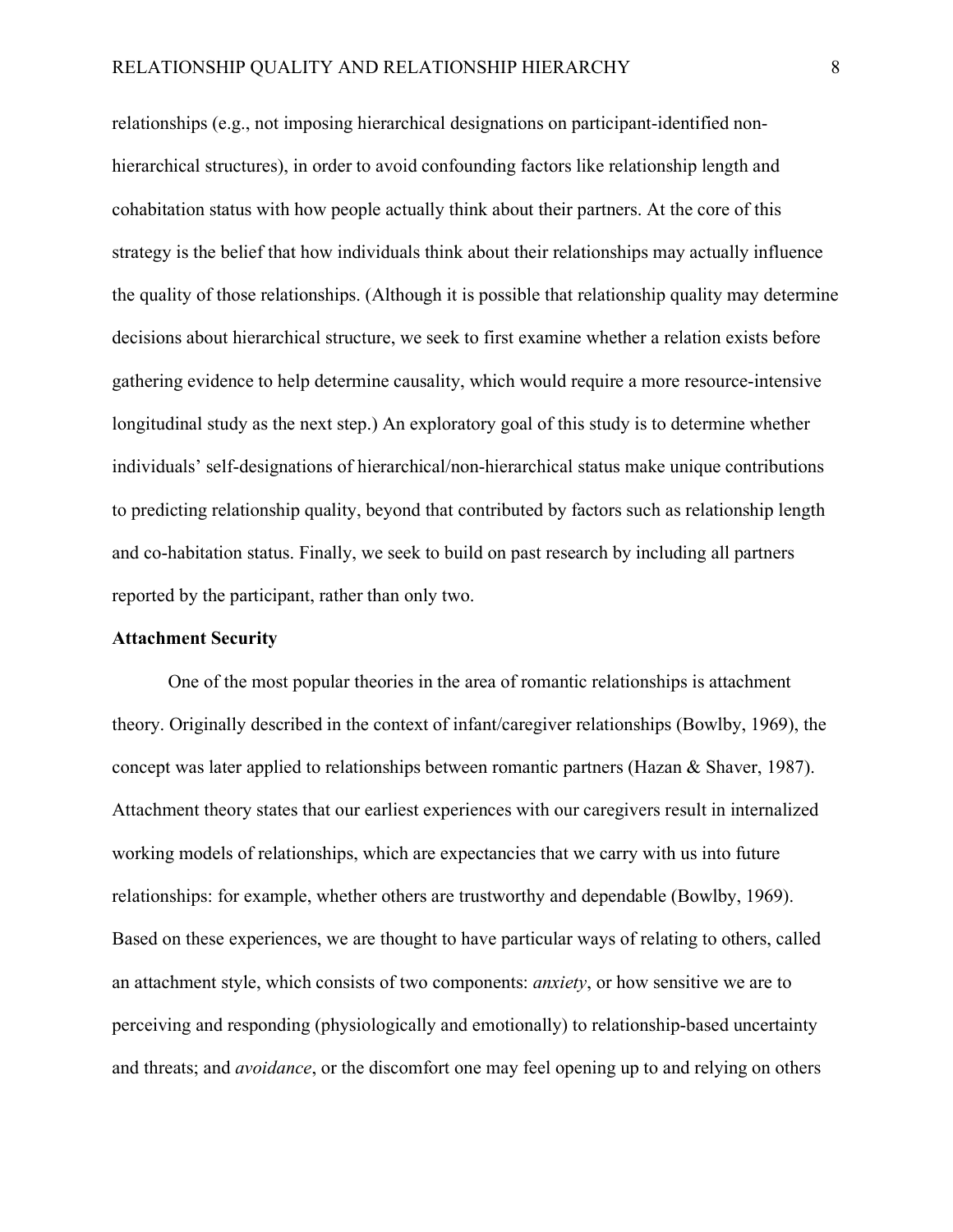(Brennan, Clark, & Shaver, 1998). Although our earlier attachment experiences are thought to shape our expectations and approaches to later attachment relationships, individuals are also thought to experience attachment anxiety and avoidance specific to particular relationships in response to the behaviors of the relationship partner (LaGuardia et al., 2000) and the interaction of the two partners' attachment styles.

Although attachment theory is one of the most widely applied theories in the field of relationship research, only two studies have thus far examined attachment in the context of consensually non-monogamous relationships. The first study found consensually nonmonogamous (including both swingers and polyamorous) individuals to be lower in attachment avoidance than monogamous individuals, with no differences in attachment anxiety (Moors, Conley, Edelstein, & Chopik, 2015). The second examined individuals engaged in polyamory with at least two concurrent partners and found that, people reported lower levels of attachment anxiety and avoidance with Partner 1 (i.e., the first partner reported on by the participant; on average, this relationship was longer and more likely to be designated a primary partner) than Partner 2 (Moors, Ryan, & Chopik, 2019).

The lack of attention from attachment theorists is particularly salient given that polyamorous individuals may be uniquely positioned to help answer a current debate within the field of attachment theory: to what extent does the development of new attachment bonds depend on the weakening or displacement of existing attachments (Fraley, 2019)? Along with the Moors and colleagues' (2019) study described above, the current study has the potential to contribute in a meaningful way to this debate. Moors and colleagues found that polyamorous individuals were generally securely attached to both partners examined in their study; thus new relationships, even new intimate relationships, do not necessarily undermine the security of existing relationships.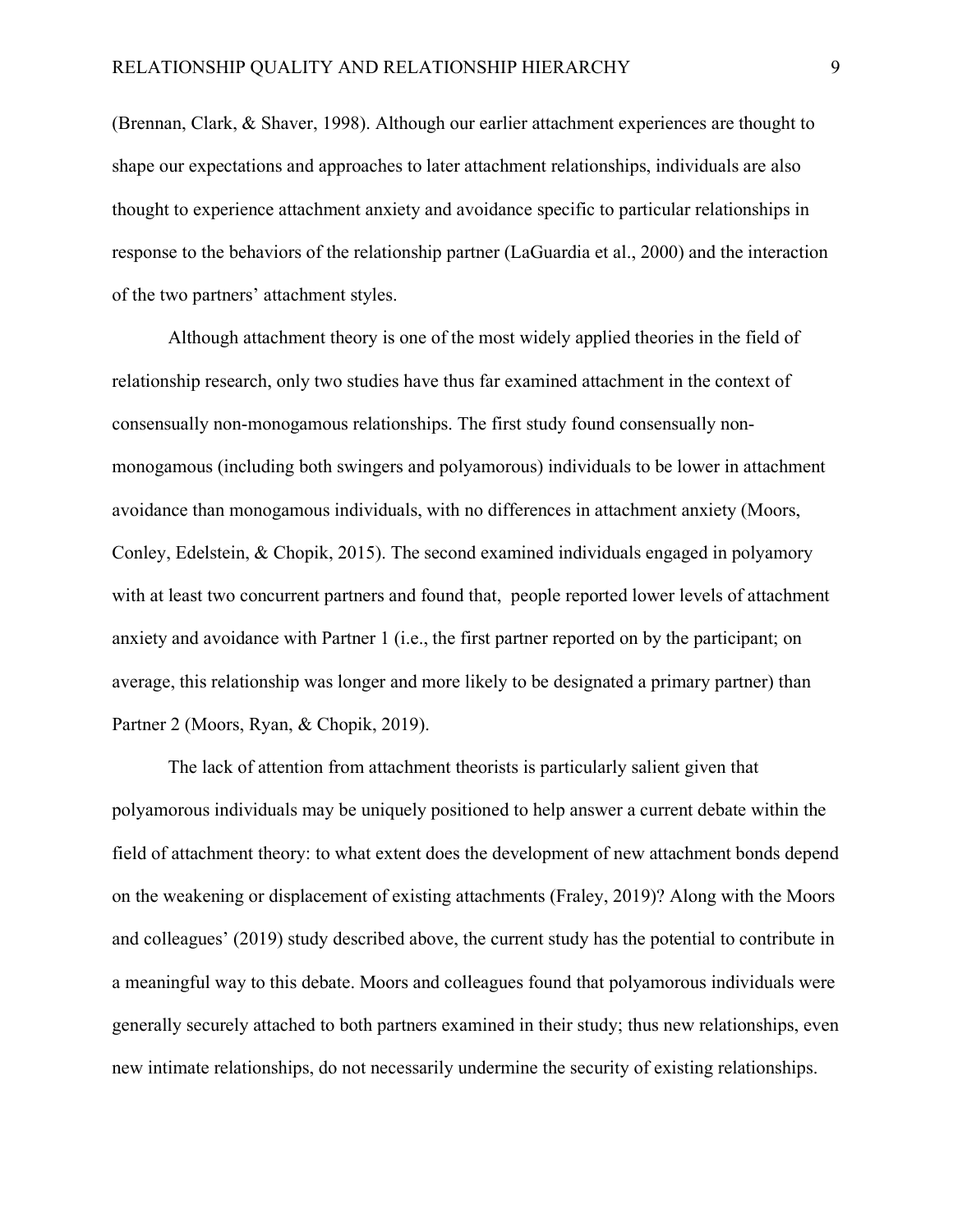This study will build on Moors et al. (2019) by examining this variability in the context of varying relationship structures (hierarchical vs nonhierarchical). If, as Fraley (2019) postulates, the choice to engage in various forms of CNM may be driven, in part, by distinct attachment motivations, the decision to engage in hierarchical or non-hierarchical forms of polyamory may also reflect different underlying attachment strategies and, thus, attachment security may differ across individuals involved in these two relationship structures. Individuals who choose to engage in hierarchical forms of polyamory may have higher levels of attachment anxiety, for example, and crave the security that having (and being) a primary partner may provide. As of yet, no research has compared attachment security across hierarchical and nonhierarchical relationship configurations. We seek to address this gap by comparing attachment security between participants in hierarchical and non-hierarchical relationship configurations as well as between primary and secondary partners in hierarchical relationship configurations.

#### **The Current Studies**

The current study extends previous research by comparing relationship satisfaction and attachment security (anxiety and avoidance) between individuals who practice hierarchical and nonhierarchical forms of polyamory. We furthermore examined variability in reports of relationship satisfaction and attachment security across individuals' multiple partners, testing whether these differences would be larger in hierarchical than in nonhierarchical relationship configurations. We suspected that the prioritization of one relationship over another would likely undercut both relationship satisfaction and attachment security in the non-prioritized relationships. Thus, consistent with Balzarini and colleagues (2019a), we expected to find the largest variabilities in these measures between partners in hierarchical configurations (H1). On the other hand, whether all partners are considered are primary or none of the partners are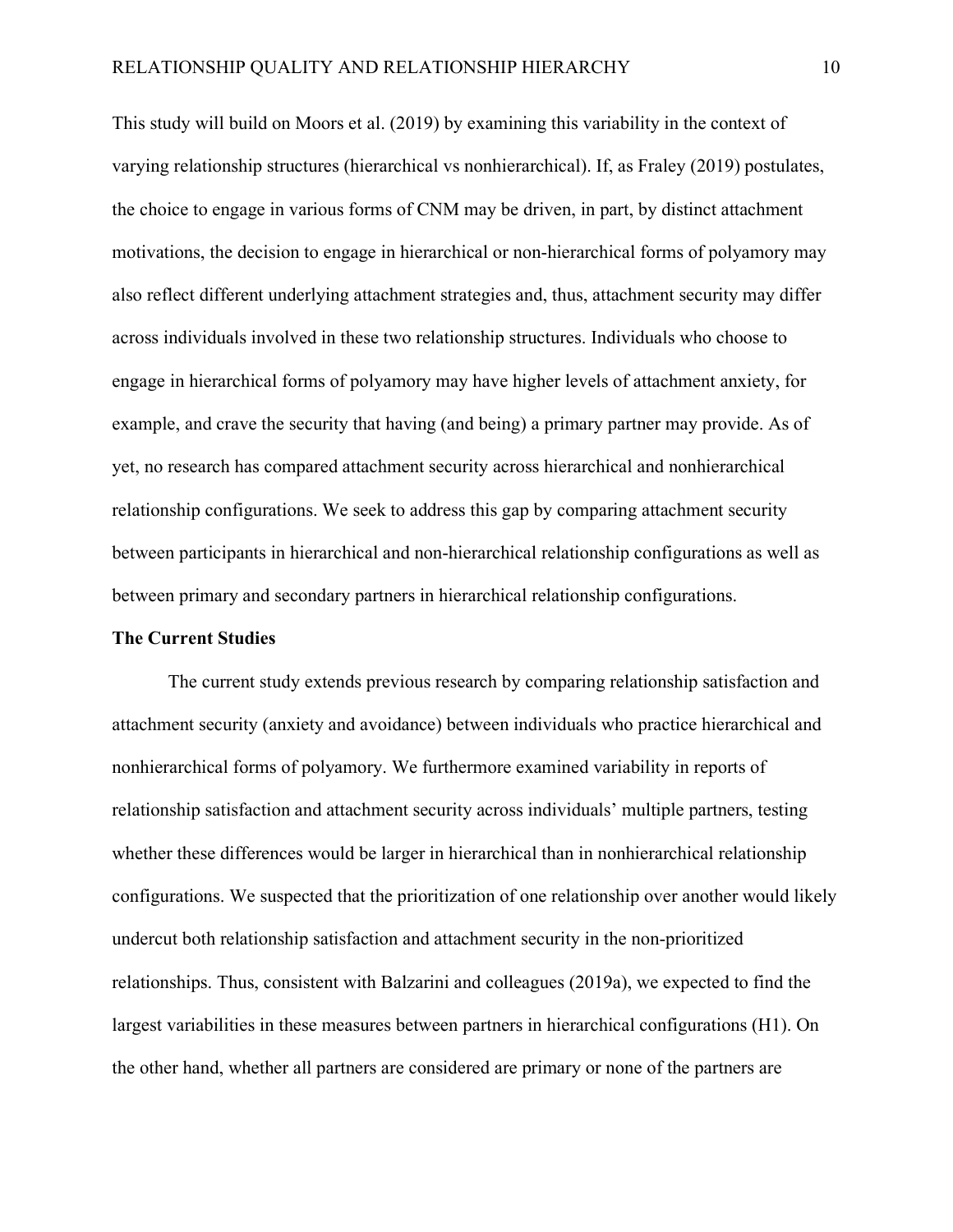considered primary, we expected to see significantly lower variability in relationship satisfaction and attachment security across an individual's multiple relationships when there is no explicit hierarchy.

We furthermore examined reports of relationship satisfaction and attachment security across participants' multiple partners and compared these individual-level relationship indices between hierarchical and non-hierarchical relationship configurations. Because we had no previous findings to draw on, we refrained from offering hypotheses for this question (RQ1).

Finally, considering only people engaged in hierarchical polyamory, we sought to replicate previous findings of greater relationship satisfaction in primary relationships compared to secondary relationships (Balzarini et al., 2017; Balzarini et al., 2019a; Conley et al., 2017; Mitchell et al., 2014). We also examined attachment security, expecting lower attachment anxiety and avoidance with primary, compared to secondary, partners (H2).

#### **Study 1**

#### **Method**

#### **Participants**

Following institutional ethics board approval, participants were recruited online in 2018- 2019 through several subreddits (e.g., polyamory, swingers, consensual non-monogamy, sample size) and by sending invitations to the online study to several polyamory meetup groups (with permission of the organizers). The invitation stated that "The broad aim of this project is to look at individuals' experiences in relationships. Items in the survey cover topics such as relationship satisfaction, feelings of closeness, and fulfillment of emotional needs." Previous research has shown that reddit data is both valid and reliable (Jamnik & Lane, 2017). Inclusion criteria were: 1) 18 years of age and 2) currently in a relationship. A total of 797 participants completed the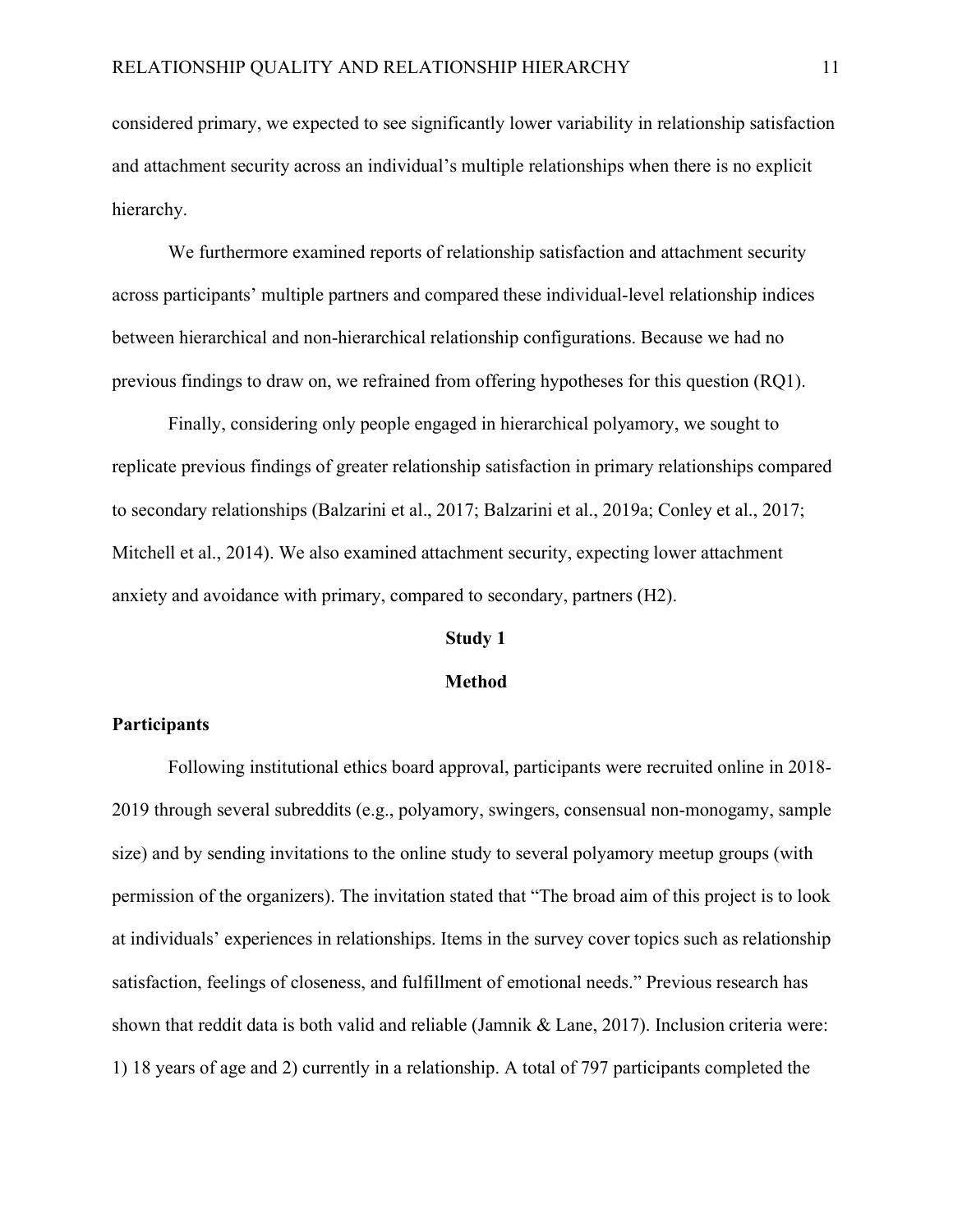questionnaires. Participants were asked to describe their relationship and were given the following options: monogamous, having sex or a romantic relationship outside of a monogamous relationship, monogamish, polyamorous, polyfidelity, open, swinging, triad, quad, relationship anarchy and other (open-ended response). For this study, we excluded participants who described their relationship as anything other than polyamorous, polyfidelity, triad, quad, vee (if the participant described their relationship this way in the free form response), or relationship anarchy.

A total of 230 participants satisfied the sample selection criteria: individuals engaged in polyamory who completed the survey for at least two current partners. Of the 230 participants, 97 (43%) were in hierarchical relationships and 128 (57%) were in non-hierarchical relationships. Five participants reported that they did not believe in hierarchy while simultaneously reporting a hierarchical ranking of partners (e.g., one partner was marked as primary, another as secondary); these participants were thus excluded. The 225 participants considered in this study were in a total of 564 relationships, of which 251 were hierarchical and 313 were non-hierarchical. Of the 251 hierarchical relationships, 101 were labeled as primary (40%), 102 were labeled as secondary (41%), 27 were labeled as tertiary (11%), and 20 had other descriptions (8%). Of the 128 participants in non-hierarchical relationships, 100 explicitly described all their relationships as non-hierarchical; 21 described all relationships as primary; and 7 selected "Other" and described their partners in a way that clearly implied no hierarchy.

The relationships' and participants' characteristics by hierarchical classification are reported on Tables 1 and 2, respectively. In summary, participants in hierarchical relationships were significantly older and more likely to be married than those in non-hierarchical relationships. Within hierarchical relationships, marriage was almost always with a primary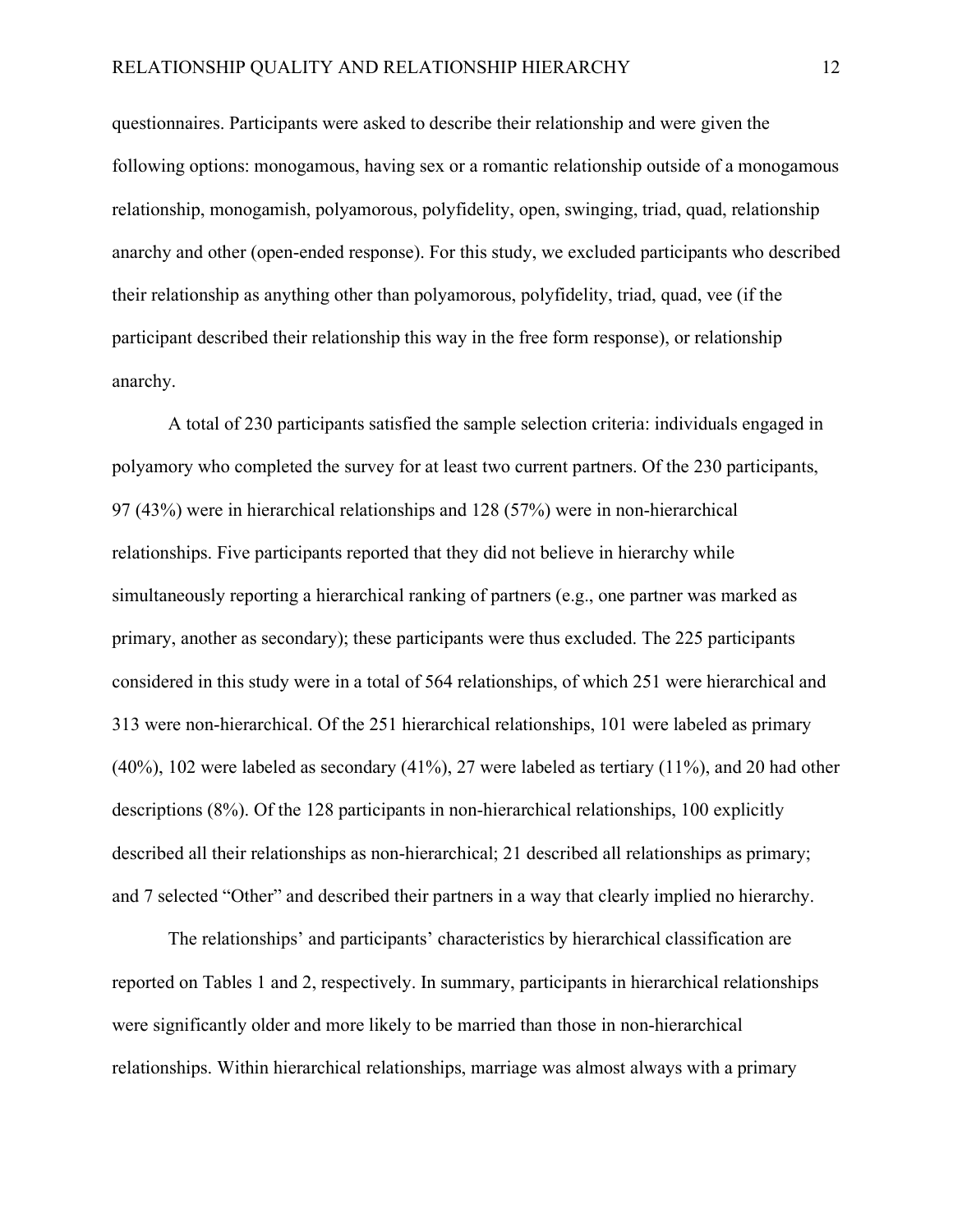partner. Further, within hierarchical structures, relationships with a primary partner were on average significantly longer than those with a non-primary partner, and the proportion of cohabitation and co-parenting was significantly higher for primary partners.

#### **Measures**

In addition to demographic questions, participants were asked to complete the following measures for each of their partners (up to 10).

**Hierarchy/non-hierarchy status**. Participants were given the following options to describe each of their partners: 'only partner,' 'primary partner,' 'secondary partner,' 'tertiary partner,' 'I do not believe in relationship hierarchy, or other (open-ended response). Participants who reported that they did not believe in relationship hierarchy, or whose partners were all marked as primary (or all marked as secondary) were considered non-hierarchical. Participants who had at least one partner marked as primary and another marked as secondary or tertiary (or participants with at least one secondary and at least one tertiary partner) were considered hierarchical.

**Attachment security.** The Experiences in Close Relationship – Relationship Structures (ECR-RS; Fraley, Heffernan, Vicary, & Brumbaugh, 2011) questionnaire, a nineitem, Likert self-report instrument, assessed attachment between the participant and each of their partners. As recommended, two scores were computed for each partner: one for attachment-related avoidance (discomfort with closeness; sample item: "I try to avoid getting too close to [partner]") and the other for attachment-related anxiety (sensitivity to threats in the relationship; sample item: "I worry that [partner] won't care about me as much as I care about them"). Scores range from 1 to 7, with higher scores reflecting higher levels of anxiety and avoidance. Cronbach's alphas for the current sample were .88 for the avoidance subscale (.88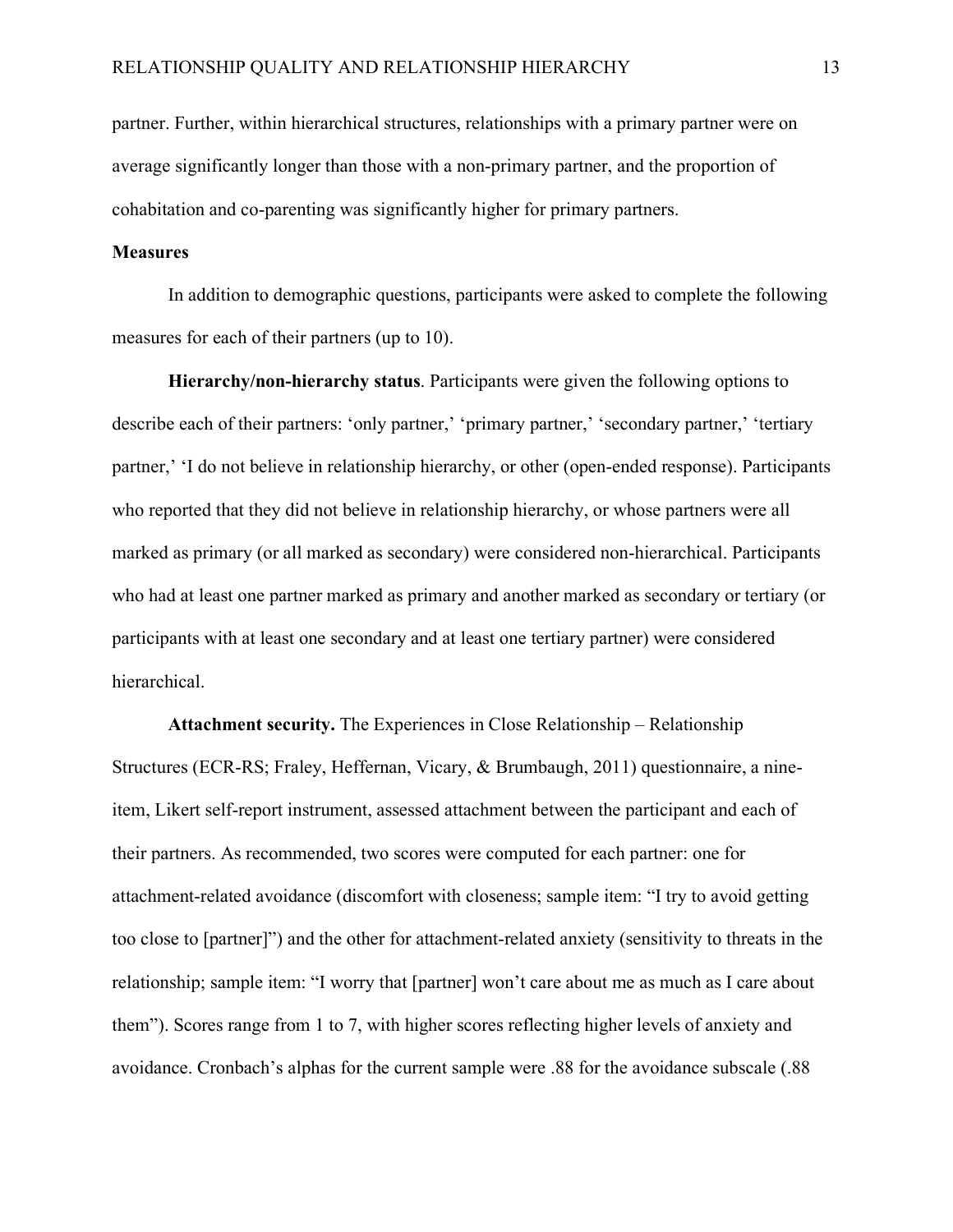for hierarchical relationships and .87 for non-hierarchical relationships; .77 for primary relationships and .87 for non-primary relationships) and .86 for the anxiety subscale (.87 for hierarchical relationships and .84 for non-hierarchical relationships; .92 for primary relationships and .82 for non-primary relationships).

**Relationship Satisfaction**. The Couples Satisfaction Index-4 (Funk & Rogge, 2007) is a four-item Likert self-report scale that assesses satisfaction with one's partner. One item uses a 7 point scale and the other three items use a 6-point scale. Scores range from 0-21, with higher scores indicating greater satisfaction. Scores below 13.5 are thought to connote marked dissatisfaction with the relationship. Cronbach's alpha for the current sample was .89 (.91 for hierarchical relationships and .86 for non-hierarchical relationships; .90 for both primary and non-primary relationships).

#### **Procedure**

Participants accessed the study through a link provided in the advertisement, where they were first presented with information about the study, including that participation in the study is anonymous and voluntary. Informed consent was obtained from all individual participants included in the study. Participants who met the inclusion criteria were asked to complete three surveys, two of which were filled out multiple times by participants in multiple relationships, and the demographic form. Participants had the option of entering into a raffle for gift cards by entering their email address in another survey whose data was unconnected with the study data.

#### **Results**

#### **Data Analyses**

An overarching goal of our data analysis plan was to address the research questions in a way that included data from all partners of a participant, not limiting it to only two partners. To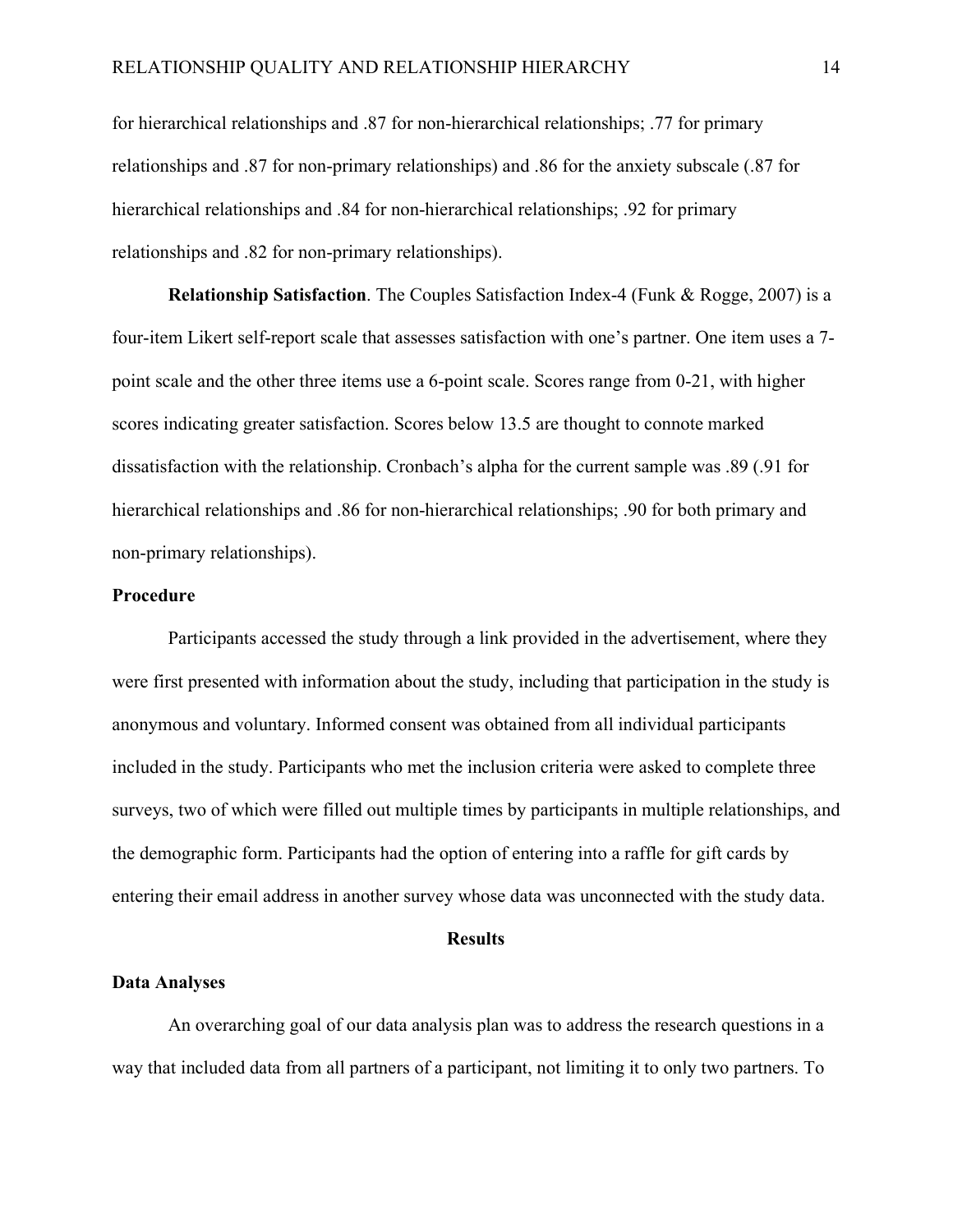account for dependencies among partners of the same participant (since multiple relationships from the same participant are likely to have similarities), we conducted a series of linear mixed effects models with heterogeneous variance. Linear mixed effects models allow for both fixed and random effects and are appropriate for non-independent data arising from a multi-level structure like the one in this study (partners within participants.) The heterogeneous variance component allows for modeling within-participant variability, which in this study is the variation of outcome measures across multiple partners of the same participant. In research that only considers two partners, this variability would be measured by the difference in outcome measures between the two partners. Even though the present modeling approach appears to not have been used yet in CNM research, it has been used in other applications where it is desired to model both central tendency and within-subject variability in a multi-level setting (see, for example, Rast et al., 2012). To build the models to test Hypothesis 1 and Research Question 1, data was structured in a long format where each row represented one partner. Therefore the number of rows per participant equaled the number of partners they had.

To confirm the need for mixed effects models, we checked (via likelihood-ratio test) whether a random-intercept model was an improvement over a fixed-intercept one. Avoidance, anxiety, and relationship satisfaction varied across participants [avoidance  $SD = 0.41$ ,  $\chi^2(1) =$ 12.54,  $p = .0004$ ,  $p_{\text{adj}} = .002$ ; anxiety SD = 0.77,  $\chi^2(1) = 46.75$ ,  $p < .0001$ ,  $p_{\text{adj}} < .0001$ ; satisfaction  $SD = 1.71$ ,  $\chi^2(1) = 34.60$ ,  $p < .0001$ ,  $p_{\text{adj}} < .0001$ ], which confirmed the need for random intercept models. The models were constructed using the package nlme (Pinheiro 2018) in R.

We completed three analyses, one for each of the outcome variables (relationship satisfaction, attachment anxiety and attachment avoidance). Each of these analyses was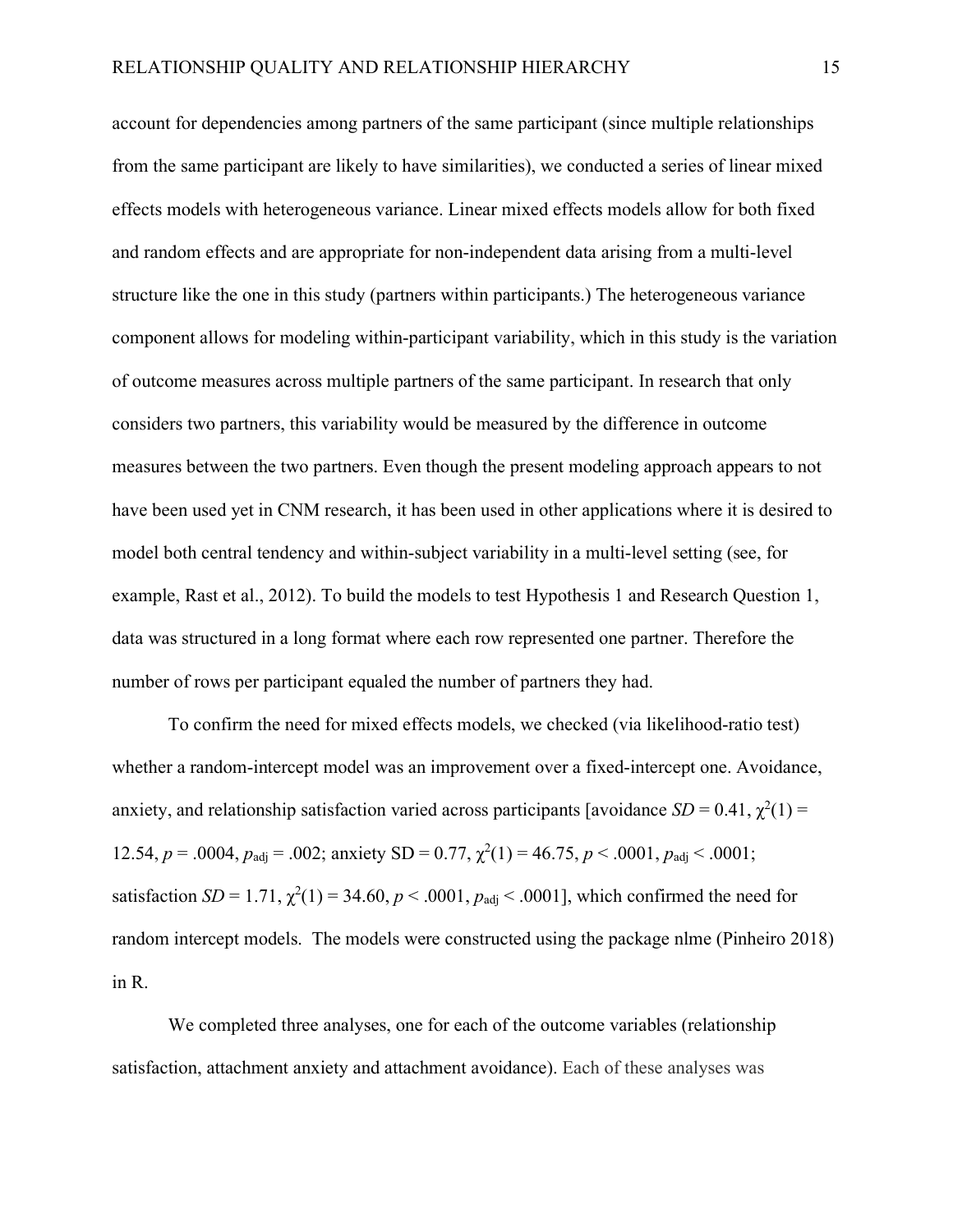completed in two steps: In the first, we considered only hierarchy as an explanatory variable (so we can assess differences in hierarchical and non-hierarchical relationships); and in the second step, we checked that the results from step 1 held after taking into account the effects of control variables that are found to be significantly related to the outcome (i.e., decisions regarding control variables were made empirically rather than theoretically). This means that step 1 addresses the hypothesis without taking into account any control variable, and step 2 takes them into account to make sure that they are not confounding the results from step 1. Within this study, all p-values obtained from tests of significance were adjusted for multiple testing using the False Discovery Rate (FDR) method by Benjamini-Hochberg (1995).

#### **Variability in Anxiety, Avoidance, and Relationship Satisfaction by Hierarchy Type (H1).**

Table 3 displays means, standard deviations, and Spearman correlations for attachment avoidance, attachment anxiety, and relationship satisfaction by hierarchical status. To test whether the within-participant, between-partner variability in avoidance, anxiety, and relationship satisfaction differed by hierarchy type, we first compared (via likelihood ratio test) two linear mixed effects models for each outcome variable: one which assumed a homogeneous variance (the within-participant variances of the hierarchical and non-hierarchical groups were set to be equal) and one which assumed a heterogeneous variance (the within-participant variances of the hierarchical and non-hierarchical groups were set to be different). Both models were set to have a random intercept and no fixed effects.

In a second step, to check whether possible confounding variables should be controlled for, we compared a model with homogeneous variance with one that assumed heterogeneous variance according to the levels or values of the potential control variable. Variables that significantly explained within-participant variability were entered into the variance structure of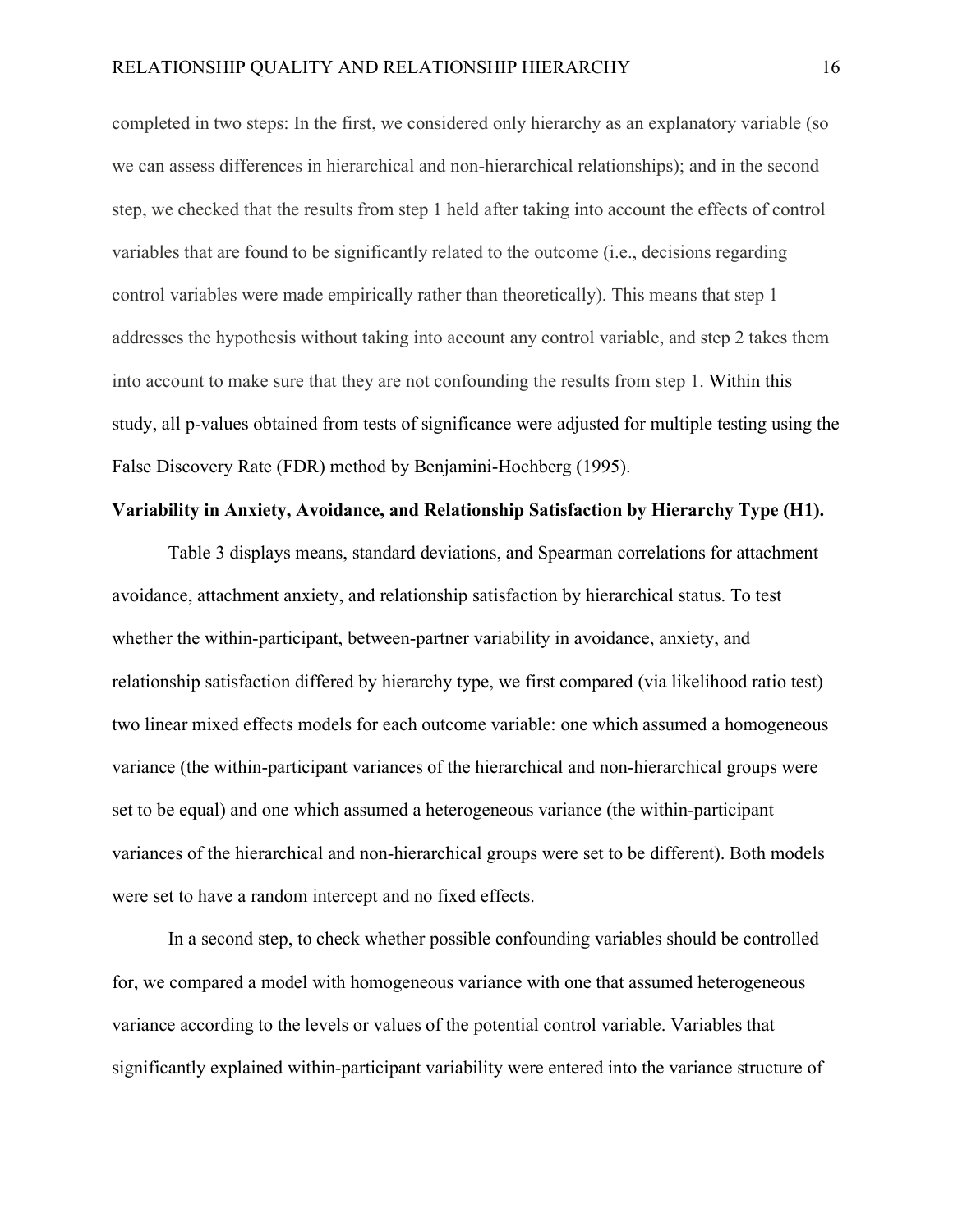the model that included hierarchy type. For numerical control variables (CVs), we considered heteroscedasticity in three ways: 1) the variance was proportional to the CV, 2) the variance was a power of the CV, or 3) the variance was an exponential of the CV. The option, if any, that improved the model the most was selected. We arrived at the final model for within-participant variability through a process of backward elimination; that is, only variables that significantly improved a model with fewer variables were left in the final model. The sample characteristics described in Tables 1 and 2 were considered as potential control variables.

In the first step, hierarchy type was related to within-participant variability in avoidance, anxiety, and satisfaction. The within-participant standard deviations (between partners) for avoidance, anxiety, and relationship satisfaction were higher in the hierarchical group (see Table 4). However, after adjusting for multiple testing, the effect of relationship satisfaction on withinparticipant variability was non-significant.

In the second step, after carrying out the model selection strategy for control variables, relationship length  $[χ2(1) = 22.49, p < .0001, p_{\text{adj}} < .0001]$  and number of partners  $[χ2(2) = 32.19,$  $p < .0001$ ,  $p_{\text{adj}} < .0001$ ] significantly accounted for unexplained variability in the avoidance variance model including hierarchy type. Specifically, variation in avoidance for participants with more partners was higher than those with less partners, and longer relationships were related to lower within-participant variability in avoidance. Cohabitation  $[\gamma(2)] = 11.89$ ,  $p =$ .003,  $p_{\text{adj}} = .007$ ] was a significant control variable in the anxiety variance model; living together was associated with lower within-participant variability in anxiety. Number of partners  $\lceil \chi(2) \rceil$ 9.89,  $p = .007$ ,  $p_{\text{adj}} = .02$ ] was also a significant control variable for satisfaction, with more partners being associated with lower relationship satisfaction.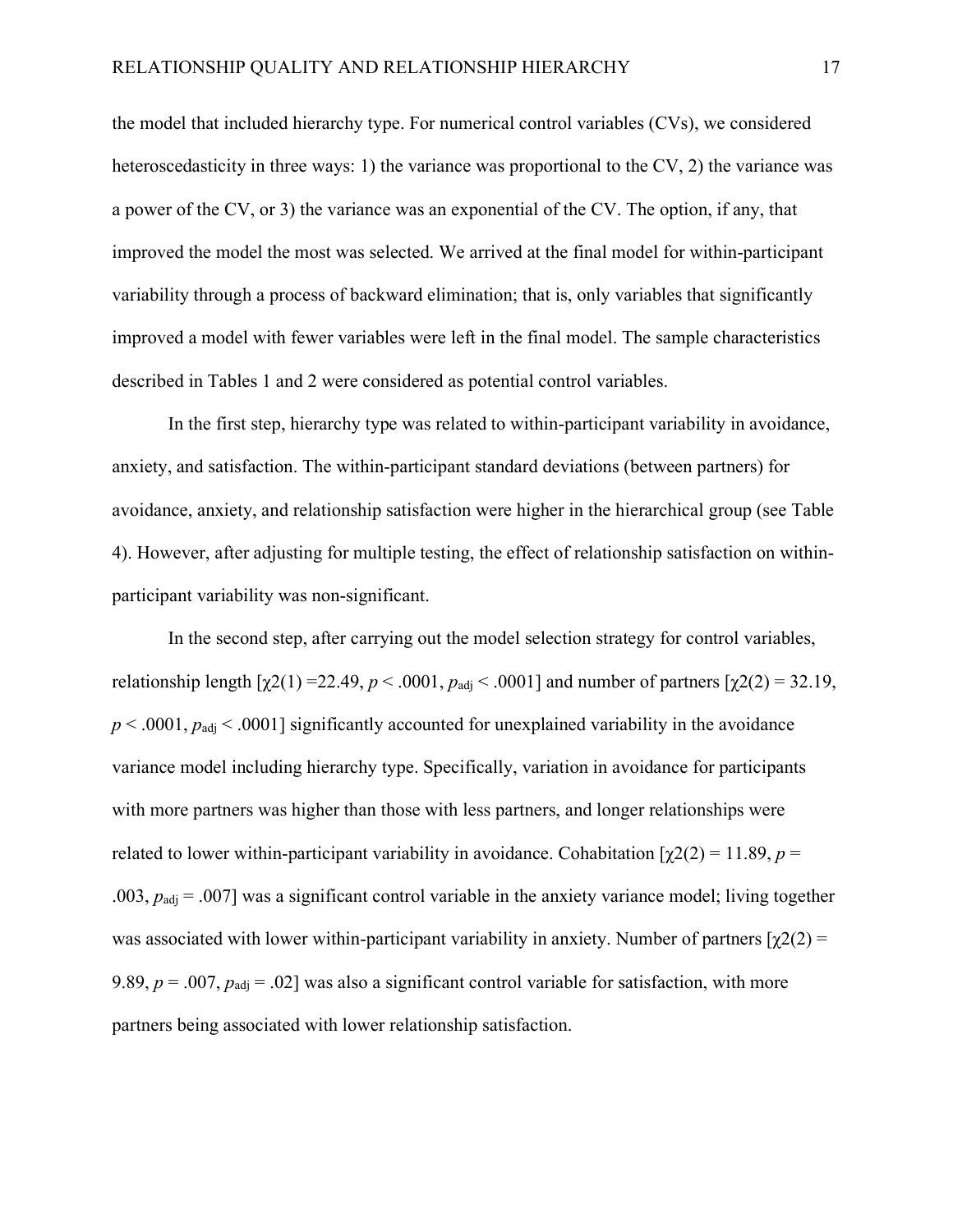Overall, in the final models which included the control variables, the findings from step 1 held: the within-participant standard deviations for avoidance  $[\gamma 2(1) = 11.05, p = .0009, p_{\text{adi}} =$ .003], anxiety  $[\gamma 2(1) = 12.44, p = .004, p_{\text{adi}} = .01]$ , and relationship satisfaction  $[\gamma 2(1) = 4.65, p =$  $.03$ ,  $p_{\text{adj}} = .06$ ] were higher in the hierarchical group. However, after adjusting for multiple testing, the effect of relationship satisfaction was non-significant. Thus, Hypothesis 1, that there would be greater variability across partners in hierarchical structures compared to nonhierarchical structures, was supported for attachment anxiety and avoidance, but not for relationship satisfaction.

#### **Avoidance, Anxiety, and Relationship Satisfaction by Hierarchy Type (RQ1)**

To test whether avoidance, anxiety, and relationship satisfaction differed by hierarchy type, we again used a two-step process. In the first step, for each outcome variable, we compared an intercept-only model with one that had hierarchy type as a fixed effect. We used the variance structure (assumptions of heterogeneous variances) of the final models obtained in the previous analyses. In the second step, to check whether other variables should be controlled for, we compared an intercept-only model with one that had the potential control variable as a fixed effect. Variables that significantly explained the outcome measure were all entered into the model that included hierarchy type. We arrived at the final model for each outcome variable through backward elimination. Tables 5 and 6 have the summaries of these models.

In the first step, hierarchy type was related to avoidance  $[\chi^2(1) = 16.72, p \lt 0.0001, p_{\text{adj}} \lt 0.0001]$ .0001], anxiety  $[\chi(2)] = 13.55$ ,  $p = .0002$ ,  $p_{\text{adj}} = .001$ ], and relationship satisfaction  $[\chi(2)] =$ 14.74,  $p = .0001$ ,  $p_{\text{adj}} = .0006$ . Specifically, taking into account all relationships, avoidance and anxiety were lower, while satisfaction was higher, in the non-hierarchical group. In the second step, after model selection, relationship length significantly accounted for unexplained variability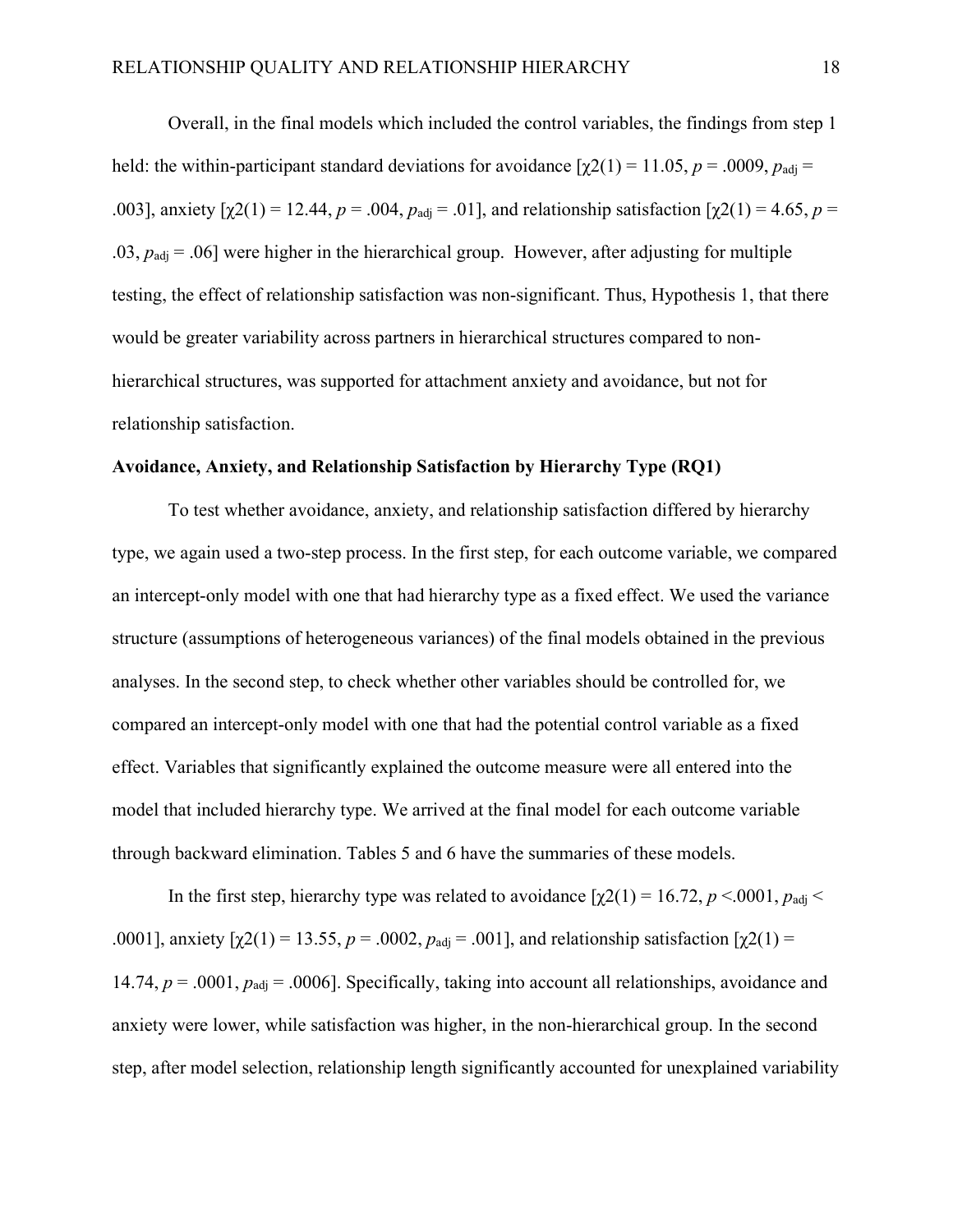in avoidance, anxiety, and satisfaction, while cohabitation significantly accounted for unexplained variability in avoidance and anxiety. Specifically, longer relationships were associated with lower avoidance and anxiety, and higher relationship satisfaction, while living together was associated with lower avoidance and anxiety.

After controlling for relationship length and cohabitation, the findings from step 1 held: participants in nonhierarchical structures had lower attachment avoidance and anxiety and higher relationship satisfaction than those in hierarchical structures. Further, non-hierarchical relationships had lower attachment avoidance and anxiety, and higher relationship satisfaction, than secondary and tertiary hierarchical relationships, but showed no significant difference on these variables from primary relationships.

#### *Exploratory: Which predictor had the largest effect on the outcome variables*?

As shown in Table 5, hierarchical status was the predictor with the largest (statistical) effect on attachment anxiety and attachment avoidance, in a model with relationship length, cohabitation status, and long-distance status (co-parenting status was eliminated from the model because it did not help explain variance in attachment anxiety or avoidance beyond the predictors already in the model). Similarly, as shown in Table 6, hierarchical status had a larger effect on relationship satisfaction than relationship length, cohabitation status, long-distance status, or coparenting status. Hierarchical status contributed uniquely to the outcome variables, over and beyond the relationship characteristics.

#### **Differences in Primary and Secondary Relationships (H2)**

Of the 97 participants in hierarchical relationships, 83 labeled at least one partner as primary and at least one as secondary, 3 had only secondary and tertiary partners (no primary) and 11 had only primary and tertiary partners (no secondary). The 83 participants who labeled at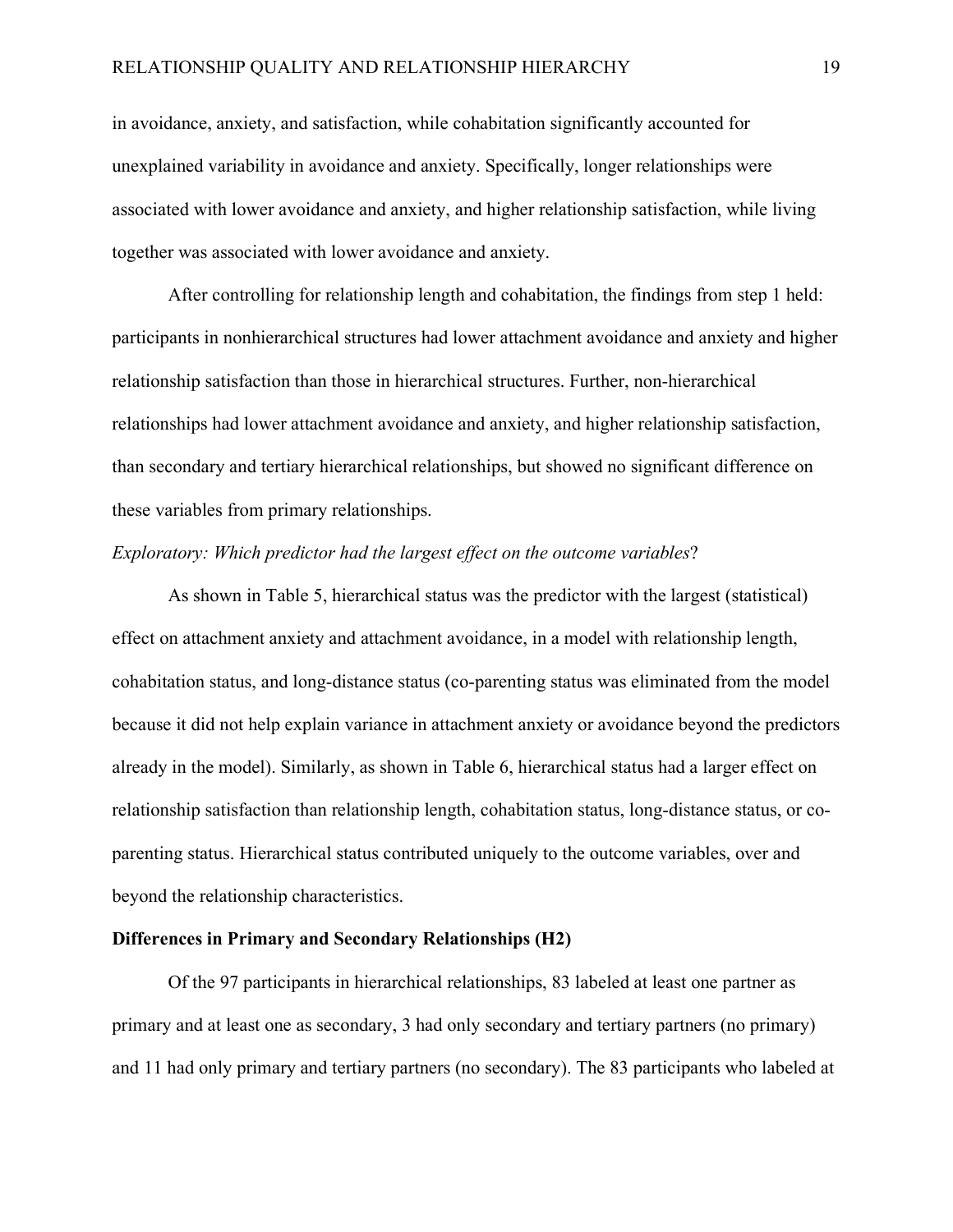least one partner as primary and at least one as secondary were included in this analysis. These participants had a total of 88 partners labeled as primary and 100 labeled secondary (some participants had multiple primary partners and/or multiple secondary partners). Table 3 displays means and standard deviations for attachment avoidance, attachment anxiety, and relationship satisfaction for primary and secondary partners. Considering the hierarchical group only, we recorded the difference between a participant's primary and secondary partners for avoidance, anxiety, and satisfaction. The difference between primary and secondary partners were used as the outcome variables in this analysis. If a participant reported more than one primary or secondary partner, differences between all the primary and secondary relationships were considered. For this analysis, the data was organized in a long format where each row represented a pair of primary and secondary relationships from a participant. Since some participants reported having more than one primary and/or secondary partner, sometimes participants had more than one row. For example, for a participant with one primary partner and two secondary partners, we looked at the differences "primary minus secondary1" and "primary minus secondary2". That is, this participant had two rows in the long-format data for this analysis. For each outcome variable, to account for the nonindependence of this data, we used a linear mixed effects model with a random intercept and no fixed effects to test whether the differences are significantly nonzero. Like in the previous analysis, for each potential control variable, we ran linear mixed effects models with a random intercept and the potential control variable as a fixed effect. Variables that significantly explained the differences between primary and secondary partners were all entered into the model that included hierarchy type, and final control variables were selected through backward elimination.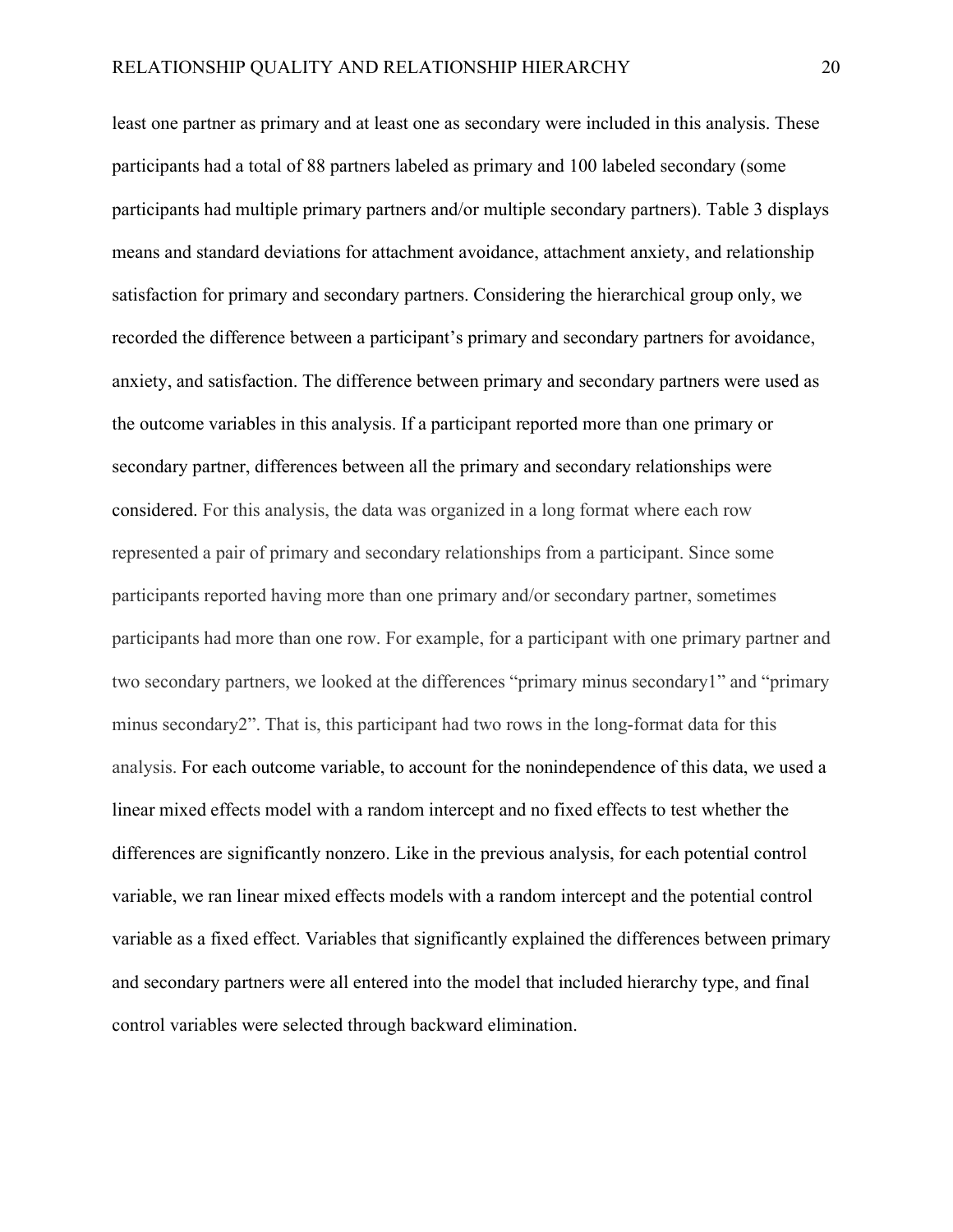No potential control variables were found to be associated with differences in avoidance, anxiety, or relationship satisfaction. The estimated differences in avoidance, anxiety, and satisfaction, between primary and secondary partners, was significantly nonzero (avoidance: intercept =  $-1.01$ , *SE* = 0.13,  $t(83)$  =  $-8.07$ ,  $p < .0001$ ; anxiety: intercept =  $-0.97$ , *SE* = 0.17,  $t(83)$  $= -5.64, p < .0001$ ; satisfaction: intercept  $= 2.35$ ,  $SE = 0.43$ ,  $t(83) = 5.43$ ,  $p < .0001$ ). In particular, primary partners had lower avoidance and anxiety, as well as higher relationship satisfaction, than secondary partners. Thus, hypothesis 2 was supported.

#### **Discussion**

Overall, taking into account all of their partners, participants in nonhierarchical structures had lower attachment anxiety and avoidance as well as higher relationship satisfaction compared to those in hierarchical structures. These differences were driven by the differences between nonhierarchical and hierarchical non-primary relationships on these variables (no difference was found between non-hierarchical and hierarchical primary partners). As expected, individuals in hierarchical structures had greater variability across their partners, with hierarchical participants reporting larger differences in attachment anxiety and avoidance between their partners than nonhierarchical participants (an equivalent finding for relationship satisfaction was weaker and disappeared when adjusting for multiple testing). Also as expected, hierarchical participants reported significantly lower attachment anxiety and avoidance as well as significantly higher relationship satisfaction with primary partners than secondary partners. Finally, hierarchy status had the strongest effect on attachment anxiety, attachment avoidance and relationship satisfaction and explained unique variance in these outcomes over and above that explained by relationship length, cohabitation status, and co-parenting status.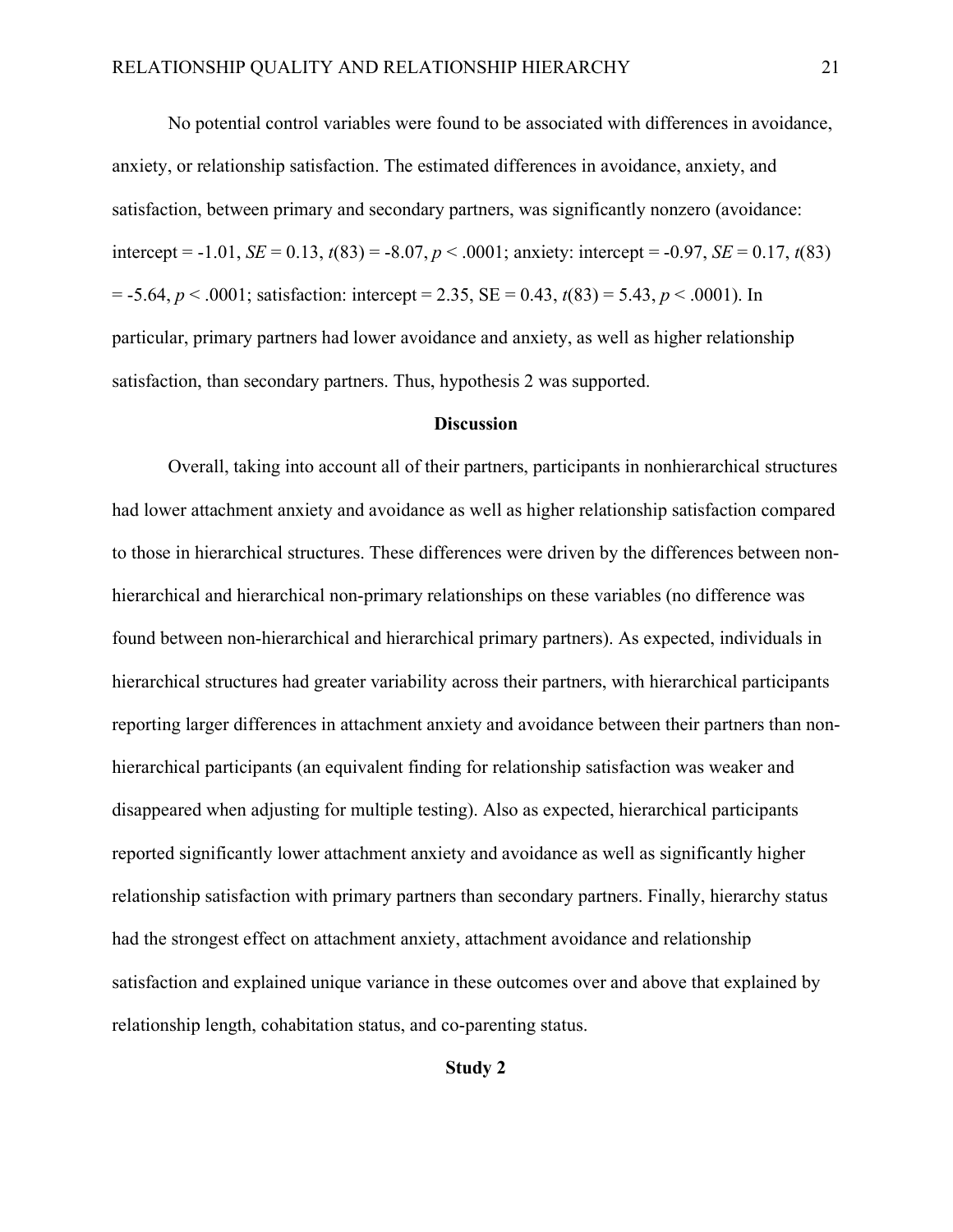In Study 2, we sought to replicate the findings of Study 1 in a second sample that had been collected independently to analyze a separate set of research questions. Specifically, the present Study 2 is a new analysis of the data in XXXX and colleagues (201x). Because the Study 2 did not gather information on ranking of "non-primary partners", we were unable to replicate the analysis for the third hypothesis from Study 1. Thus, the present study only focuses on the first hypothesis and research question. We briefly describe the methods below; see XXXX and colleagues (201x) for further detail.

#### **Method**

#### **Participants**

Participants were recruited from online social networking groups, listservs, and websites related to CNM. Individuals who agreed to participate were asked to choose the best description of their relationship from the following options: open relationships/marriage, swinging or 'in the lifestyle,' polyamory, monogamy or other (open-ended response). Only participants who identified as polyamorous and who responded to the variables of interest for this study were included in this sample.

Of the original sample of 589 participants, 360 participants satisfied the sample selection criteria. Of the 360 participants, 239 (66%) were in a hierarchical relationship and 121 (34%) were in a non-hierarchical relationship. The 360 participants were in a total of 1026 relationships, of which 712 were hierarchical and 314 were non-hierarchical. Of the 712 hierarchical relationships, 285 (40%) were labeled as primary and 427 (60%) were labeled as non-primary. Of the 121 participants in non-hierarchical relationships, 59 described all their partners as primary and 62 described all their partners as non-primary. Table 1 displays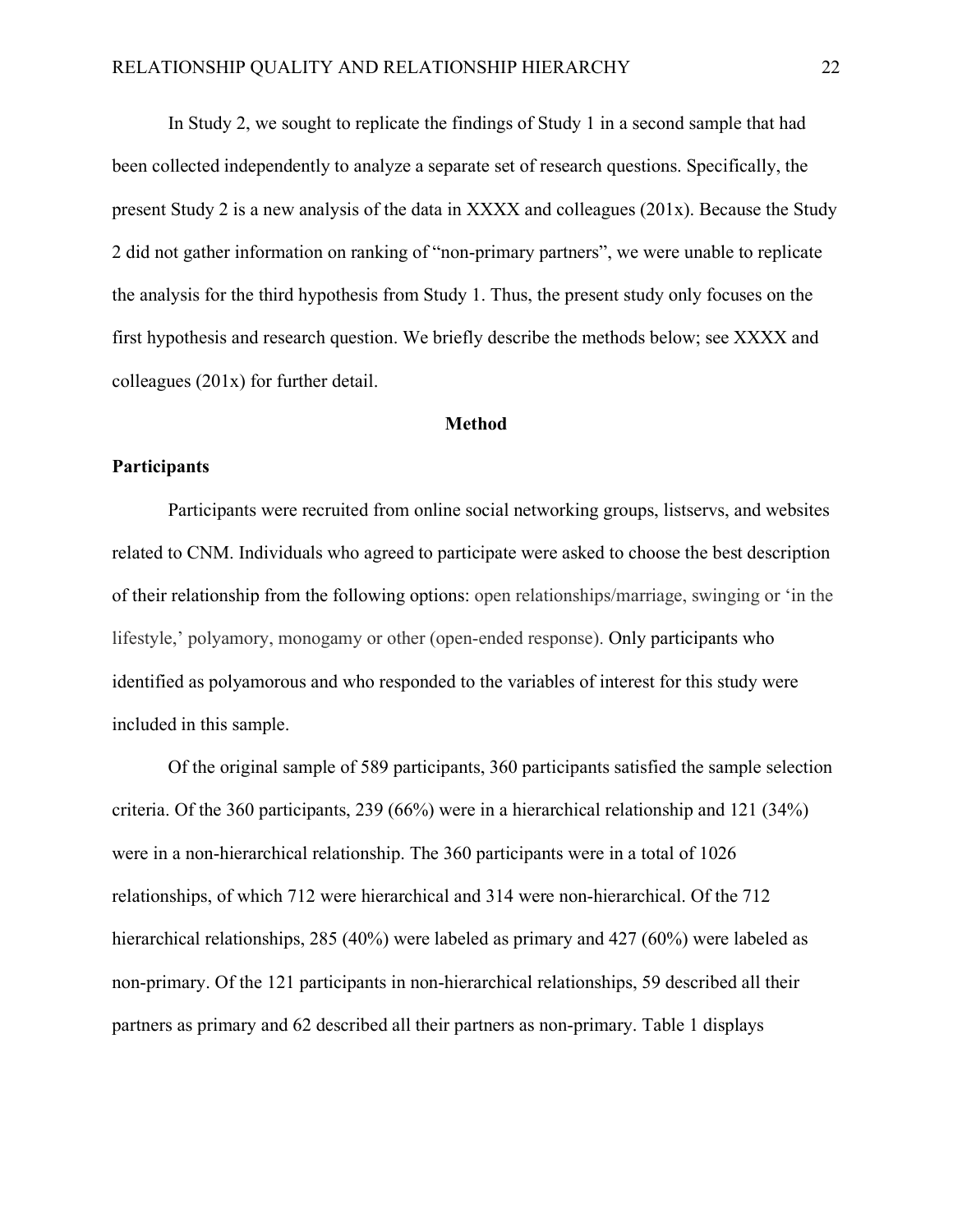relationship length (no other relationship characteristics were collected) and Table 2 displays the participants' characteristics.

**Comparison to Study 1 sample**. Although the samples for both studies were recruited in a similar manner, participants in Study 2 were significantly older and the non-primary relationships were significantly longer than Study 1's sample. Participants in Study 1 were also significantly more likely to have more than three partners than the Study 2 sample. Finally, the Study 2 sample had a significantly higher percentage of participants in hierarchical relationships (66%) than in the first sample (43%). This may be due to differences in how this variable was measured (see below). However, among hierarchical participants, the percent of primary versus non-primary partners is identical to study 1 and there were no differences between the overall sample compositions in terms of gender, race or sexual orientation.

#### **Procedure and Measures**

Participants completed the study online. To avoid confusion when answering questions about multiple partners, participants were asked to provide the initials of each partner and items were personalized with the initials of each partner (e.g., it helps to turn to [partner one's initials] in time of need). Participants were asked to complete the following measures for each of their current partners (up to 8).

**Hierarchy/non-hierarchy status.** The present study used a different approach to categorize people engaged in polyamory as hierarchical or non-hierarchal than Study 1. Specifically, the first study provided an option for the participant to state that they did not believe in hierarchy, but in the second study, participants were simply given the option to report whether their partner was primary or non-primary. Participants who reported all their partners were primary, or that all their partners were non-primary were identified as non-hierarchical.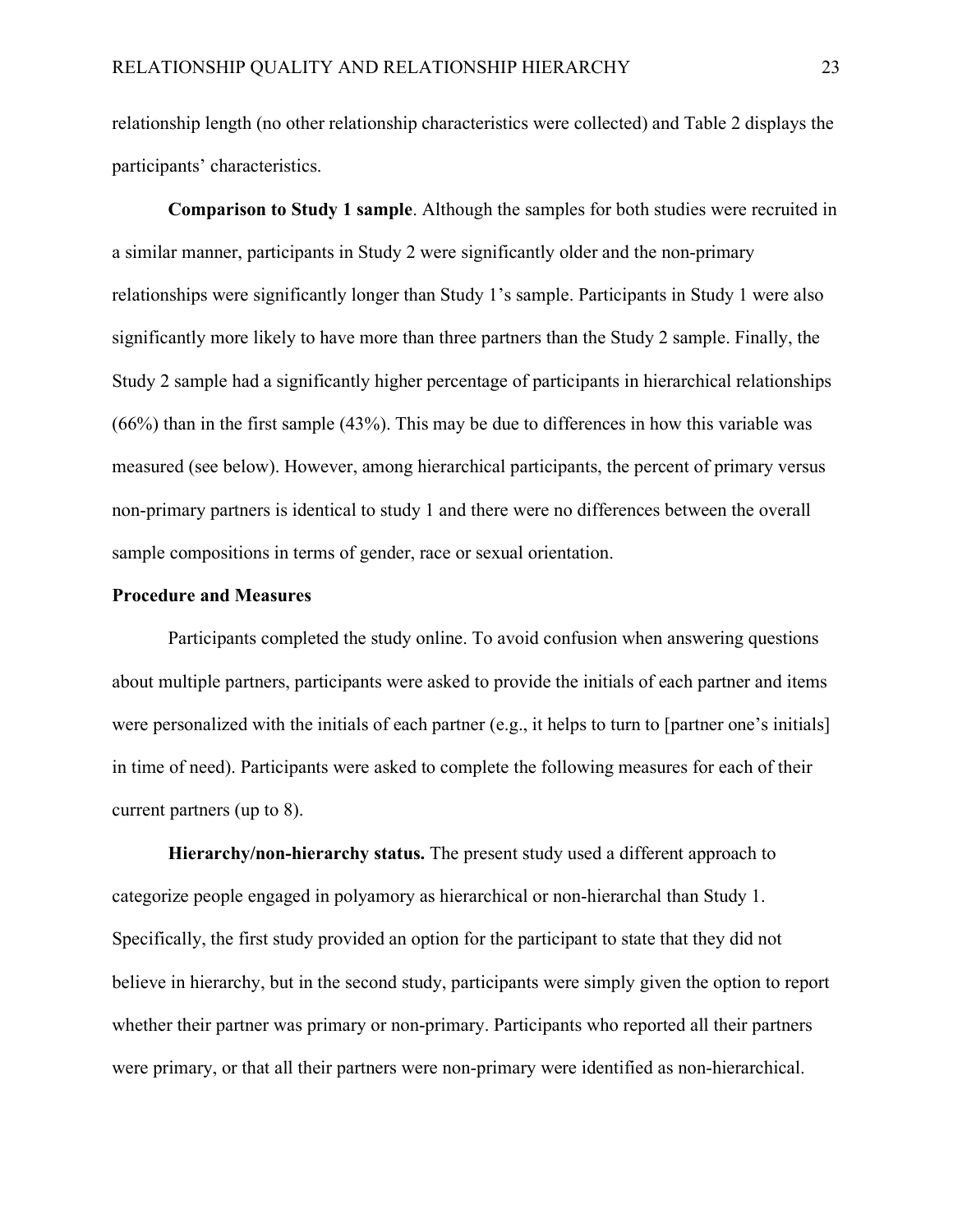Those who identified at least one primary partner and at least one non-primary partner were identified as hierarchical.

**Attachment security.** The Experiences in Close Relationships Inventory short version (12 items; ECR-S; Wei et al., 2007) assessed attachment anxiety and avoidance with each partner. Both the ECR-S and the ECR-RS (used in the first study) are shortened versions of the ECR but have relatively few items in common. Scores range from 1 to 7, with higher scores reflecting higher levels of anxiety and avoidance. The Cronbach's alpha for these scales in the current sample is .84 for attachment avoidance (.85 for hierarchical relationships and .82 for nonhierarchical relationships; .86 for primary relationships and .77 for non-primary relationships) and .78 for attachment anxiety (.76 for hierarchical relationships and .81 for non-hierarchical relationships; .74 for primary relationships and .79 for non-primary relationships).

**Relationship Satisfaction.** The 16-item Couples Satisfaction Index Short Form was used to assess relationship satisfaction with each partner. This scale has complete overlap with the CSI-4 (used in the first study) with 12 additional items. For these analyses, we recoded the relationship satisfaction variable (CSI-16) to be consistent with the measure used in the first study (CSI-4). Because all the items were rated on a 7-point scale for this study, scores ranged from 0-24 (rather than 0-21 in Study 1), with higher scores indicating greater satisfaction. The Cronbach's alpha for this recoded variable was .92 (.91 for hierarchical relationships and .94 for non-hierarchical relationships; .91 for primary relationships and .89 for non-primary relationships).

#### **Results**

#### **Data Analyses**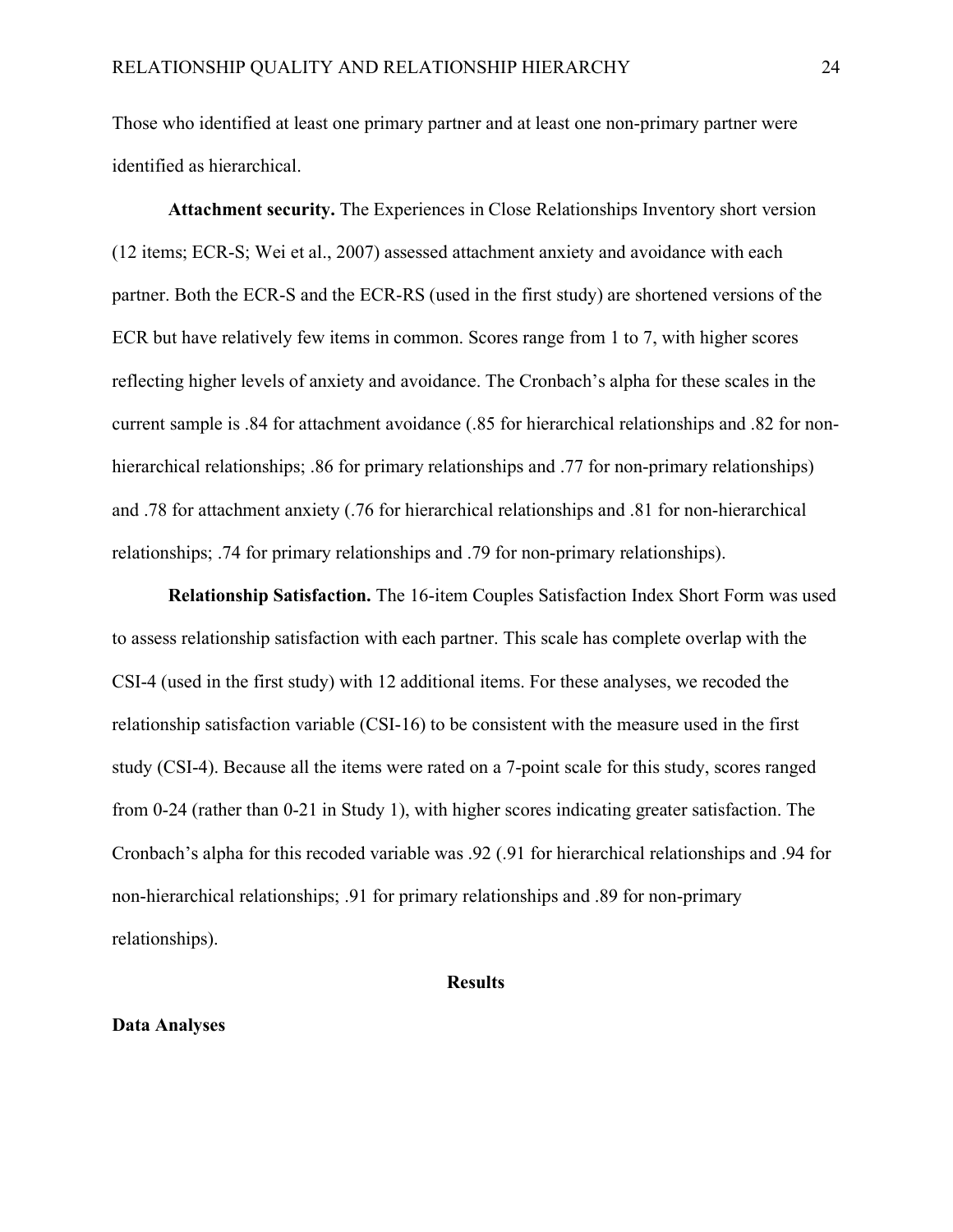We used linear mixed effects models and followed the same data analysis strategy as in Study 1 to address the research questions. Like in Study 1, a random-intercept model was an improvement over a fixed-intercept one [avoidance  $SD = 0.42$ ,  $\chi^2(1) = 19.69$ ,  $p < .0001$ ,  $p_{\text{adj}} <$ .0001; anxiety  $SD = 0.72$ ,  $\chi^2(1) = 119.41$ ,  $p < .0001$ ,  $p_{\text{adj}} < .0001$ ; satisfaction  $SD = 1.59$ ,  $\chi^2(1) =$ 16.18,  $p = .0001$ ,  $p_{\text{adj}} = .0003$ , confirming the need for random intercept models. As in Study 1, all p-values obtained from tests of significance in Study 2 were adjusted for multiple testing using the False Discovery Rate (FDR) method by Benjamini-Hochberg (1995).

#### **Variability in Anxiety, Avoidance, and Relationship Satisfaction by Hierarchy Type (H1)**

In the first step, hierarchy type was related to within-participant variability in attachment avoidance, but not in anxiety or relationship satisfaction. The within-participant standard deviation for avoidance was higher in the hierarchical group (see Table 4). In the second step, after carrying out the model selection strategy for control variables, no variables accounted for additional unexplained variability in within-participant variance. Therefore, these findings replicate the findings of Study 1 for attachment avoidance and relationship satisfaction, but not for attachment anxiety.

#### **Avoidance, Anxiety, and Relationship Satisfaction by Hierarchy Type (RQ1)**

Table 3 displays the means, standard deviations, and Spearman correlations for attachment avoidance, attachment anxiety, and relationship satisfaction by hierarchical status. The models are summarized in Table 7 for attachment avoidance and relationship satisfaction and Table 8 for attachment anxiety. In the first step, there was no evidence that hierarchy type was related to avoidance, anxiety, or relationship satisfaction. In the second step, relationship length significantly accounted for unexplained variability in avoidance  $[\chi^2(1) = 89.85, p < .0001,$  $p_{\text{adj}}$  < .0001], anxiety  $[\chi^2(1) = 24.22, p \lt 0.001, p_{\text{adj}} \lt 0.0001]$ , and satisfaction  $[\chi^2(1) = 16.78, p \lt 0.001]$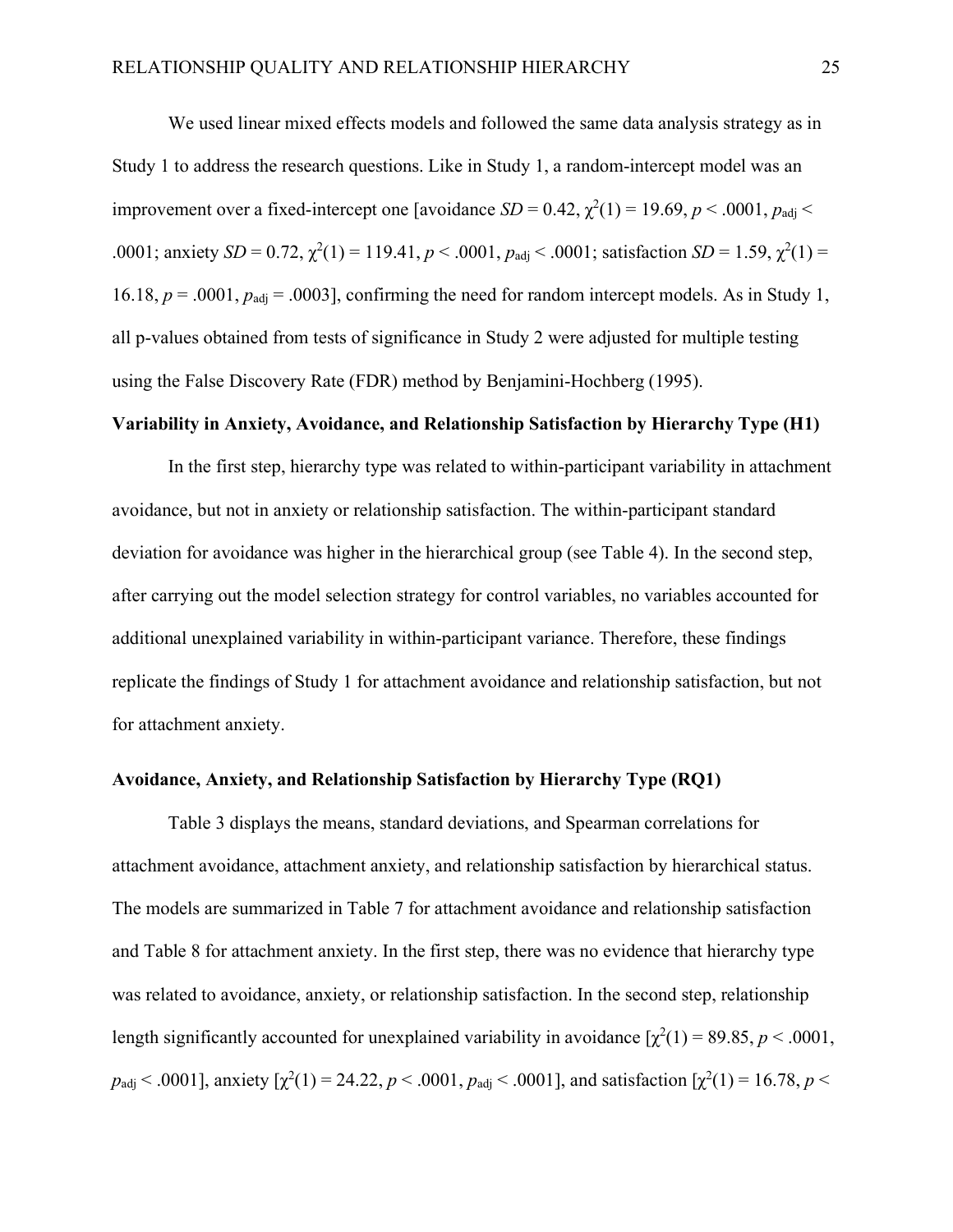.0001,  $p_{\text{adj}} = .0003$ ]; and number of partners significantly accounted for unexplained variability in avoidance  $[\chi^2(1) = 9.78, p = .008, p_{\text{adj}} = .02]$ . Specifically, longer relationships were associated with lower avoidance and anxiety, and higher relationship satisfaction, and a higher number of partners was associated with higher avoidance.

There was a significant interaction between relationship length and attachment avoidance  $[\chi^2(1) = 9.26, p = .002, p_{\text{adj}} = .006]$ , as well as relationship satisfaction  $[\chi^2(1) = 7.32, p = .007, p_{\text{adj}}]$ = .02]. To further investigate the interaction and help us better understand the differences between this study's findings and those of Study 1, we looked at two subsets separately: those with relationship lengths that were less than or equal to five years, and those with lengths over five years. The choice of five years was based on looking at graphs of the outcome measures vs relationship length. For relationship lengths of five years or less, avoidance was higher  $[\chi^2(1)$  = 6.14,  $p = .01$ ,  $p_{\text{adj}} = .04$ ] while satisfaction was lower  $[\chi^2(1) = 5.43, p = .02, p_{\text{adj}} = .05]$  in the hierarchical group compared to the non-hierarchical one; for relationship lengths that were greater than five years, there was not strong evidence of a difference between hierarchical and non-hierarchical groups. Therefore, these results replicate the findings of Study 1 for attachment avoidance and relationship satisfaction, but only for relationships of five years or less. Study 1 findings regarding attachment anxiety were not replicated.

#### **Discussion**

Overall, in Study 2, as in Study 1, there was significantly larger variability in attachment avoidance across partners of hierarchical compared to non-hierarchical participants. Also as in Study 1, there were no significant differences in the variability of relationship satisfaction across partners of hierarchical and non-hierarchical participants. However, contrary to Study 1, there were no significant differences in the variability of attachment anxiety across partners of hierarchical and non-hierarchical participants.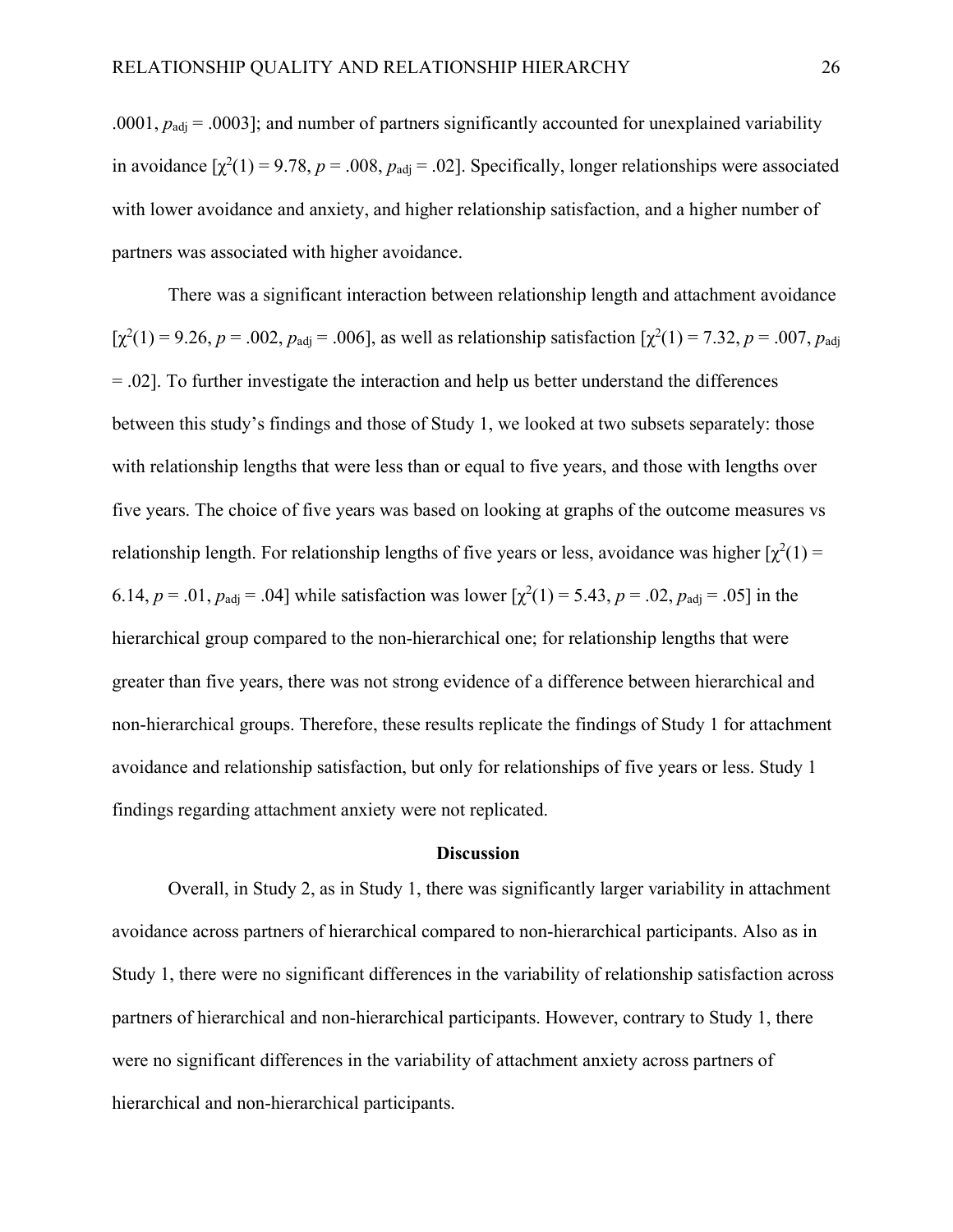In addition, for partners of five years or less, hierarchical participants reported greater attachment avoidance and lower relationship satisfaction than non-hierarchical participants (replicating the results of Study 1). However, for partnerships longer than five years, no differences in avoidance or satisfaction were found between hierarchical and non-hierarchical participants. This latter finding is inconsistent with the findings of the first study; however, it should be noted that the average relationship of the first study was less than five years. No differences were found in attachment anxiety between hierarchical and non-hierarchical participants, which is also inconsistent with the findings of Study 1.

#### **General Discussion**

The present studies are among the first to examine relationship satisfaction and attachment among people engaged in polyamory with different approaches to how they hierarchically or non-hierarchically organize their relationships. We had three main goals. We sought to understand whether hierarchical and non-hierarchical polyamorous practices differed in relation to overall relationship quality indices such as relationship satisfaction and attachment anxiety and avoidance. We also wanted to see whether hierarchical and non-hierarchical polyamorous practices differed in relation to variability in these indices across individuals' multiple partners. In other words, were levels of attachment security more similar across nonhierarchical participants' multiple partners than across hierarchical participants' multiple partners? Finally, we sought to replicate previous findings of differences in these indices across primary and secondary partners in hierarchical relationship configurations. To extend previous research in the area of consensual non-monogamy, we employed the use of statistical methods that would allow the inclusion of all partners in analyses (as opposed to only two partners per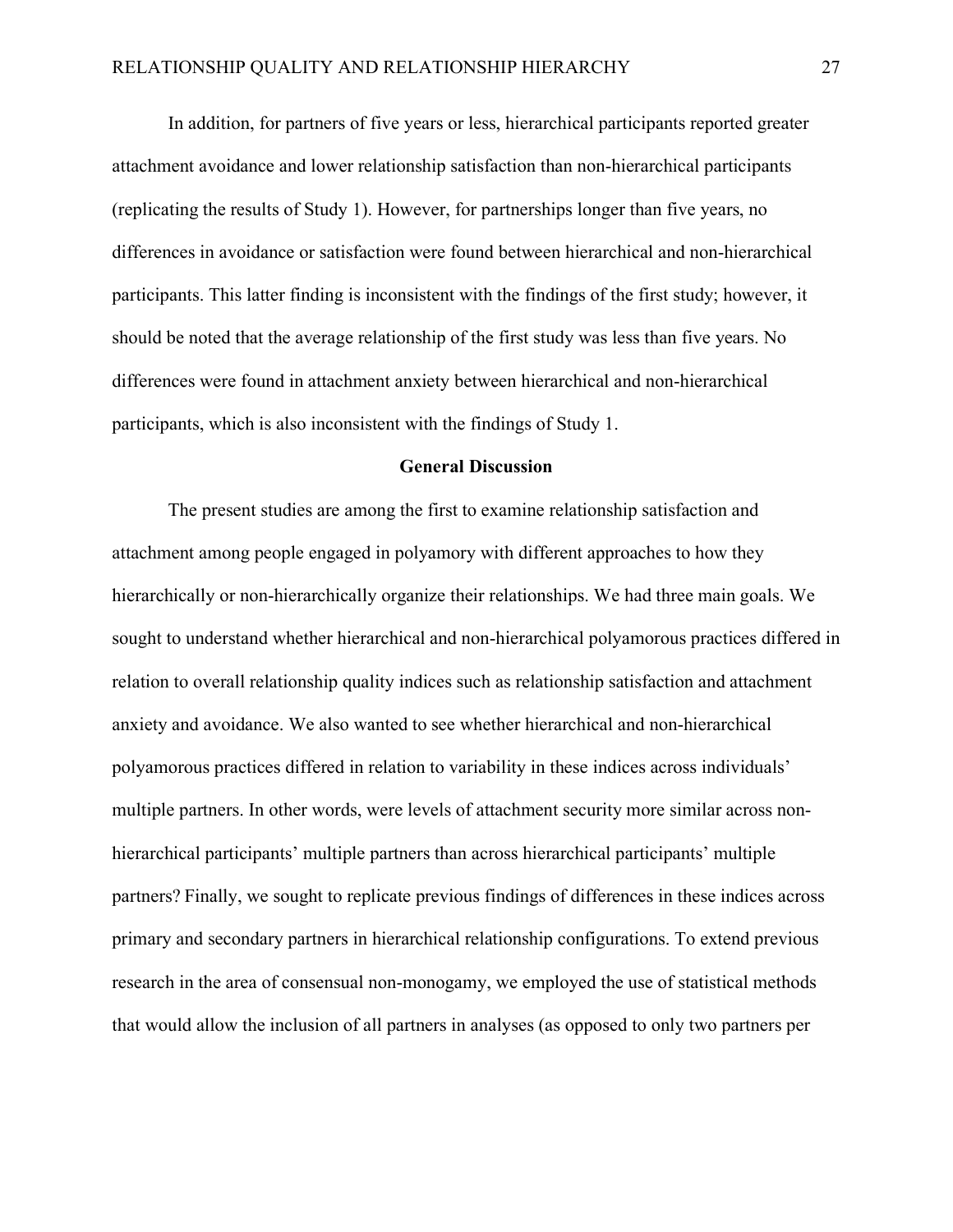participant in previous studies) and used participants' own designations of primary, secondary, and non-hierarchical partners.

Although findings differed somewhat across the two samples, several patterns emerged. On average, taking into account all of their relationships, individuals in hierarchical polyamorous configurations reported greater attachment avoidance and lower relationship satisfaction than those in non-hierarchical configurations. We feel particularly confident about these findings for relationships of five years or less, as these findings were replicated across both studies. Furthermore, although avoidance was higher in general in hierarchical relationships, there was also greater variability in avoidance across partners in hierarchical configurations than in nonhierarchical configurations. This was not the case for relationship satisfaction, where variability across partners was not significantly different between people engaged in hierarchical and nonhierarchical polyamorous relationships. A less clear picture emerged regarding attachment anxiety across the two studies: although anxiety was higher, and variability between partners greater, among hierarchical participants in the first study, no differences were found in anxiety between hierarchical and non-hierarchical participants in the second study.

Finally, consistent with previous findings (Balzarini et al., 2017; Balzarini et al., 2019a; Conley et al., 2017; Mitchell et al., 2014), hierarchical participants reported greater relationship satisfaction with their primary, compared to their secondary, partners. We extended this research by also finding that hierarchical participants reported lower attachment avoidance and anxiety with their primary, compared to their secondary, partners.

#### **Comparisons of Hierarchical and Nonhierarchical Relationship Structures**

**Variability across partners.** As expected, there was greater variability in attachment security across partners for individuals in hierarchical polyamorous structures than individuals in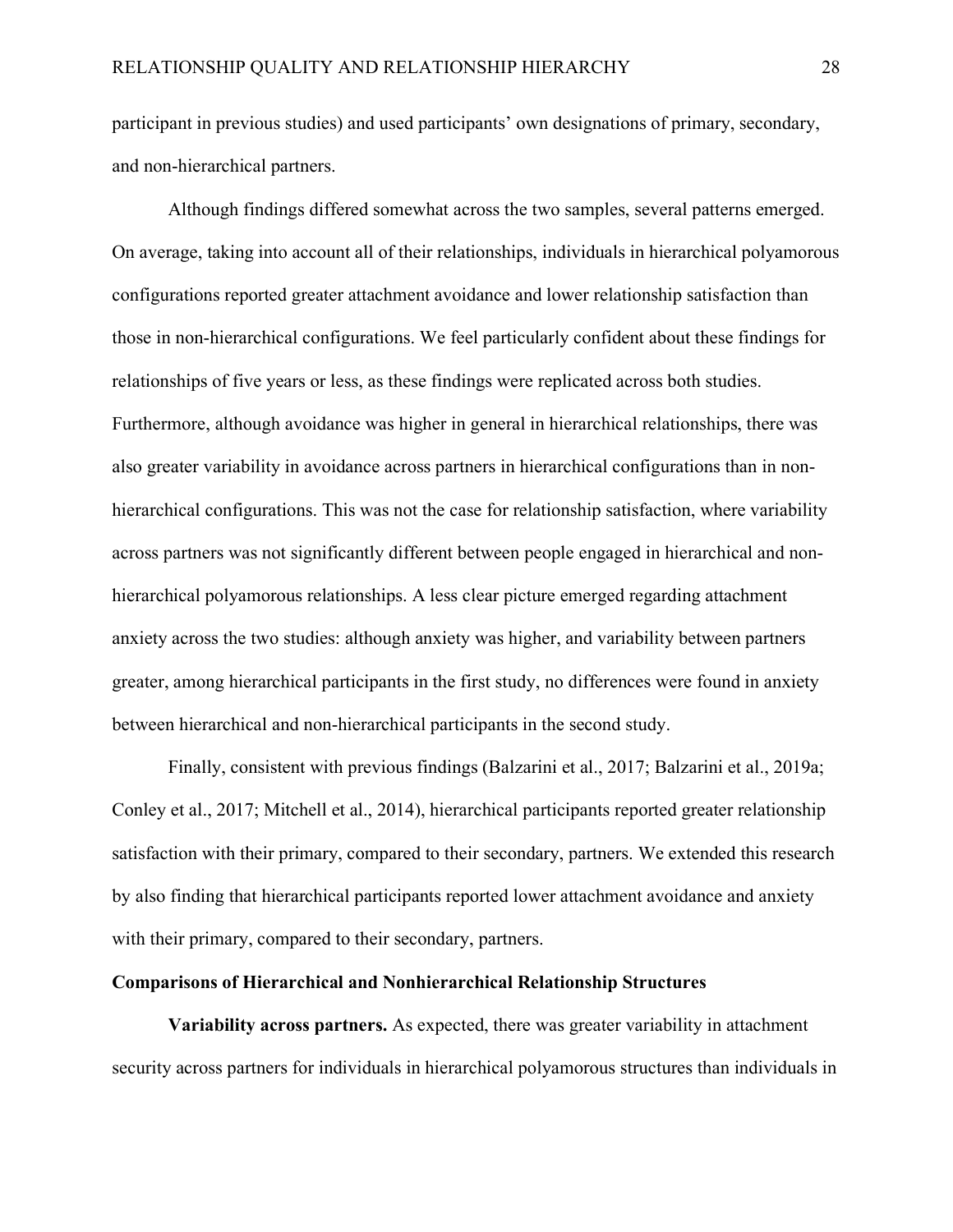non-hierarchical structures. Given that primary relationships are explicitly prioritized over other relationships, it is not surprising that there were greater differences between primary and nonprimary partners (particularly for attachment avoidance) than between multiple partners in nonhierarchical configurations. Primary partners often benefit from higher levels of commitment, greater investment of resources (including time and money), and are sometimes accorded veto power over decisions made in non-primary relationships (Balzarini et al., 2019a). It may be that these and other conditions (often referred to as couple privilege; Dagger, 2018) inhibit the formation of secure attachment bonds with non-primary partners. Although previous research has shown that non-hierarchical relationships also often differ in investment levels between partners (Balzarini et al., 2019a), these differences may occur organically [what Dagger (2018) refers to as *descriptive hierarchies*] rather than intentionally [what Dagger (2018) refers to as *prescriptive hierarchies*] and may, therefore, have less of an effect on attachment security.

**Overall levels of relationship satisfaction and attachment security.** Taking into account all partners, individuals in non-hierarchical partnerships reported greater relationship satisfaction and lower attachment avoidance (in Study 1 and 2) and anxiety (in Study 1 only). A more nuanced picture emerged when we compared non-hierarchical partners to primary and nonprimary (i.e., secondary and tertiary) partners. The relationship quality of partners in nonhierarchical structures was not significantly different from the relationship quality of primary partners. But people engaged in polyamory were significantly more satisfied and more secure with non-hierarchical partners than with secondary and tertiary partners. This suggests that the driving force behind the differences between hierarchical and non-hierarchical relationships found in our study may be the lower relationship satisfaction and attachment security of nonprimary (secondary and tertiary) partners. Given that relationship satisfaction with a primary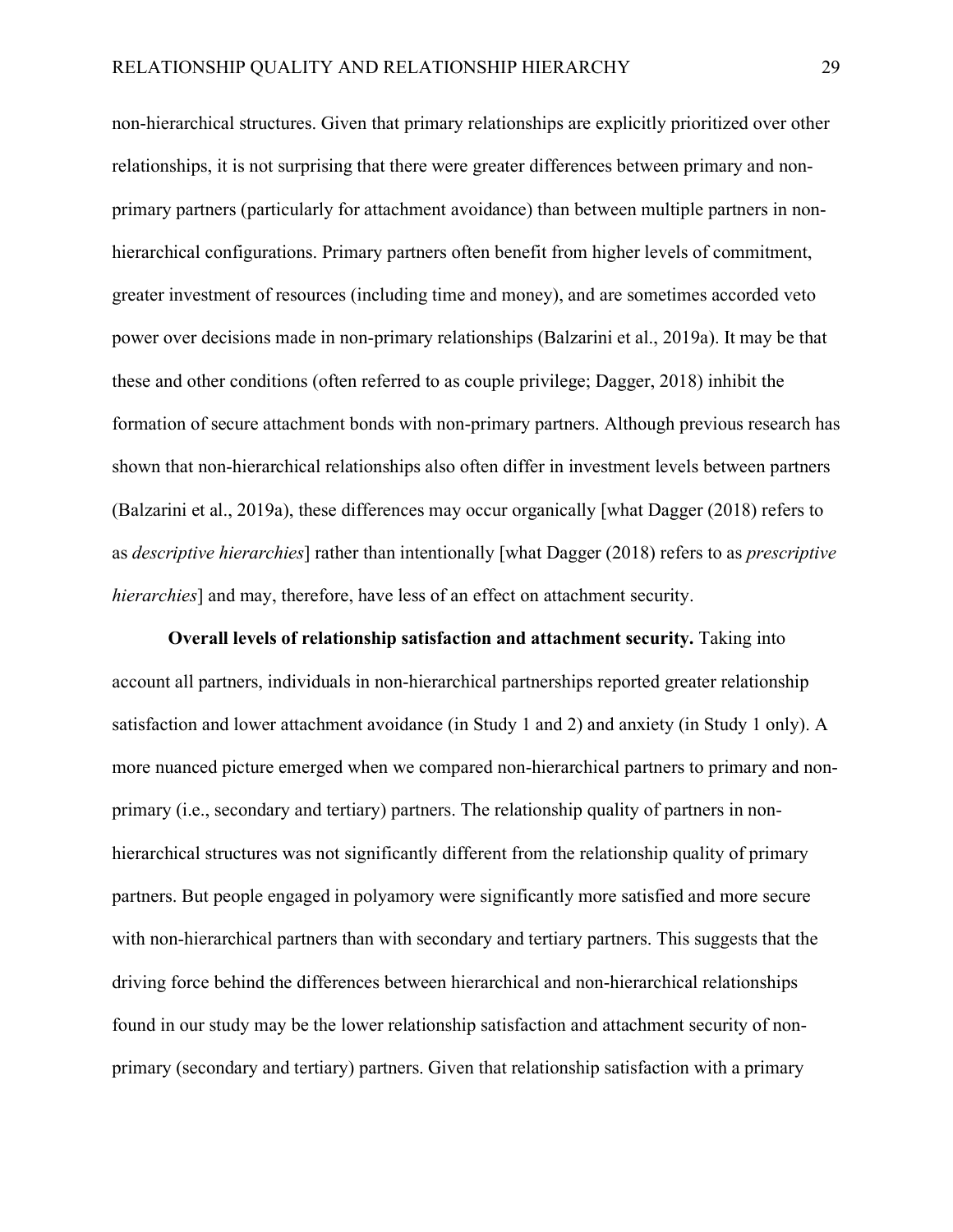partner does not appear to change after opening up a relationship (Murphy, Joel, & Muise, 2020), these findings undermine the conventional stereotype that couples become consensually nonmonogamous because their primary partnership is unrewarding or unfulfilling (Conley, Moors, Matsick, & Ziegler, 2013).

In terms of attachment and polyamorous relationships, Moors and colleagues (2019) previously found that individuals had differing levels of attachment security across their multiple partners. The present studies extend this research to demonstrate that variability in attachment security across partners is greater for individuals in hierarchical than in non-hierarchical polyamorous relationship structures. In a recent article, Fraley (2019) poses an important area of future research to deepen our understanding of attachment theory: to what extent does the development of new attachments depend on the weakening or displacement of existing attachments? Moors and colleagues (2019) provide some evidence to contradict the idea that the development of new attachment relationships weakens other attachment relationships, and the current findings support that conclusion. However, these findings also suggest that, under certain conditions, *existing* attachments can undermine the development of *new* attachment relationships, namely when those new relationships are considered secondary (or tertiary) to the pre-existing relationship. On the other hand, when multiple relationships develop more organically, without one explicitly prioritized over others, attachment security appears neither to be limited by the presence of pre-existing relationships nor jeopardized by the development of the new attachment bond.

Furthermore, Fraley (2019) postulates that one's choice to engage in a particular from of CNM may reflect underlying attachment motivations (e.g., differing levels of avoidance). This does not appear to be entirely the case in terms of engagement in hierarchical vs non-hierarchical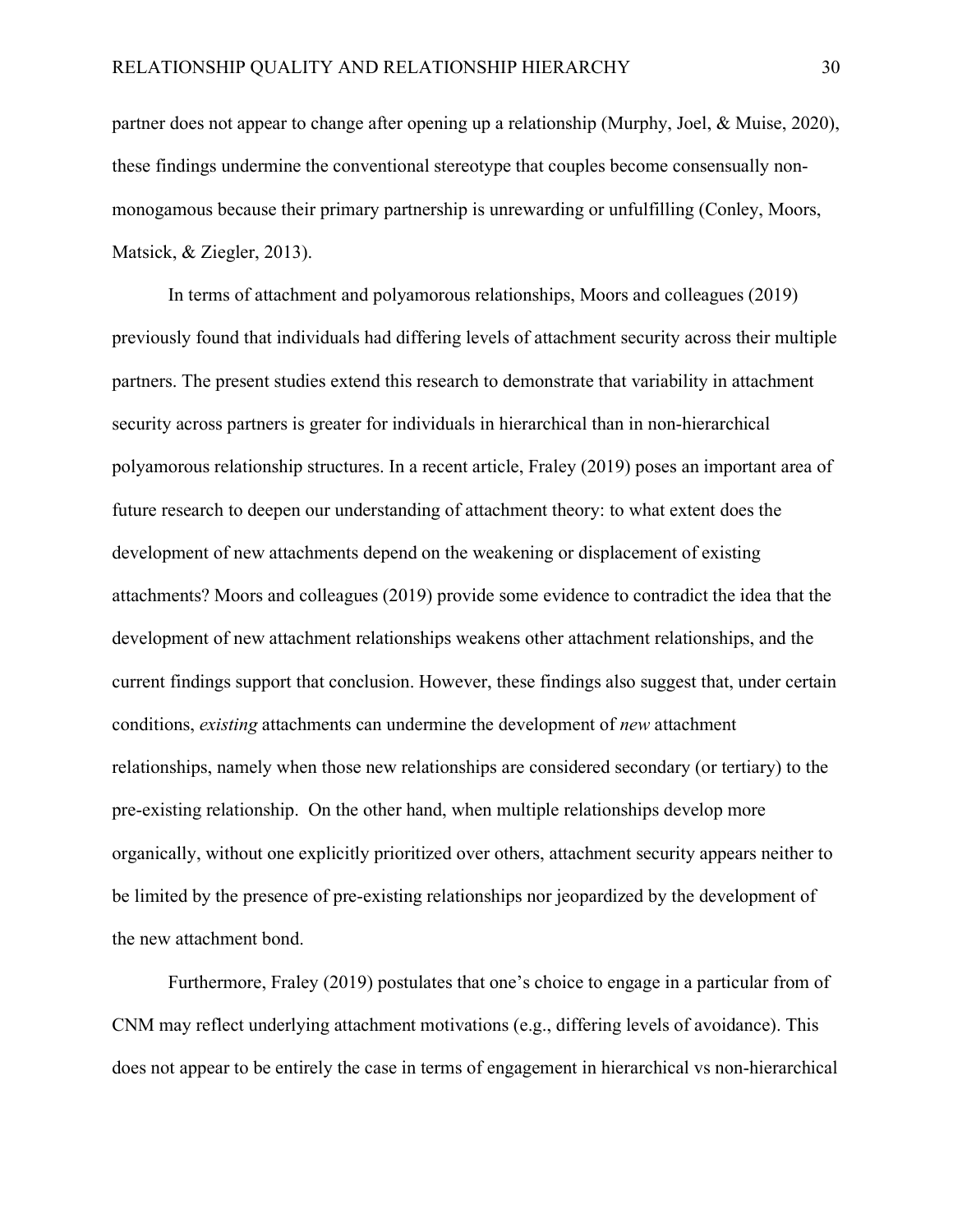relationship structures: hierarchical individuals had similar levels of attachment security in their primary relationships as non-hierarchical individuals had in their relationships. Their greater attachment insecurity was limited to their non-primary relationships. This evidence supports a growing body of research that finds attachment security varies within-individuals and that relationship-specific cues activate different working models of attachment (e.g., LaGuardia et al., 2000). For polyamorous individuals, one of these cues may be the relationship's placement in the hierarchy (or lack thereof).

Importantly, findings from Study 2 suggest that differences in relationship quality between hierarchical and nonhierarchical configurations may attenuate over time. This finding is worthy of closer examination and would be particularly well-suited to a longitudinal design. Several possible explanations for this finding exist. Over time, differences between primary and non-primary relationships may decrease (e.g., investment levels may become more equitable) or, alternatively, individuals may increasingly adapt to the differences between relationships. Furthermore, research suggests that, looking at (presumably monogamous) marriages, relationship satisfaction *decreases* over time while stability *increases* (possibly due to increasing investment in the relationships over time; Karney & Bradbury, 1995). It is possible that changes in satisfaction over time may have different trajectories for primary and non-primary partners, with non-primary partners declining less. It is also possible, given the typically lower level of investment in non-primary relationships, that commitment, and therefore stability, is weaker in these relationships (Balzarini et al., 2017). Thus, over time, less satisfying non-primary relationships may be weeded out through relationship dissolution and those non-primary relationships that endure may be particularly satisfying. Consequently, relationship satisfaction may become more similar between primary and non-primary relationships as relationship length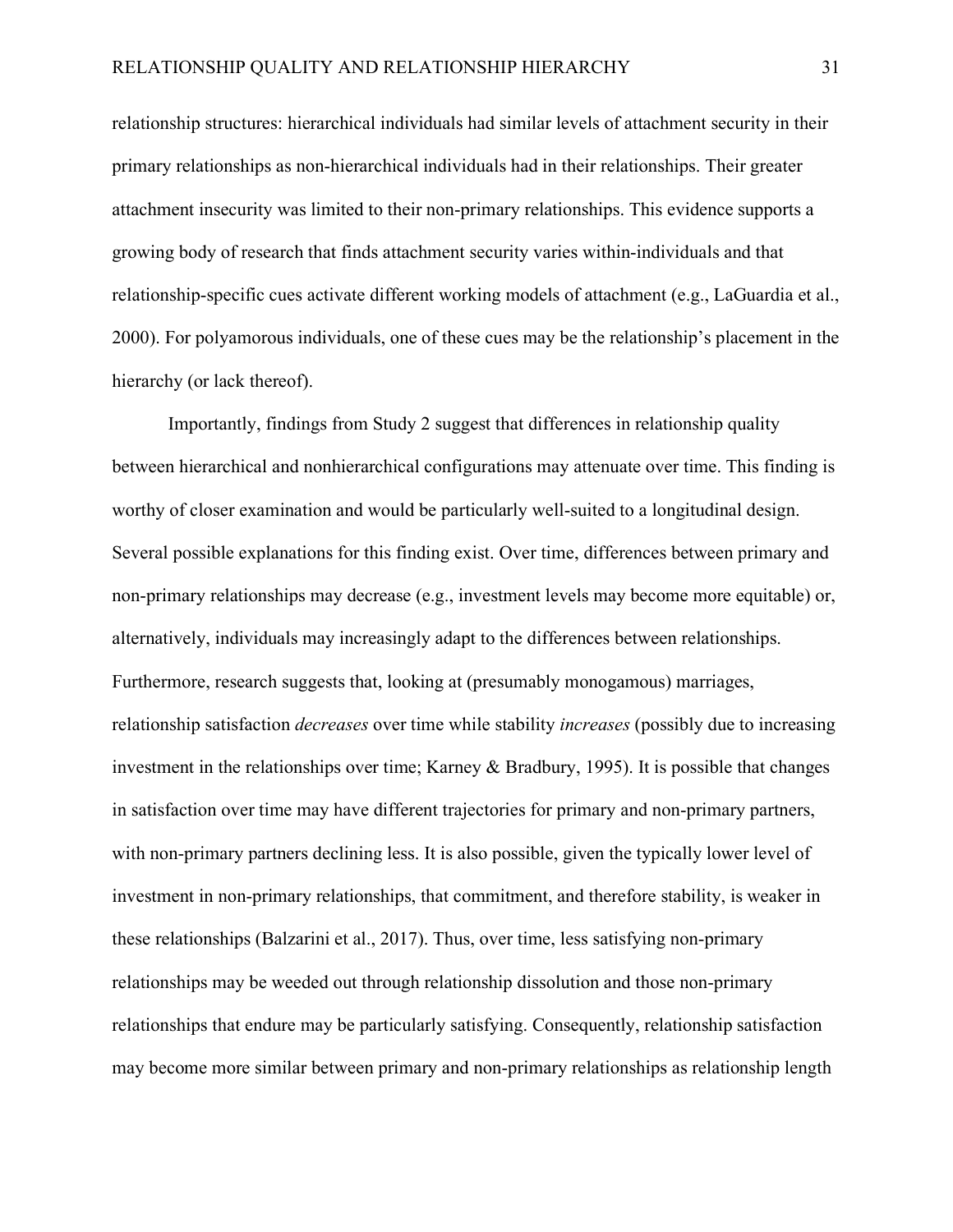increases. In contrast, attachment security has been shown to *increase* with relationship length (Davila, Karney, & Bradbury, 1999). However, at some point, diminishing returns are likely expected. Thus, at a certain relationship length, attachment security may become more similar between primary and non-primary partners. Given that this attenuation of differences was found only in Study 2 (and not in Study 1, which averaged significantly shorter non-primary relationships), our confidence in these findings remains reserved until they are replicated.

These findings are consistent with the findings of the only other study that has compared hierarchical to non-hierarchical relationships. Balzarini and colleagues (2019a) also found that differences in relationship satisfaction between non-hierarchical partners was smaller than between primary-secondary partners. They found that, although investment of tangible resources, perceptions of stigma, and proportion of time spent in sexual activity may differ across coprimary partners, participants reported relatively equal levels of satisfaction across these partners. Findings were less clear when both partners were designated non-primary.

#### **Comparisons of Primary and Secondary Relationships**

Consistent with previous studies, we found significantly greater relationship satisfaction (Balzarini et al., 2017; Balzarini et al., 2019a; Conley et al., 2017; Mitchell et al., 2014) and attachment security in primary compared to secondary relationships. Findings of greater attachment security with primary partners is consistent with findings of greater closeness, emotional support and security, as well as higher levels of nurturance in primary, compared to secondary, relationships (Balzarini, Dharma, Muise, & Kohut, 2019b; Mitchell et al., 2014). Primary partners often have greater power (e.g., veto power) in their relationships, higher levels of commitment, greater investment of time and resources, as well as greater acceptance by friends and family and lower levels of secrecy than secondary and tertiary partners (Balzarini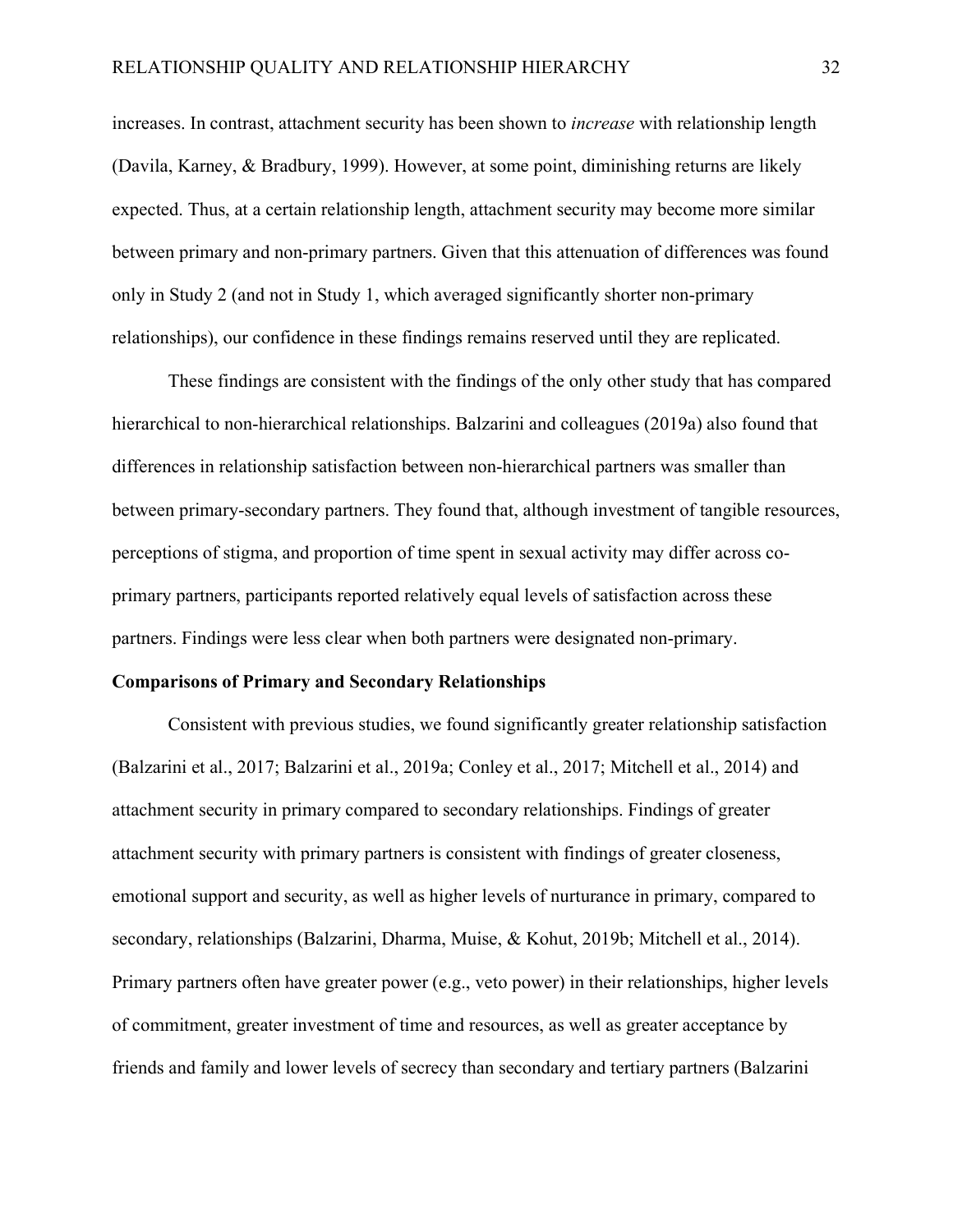2017, 2019a). It seems likely that these factors create conditions that foster greater relationship satisfaction and attachment security (or vice versa), but this is a topic that would benefit from further investigation. What also remains unclear is how individuals in hierarchical relationship structures might view these results: are the significant differences in relationship quality between their partners consistent with their goals for these partnerships?

## **How Well Do Factors like Relationship Length and Cohabitation Status Serve as Proxies for Hierarchical Status?**

Hierarchical status was a stronger predictor of relationship satisfaction and attachment security than any of the relationship characteristics, including relationship length, co-habitation status, and co-parenting status. Even when the relationship characteristics were added to the model, hierarchical status contributed uniquely to the outcome variables. These findings shed light on the choice to use these variables as proxies for hierarchical labels. More specifically, if one was to construct some notion of hierarchy only using variables such as relationship length, cohabitation, or co-parenting status to explain attachment and relationship satisfaction, our model shows there would still be significant aspects of the outcomes that would remain unexplained. Including a self-designation of hierarchical status adds the strongest contribution to such a model. This suggests the importance of including self-designations of hierarchical status as a variable when examining relationship quality among individuals engaged in polyamory.

#### **Possible Methodological Explanations for Inconsistencies in Findings**

Several differences between the samples and methods used in Study 1 and Study 2 may help to explain the inconsistencies in their findings. Perhaps most importantly, the definitions of hierarchy differed between the studies. In the first study, participants had the option to explicitly state that they do not believe in relationship hierarchy whereas, in the second study, hierarchy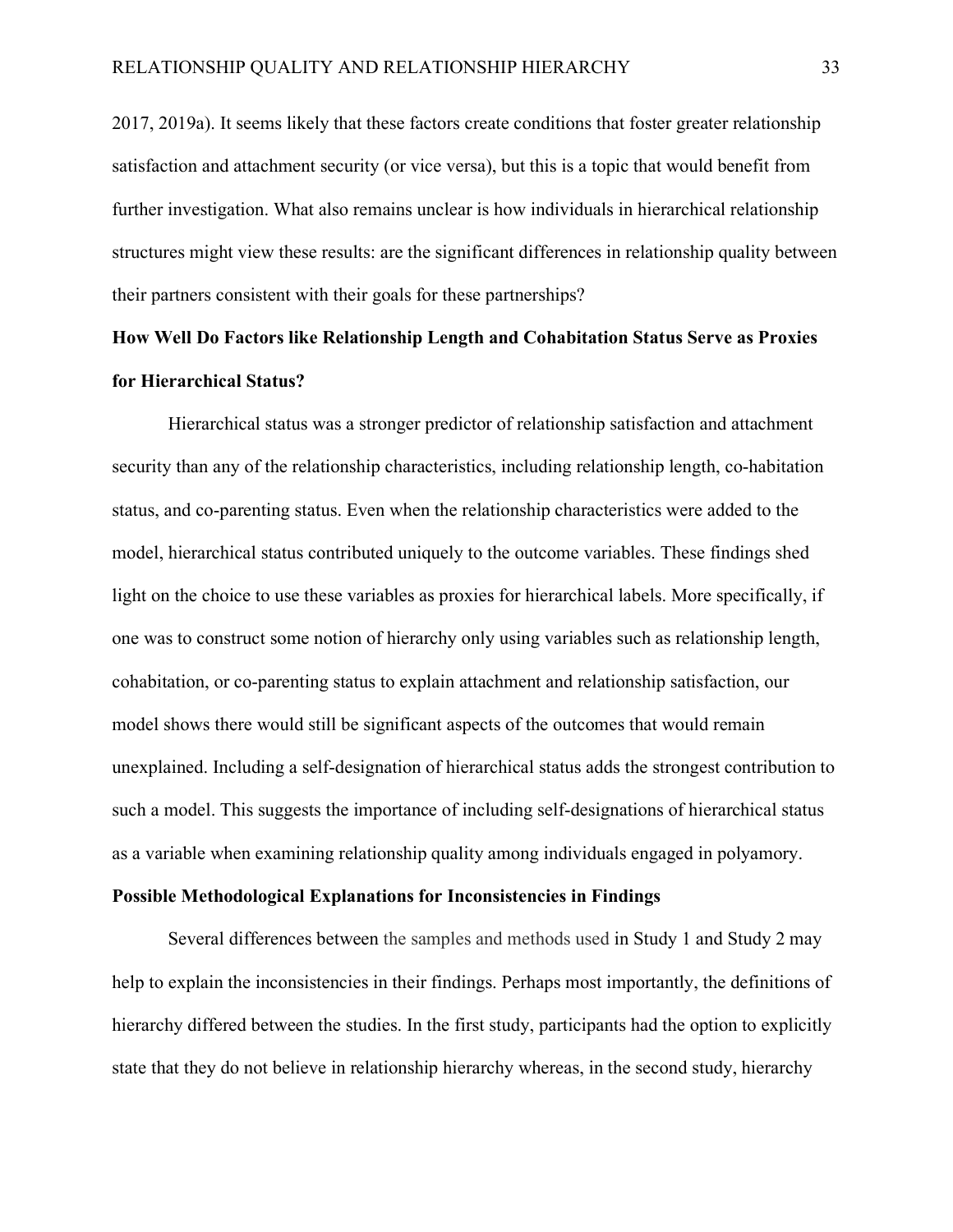status had to be inferred based on whether all partners of a participant were marked as primary or all were marked as non-primary (non-hierarchical) or if at least one partner was marked as primary and another partner was marked as non-primary (hierarchical). Perhaps as a result of this difference in measurement and operationalization, the Study 2 sample had a significantly higher percentage of participants in hierarchical relationships than in the first sample. Thus the difference in findings across the studies may be an artifact of differences in how hierarchy was defined across the two studies. Additionally, non-primary relationships in Study 2 were significantly longer than those in Study 1. If differences between primary and non-primary relationships attenuate over time (as suggested by the data), this may explain why the significant differences found in attachment avoidance and relationship satisfaction between hierarchical and nonhierarchical relationships in Study 1 was only found for relationships of five years or less in Study 2. Finally, attachment security was assessed using different measures across the two studies. Significant differences were found in avoidance (for non-hierarchical relationships) and anxiety (for both non-hierarchical and primary relationships) between the samples, suggesting that the distinct ways of measuring attachment may also have contributed to the inconsistent findings between the studies.

#### **Limitations and Future Directions**

Several limitations of this study should be noted. Similar to most studies in this field, participants were identified through targeted recruitment and are likely unrepresentative of the broader population of people engaged in polyamory. Other concerns regarding the representativeness of the sample include the preponderance of White participants as well as the greater representation of women in the samples. Furthermore, these studies, also like most studies in this field, were cross-sectional and tell us little about how relationship satisfaction,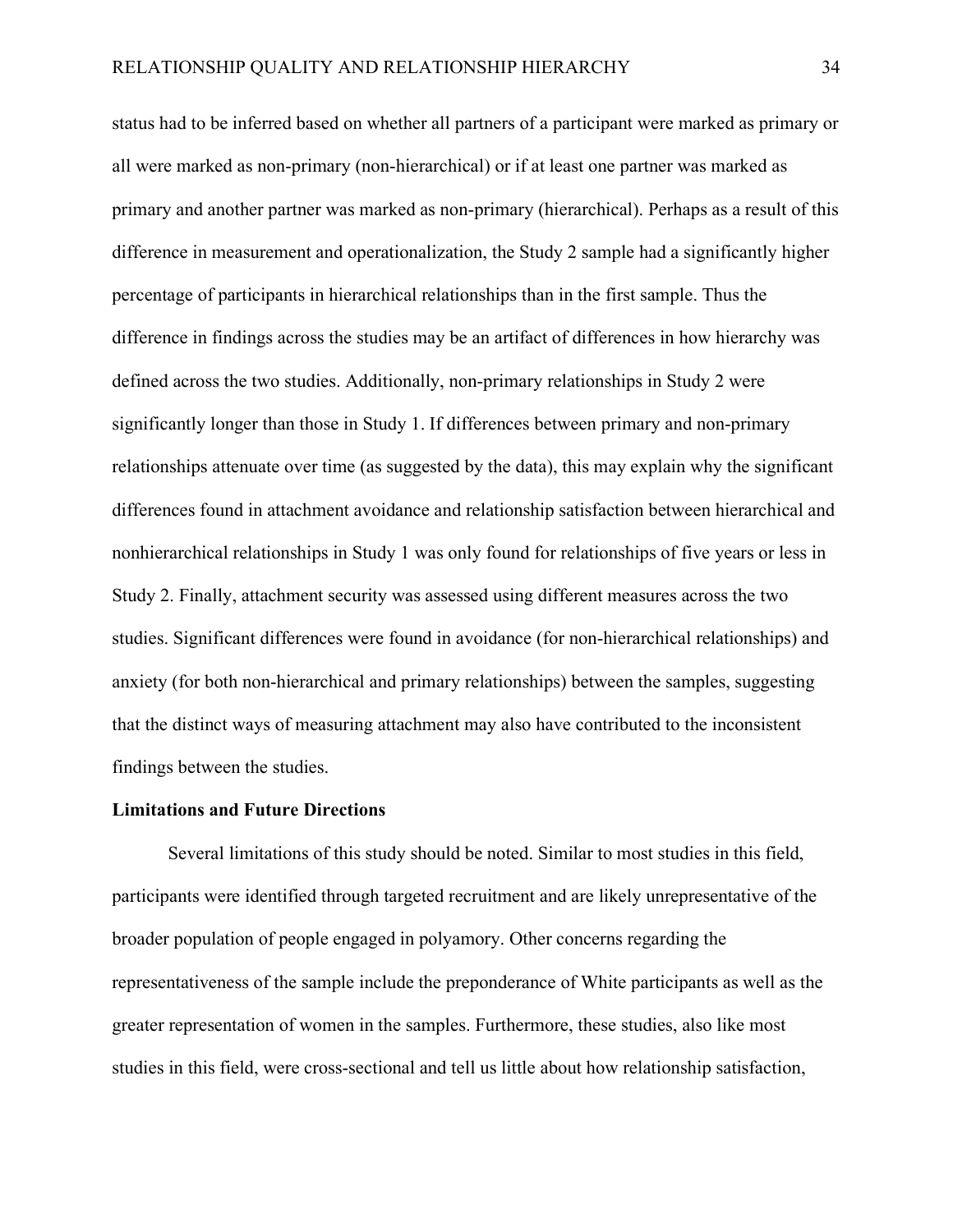attachment security, and other measures of relationship quality may change over time in response to the addition and removal of relationships from one's polycule (network of partners). Our findings provide tentative evidence that relationship length is an important factor to consider when comparing relationship quality across multiple partners. Longitudinal studies focused on understanding how relationship dynamics unfold over time among people engaged in polyamory would do much to improve our understanding of CNM relationships.

In addition to the current study, several studies have produced consistent findings of greater relationship quality in primary compared to secondary relationships (Balzarini et al., 2017; Balzarini et al., 2019a; Conley et al., 2017; Mitchell et al., 2014). What is needed now is a better understanding of why these differences exist. Future research that examines which specific practices involved in the delineation of primary over secondary partners relate to greater attachment security with primary partners would be fruitful. The history of the primary relationship may be particularly telling in this regard: Do primary relationships that begin as monogamous differ from those that do not? Do primary relationships that predate other intimate relationships differ from primary relationships that do not? Additionally, future research should assess whether lower attachment security and relationship satisfaction are consistent with the goals of the individuals in these relationships (including the target individual, the non-primary partner(s), and the primary partner(s).

Finally, given links between attachment and other interpersonal processes, future researchers should consider how hierarchical status may affect other dimensions of relational functioning. For instance, interdependence theory (Kelley & Thibaut, 1978) and the Investment Model of Commitment (Rusbult, 1980) utilize a framework of costs and benefits in relationships. Although originally developed for application to monogamous relationships, polyamory provides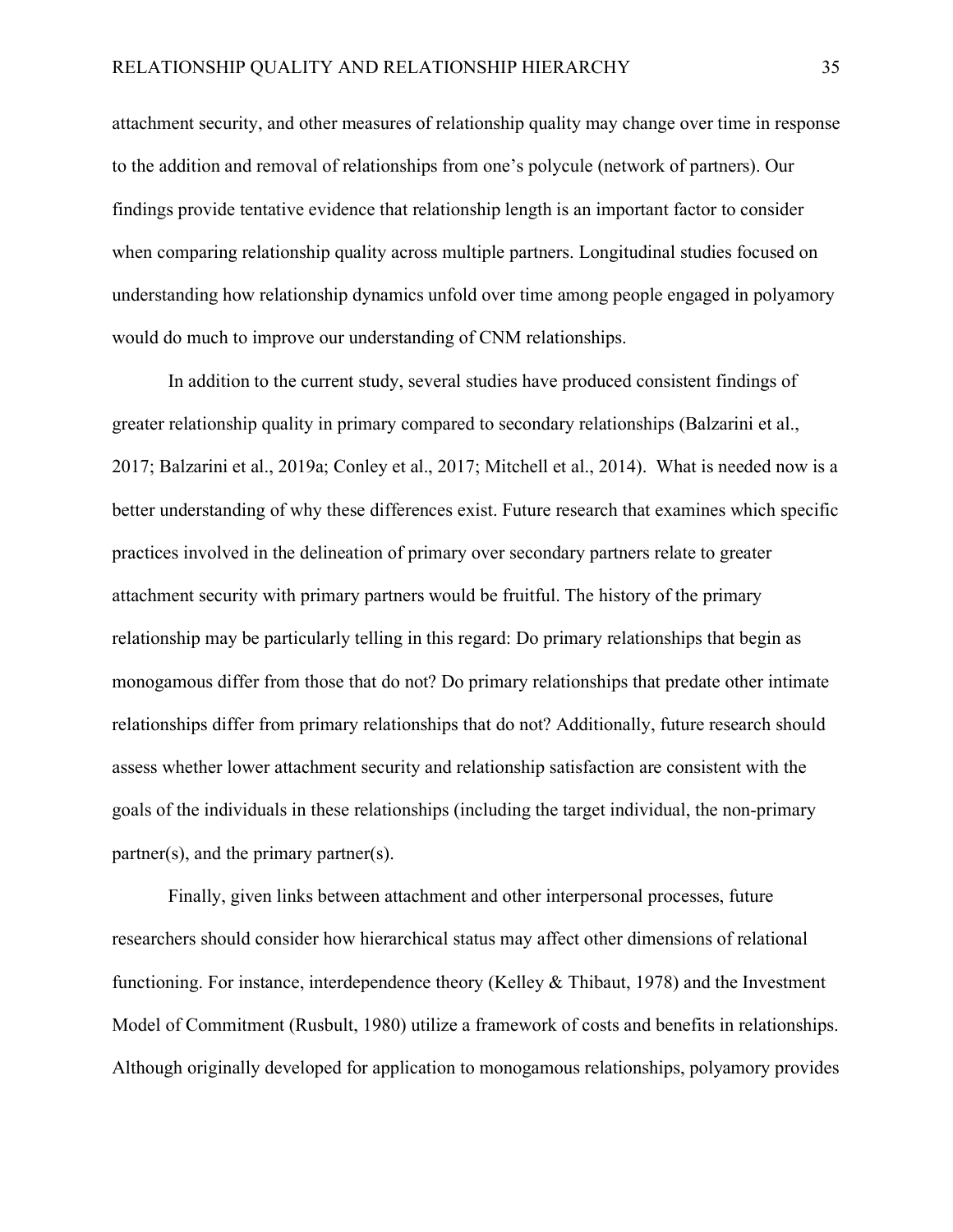a unique context in which to further our understanding of these models. Future research should examine how costs and benefits, comparison of alternatives, and investments may differ in polyamorous, compared to monogamous, relationships (see Conley et al., 2017 for further discussion), with a particular focus on differences in hierarchical and non-hierarchical forms of polyamory.

In sum, participants in non-hierarchical relationships reported greater relationship satisfaction and attachment security than participants in hierarchical relationships. While no differences were found between non-hierarchical partners and primary partners on these indices, participants reported lower satisfaction and less attachment security with secondary and tertiary partners than with non-hierarchical partners. This study demonstrates the importance of considering relationship structure when examining relationship quality among polyamorous individuals. We hope that this study will be the first of many to examine, or at least account for, relationship configurations such as hierarchy in studies of polyamorous relationships.

Ethical approval: The authors declare that they have no conflict of interest. All procedures performed in studies involving human participants were in accordance with the ethical standards of the institutional and/or national research committee (Exempt due to less than minimal risk and anonymous surveys: Antioch College: 201802; California State University: 18-19-242; University of Kansas; University of Michigan) and with the 1964 Helsinki declaration and its later amendments or comparable ethical standards. This article does not contain any studies with animals performed by any of the authors.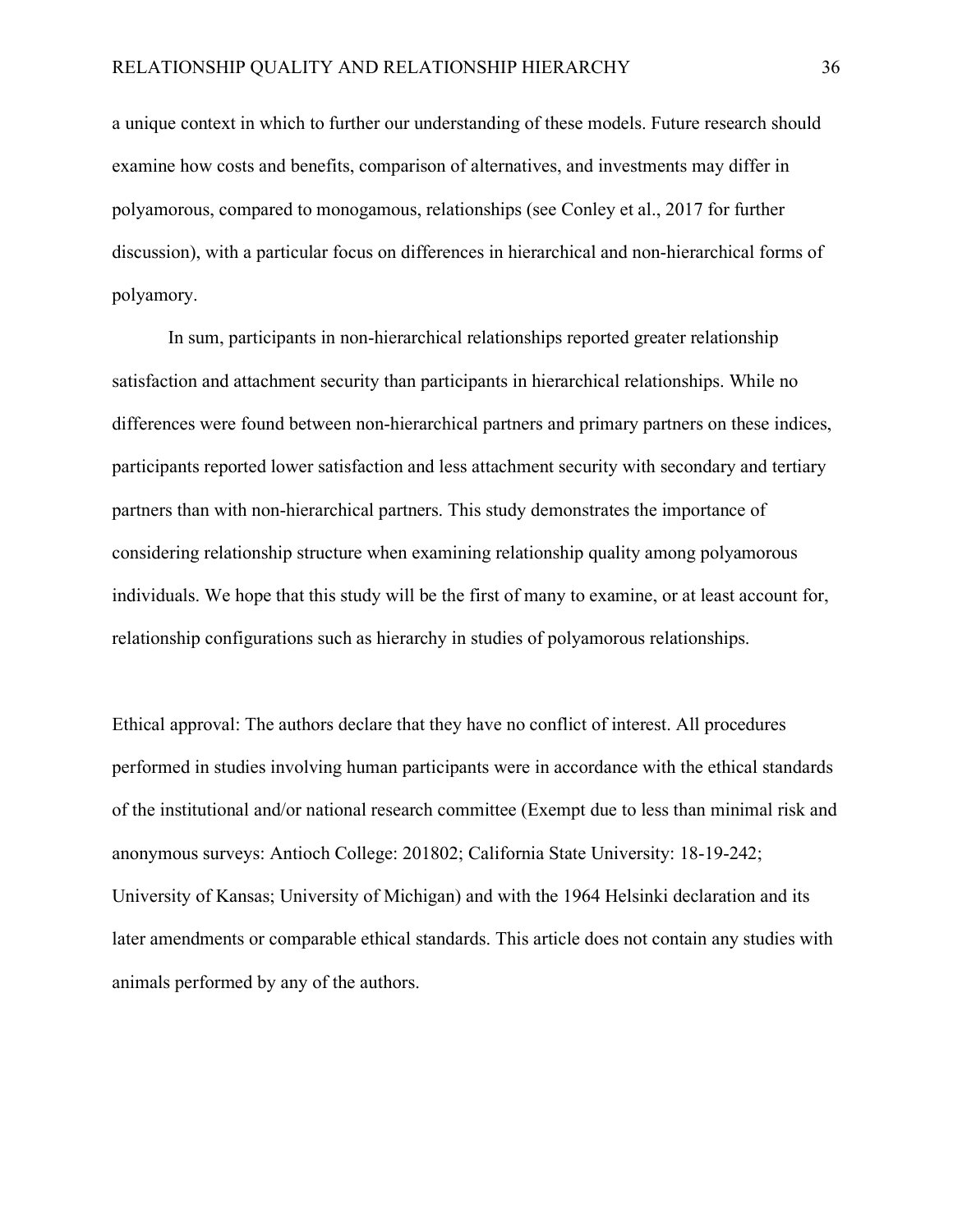#### References

- Balzarini R. N., Campbell L., Kohut T., Holmes B. M., Lehmiller J. J., Harman J. J., & Atkins, N. (2017). Perceptions of primary and secondary relationships in polyamory*. PLoS ONE 12*(5):e0177841.<https://doi.org/10.1371/journal.pone.0177841>
- Balzarini, R. N., Dharma, C., Kohut, T., Campbell, L., Lehmiller, J. J., Harman, J. J., & Holmes, B. M. (2019a). Comparing relationship quality across different types of romantic partners in polyamorous and monogamous relationships. *Archives of Sexual Behavior*. [https://doi.org/10.1007/s10508-019-1416-7](https://doi-org.proxy.lib.csus.edu/10.1007/s10508-019-1416-7)
- Balzarini, R. N., Dharma, C., Muise, A., & Kohut, T. (2019b). Eroticism versus nurturance: How eroticism and nurturance differs in polyamorous and monogamous relationships. *Social Psychology, 50*(3), 185–200. https://doi.org/10.1027/1864-9335/a000378 (Supplemental)
- Benjamini, Y., & Hochberg, Y. (1995). Controlling the False Discovery Rate: A Practical and Powerful Approach to Multiple Testing. *Journal of the Royal Statistical Society: Series B (Methodological), 57*(1), 289-300.

Bowlby, J. (1969). *Attachment and loss, Vol. 1: Attachment*. New York: Basic Books.

Brennan, K. A., Clark, C. L., & Shaver, P. R. (1998). Self-report measurement of adult attachment: An integrative overview. In J. A. Simpson & W. S. Rholes (Eds.), *Attachment theory and close relationships.* (pp. 46–76). New York, NY: Guilford Press. Retrieved from [https://search-ebscohost-](https://search-ebscohost-com.proxy.lib.csus.edu/login.aspx?direct=true&db=psyh&AN=1997-36873-002)

[com.proxy.lib.csus.edu/login.aspx?direct=true&db=psyh&AN=1997-36873-002](https://search-ebscohost-com.proxy.lib.csus.edu/login.aspx?direct=true&db=psyh&AN=1997-36873-002)

Conley, T. D., Matsick, J., Moors, A. C., & Ziegler, A. (2017). Investigation of consensually nonmonogamous relationships: Theories, methods, and new directions. *Perspectives on Psychological Science, 12,* 205–232. <https://doi.org/10.1177/1745691616667925>

Dagger, C. (2018, May). What is Couple Privilege? *Polyamory For Us.*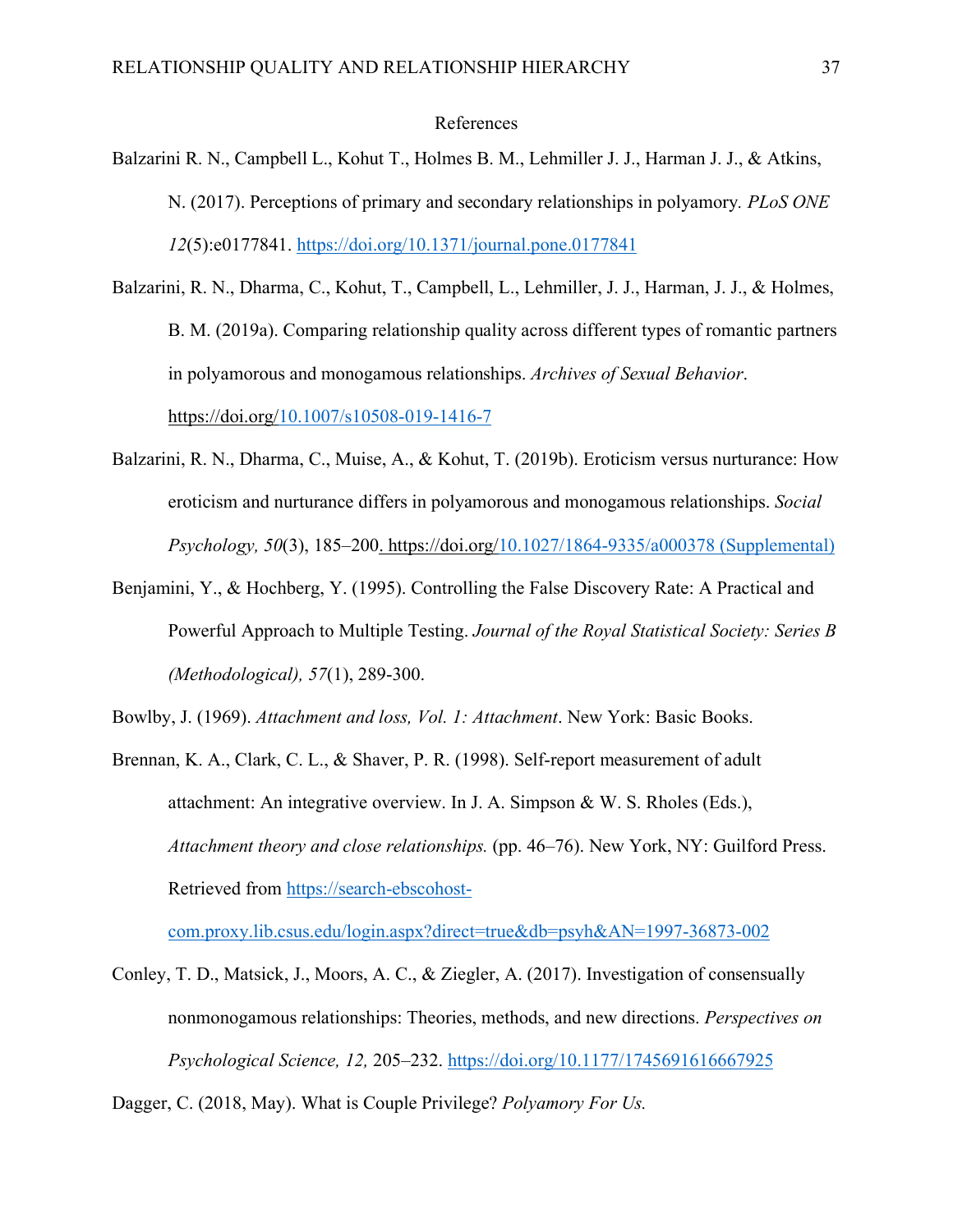<http://polyfor.us/couple-privilege/>

- Davila, J., Karney, B. R., & Bradbury, T. N. (1999). Attachment change processes in the early years of marriage. *Journal of Personality and Social Psychology,* 76, 783-802. https://doi.org/10.1037/0022-3514.76.5.783
- Fraley, R. C. (2019). Attachment in adulthood: Recent developments, emerging debates, and future directions. *Annual Review of Psychology, 70,* 401-422. [https://doi.org/10.1146/annurev-psych-010418-102813](https://mysacstate-my.sharepoint.com/personal/flicker_csus_edu1/Documents/consensual%20nonmonogamy/%09https:/doi.org/10.1146/annurev-psych-010418-102813)
- Fraley, R. C., Heffernan, M. E., Vicary, A. M., & Brumbaugh, C. C. (2011). The experiences in close relationships—Relationship Structures Questionnaire: A method for assessing attachment orientations across relationships. *Psychological Assessment*, *23*(3), 615–625. [https://doi.org/10.1037/a0022898](https://doi-org.proxy.lib.csus.edu/10.1037/a0022898)
- Funk, J. L., & Rogge, R. D. (2007). Testing the ruler with item response theory: Increasing precision of measurement for relationship satisfaction with the Couples Satisfaction Index. *Journal of Family Psychology*, *21*(4), 572–583. [https://doi.org/10.1037/0893-](https://doi-org.proxy.lib.csus.edu/10.1037/0893-3200.21.4.572) [3200.21.4.572](https://doi-org.proxy.lib.csus.edu/10.1037/0893-3200.21.4.572)
- Hazan, C., & Shaver, P. (1987). Romantic love conceptualized as an attachment process. *Journal of Personality and Social Psychology, 52*(3), 511–524. [https://doi.org/10.1037/0022-](https://doi-org.proxy.lib.csus.edu/10.1037/0022-3514.52.3.511) [3514.52.3.511](https://doi-org.proxy.lib.csus.edu/10.1037/0022-3514.52.3.511)
- Jamnik, Matthew R., & Lane, David J. (2017). The Use of Reddit as an Inexpensive Source for High-Quality Data. *Practical Assessment, Research & Evaluation*, *22*(5). Available online:<http://pareonline.net/getvn.asp?v=22&n=5>

Kale (2016). [The Difference between Relationship Anarchy and Non-Hierarchical Polyamory.](http://www.relationship-anarchy.com/videos/2016/6/20/the-difference-between-relationship-anarchy-and-non-hierarchical-polyamory)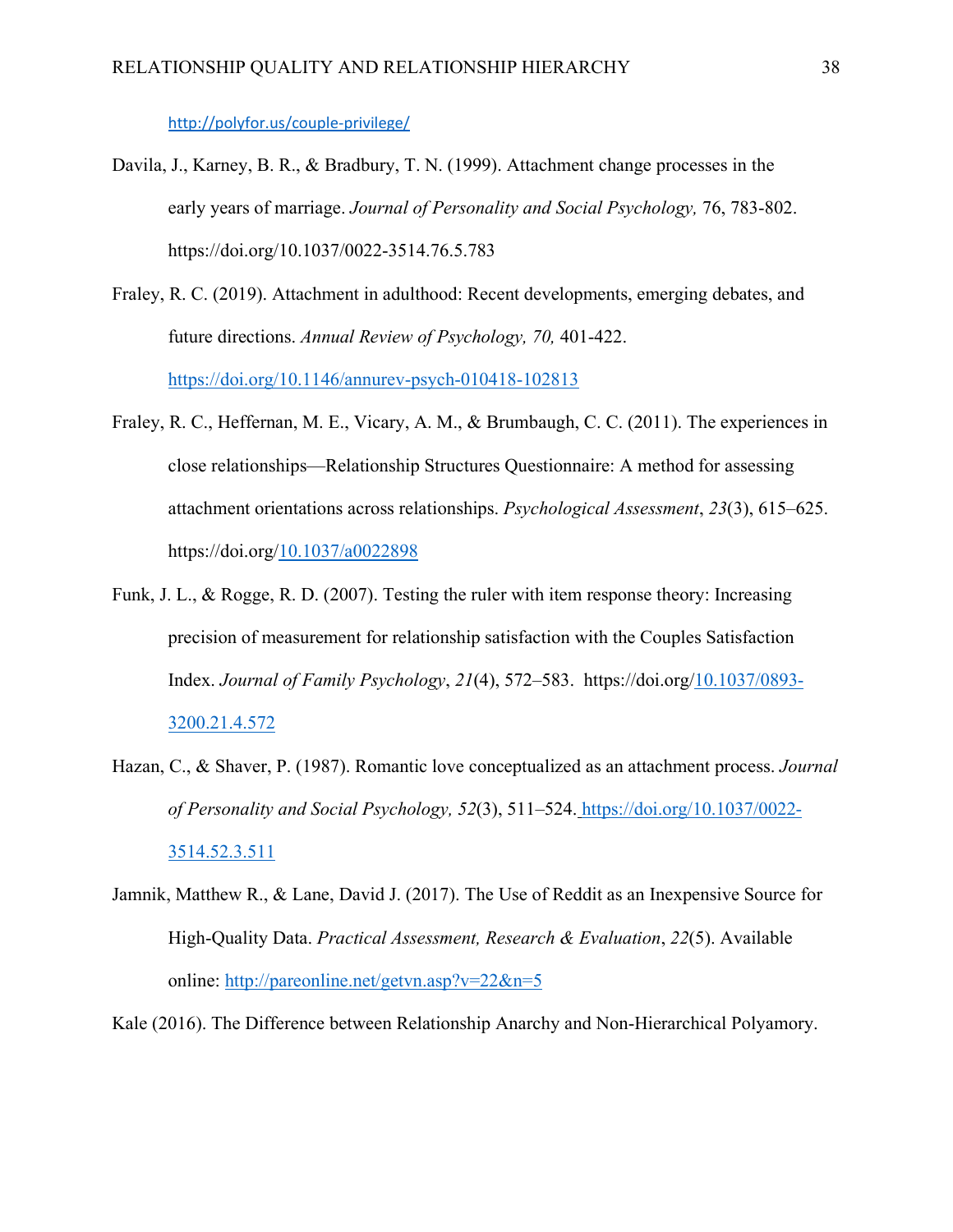Retrieved June 21, 2019 from [http://www.relationship-](http://www.relationship-anarchy.com/videos/2016/6/20/the-difference-between-relationship-anarchy-and-non-hierarchical-polyamory)

[anarchy.com/videos/2016/6/20/the-difference-between-relationship-anarchy-and-non](http://www.relationship-anarchy.com/videos/2016/6/20/the-difference-between-relationship-anarchy-and-non-hierarchical-polyamory)[hierarchical-polyamory](http://www.relationship-anarchy.com/videos/2016/6/20/the-difference-between-relationship-anarchy-and-non-hierarchical-polyamory)

- Karney, B. R., Bradbury, T. N. (1995). The longitudinal course of marital quality and stability: A review of theory, methods, and research. *Psychological Bulletin, 118,* 3–34. doi:10.1037/0033-2909.118.1.3
- Klesse, C. (2006). Polyamory and its 'Others': Contesting the Terms of Non-Monogamy. *Sexualities, 9*(5), 565–583. https://doi.org/10.1177/1363460706069986
- Labriola, K. (2003). *Models of open relationships*. Retrieved April 15, 2018, from [http://www.cat-and-dragon.com/stef/poly/Labriola/open.html.](http://www.cat-and-dragon.com/stef/poly/Labriola/open.html)
- La Guardia, ,J.G., Ryan, R. M., Couchman, C. E., & Deci, E. L. (2000). Within-person variation in security of attachment: A self-determination theory perspective on attachment, need fulfillment, and well-being. *Journal of Personality and Social Psychology, 79*(3), 367- 384. https://doi.org/10.1037//0022-3514.79.3.367
- Mitchell, M. E., Bartholomew, K., & Cobb, R. J. (2014). Need fulfillment in polyamorous relationships. *Journal of Sex Research, 51*(3), 329–339. https://doi.org/10.1080/00224499.2012.742998
- Moors, A. C. (2017). Has the American public's interest in information related to relationships beyond "the couple" increased over time? *Journal of Sex Research*, *54*(6), 677–684. [https://doi.org/10.1080/00224499.2016.1178208](https://doi-org.proxy.lib.csus.edu/10.1080/00224499.2016.1178208)

Moors, A. C., Conley, T. D., Edelstein, R. S., & Chopik, W. J. (2015). Attached to monogamy?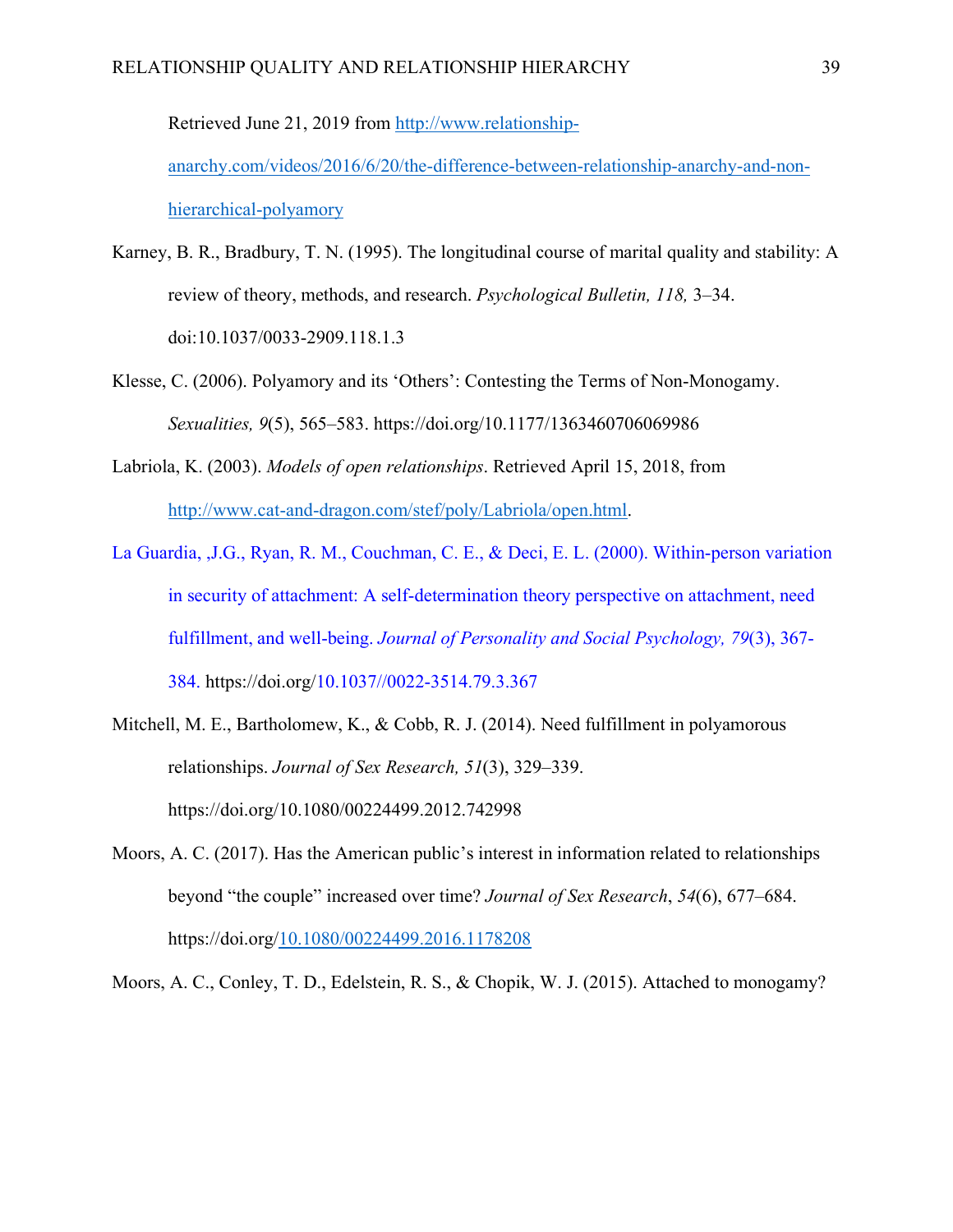Avoidance predicts willingness to engage (but not actual engagement) in consensual nonmonogamy. *Journal of Social and Personal Relationships*, *32*(2), 222–240. https://doi.org/10.1177/0265407514529065

- Moors, A., C., Ryan, W., & Chopik, W. J. (2019). Multiple loves: The effects of attachment with multiple concurrent romantic partners on relational functioning. P*ersonality and Individual Differences,* 147, 102-110.
- Murphy, A. P., Joel, S., & Muise, A. (2020). A Prospective Investigation of the Decision to Open Up a Romantic Relationship. *Social Psychological and Personality Science*. https://doi.org/10.1177/1948550619897157
- Pinheiro, J., Bates, D., DebRoy, S., Sarkar, D., & R Core Team (2018). Nlme: Linear and Nonlinear Mixed Effects Models, R package version 3.1-137. [https://CRAN.R-project.or](https://cran.r-project.org/package=nlme) [g/package=nlme](https://cran.r-project.org/package=nlme)
- Wei, M., Russell, D. W., Mallinckrodt, B., & Vogel, D. L. (2007). The experiences in close relationship scale (ECR)-short form: Reliability, validity, and factor structure. *Journal of Personality Assessment, 88*(2), 187-204. https://doi.org/10.1080/00223890701268041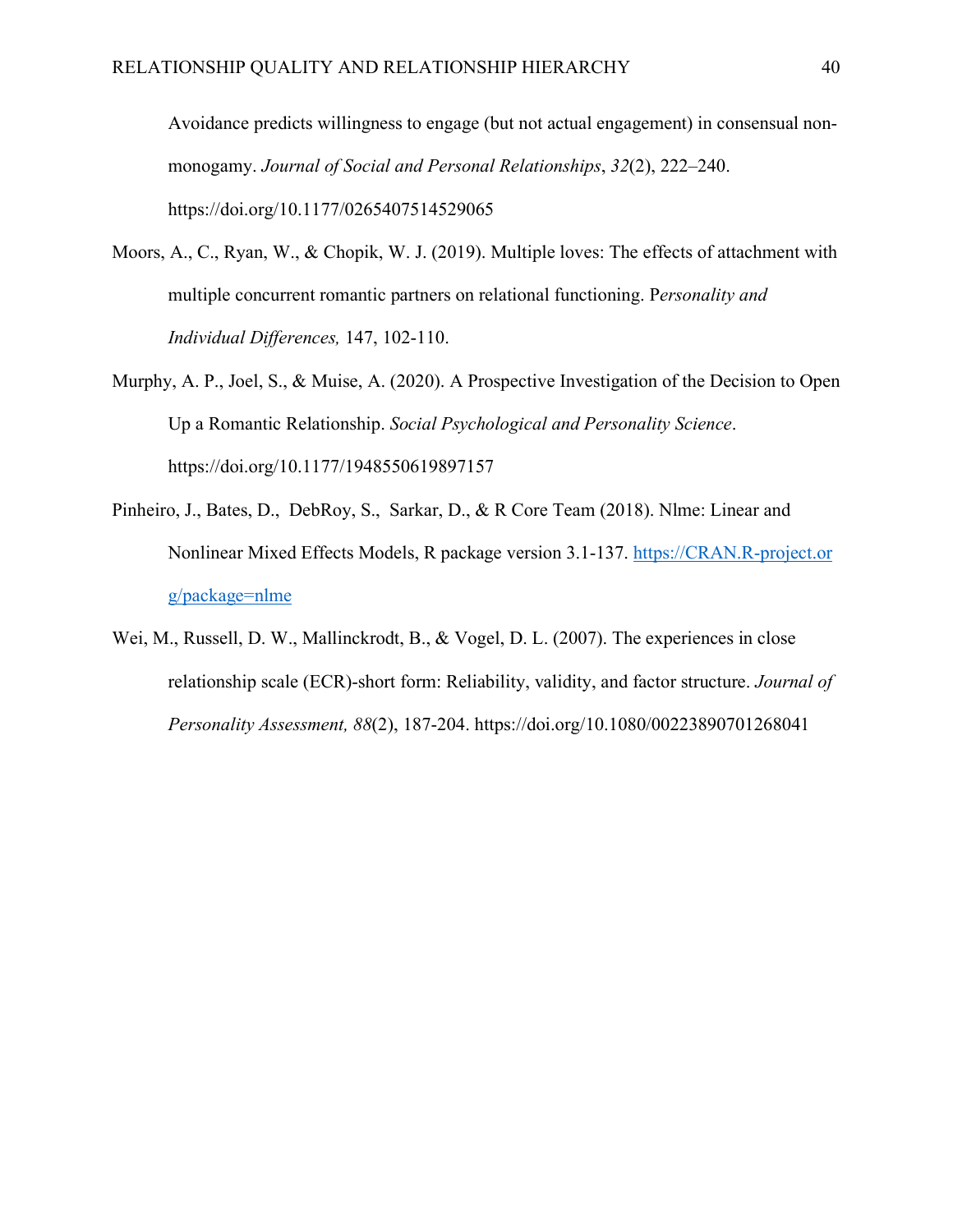### Table 1

#### *Relationship Characteristics in Studies 1 and 2*

| Relationship             | Non-          | Hierarchical        |                  |                  |  |  |  |
|--------------------------|---------------|---------------------|------------------|------------------|--|--|--|
| characteristic           | hierarchical  |                     |                  |                  |  |  |  |
|                          |               | <b>All Partners</b> | Primary          | Non-primary      |  |  |  |
| Study 1 relationship     | 3.70(5.12)    | 4.67(6.38)          | $9.05(7.29)$ *** | $1.65(3.15)$ *** |  |  |  |
| length (years)           | $Mdn = 1.64$  | $Mdn = 1.31$        | $Mdn = 8.29$     | $Mdn = 0.70$     |  |  |  |
| Study 2 relationship     | 4.61(6.15)    | 5.57(7.12)          | $9.46(8.29)$ *** | $2.94(4.60)$ *** |  |  |  |
| length (years)           | $Mdn = 2$     | $Mdn = 2.17$        | $Mdn = 7.00$     | $Mdn = 1.08$     |  |  |  |
| Marital status (study 1) |               |                     |                  |                  |  |  |  |
| Married                  | 47 $(15\%)^*$ | 57 $(23%)^*$        | $53(52\%)$ ***   | $4(3%)***$       |  |  |  |
| Not married              | $266(85%)$ *  | $194 (77%)$ *       | 48 (48%)***      | 146 (97%)***     |  |  |  |
| Cohabitation (study 1)   |               |                     |                  |                  |  |  |  |
| Living together          | 114(36%)      | 88 (35%)            | 77 (76%)***      | $11(7%)$ ***     |  |  |  |
| Living separate, local   | 144 $(46%)$   | $126(50\%)$         | $17(17%)$ ***    | $109(73\%)$ ***  |  |  |  |
| Long distance            | 55 (18%)      | 37(15%)             | $7(7%)***$       | 30 $(20\%)$ ***  |  |  |  |
| Co-parenting (study 1)   |               |                     |                  |                  |  |  |  |
| Co-parent                | 31 $(10\%)$ * | 33 $(13%)$ *        | $30(30\%)$ ***   | $3(2\%)$ ***     |  |  |  |
| Not a co-parent          | 252 (80%)*    | $178(71\%)*$        | 64 (63%)***      | $114 (76\%)$ *** |  |  |  |
| Partner is a parent, but | 30 $(10\%)^*$ | 40 $(16\%)^*$       | $7(7%)***$       | 33 $(22%)$ ***   |  |  |  |
| no co-parenting role     |               |                     |                  |                  |  |  |  |

*Note.* Entries show *M*(*SD*) or Count(proportion). The 'All Partners' column under hierarchical relationships represents all partners from hierarchical participants. Differences in sample characteristics between hierarchical and non-hierarchical groups, as well as primary and non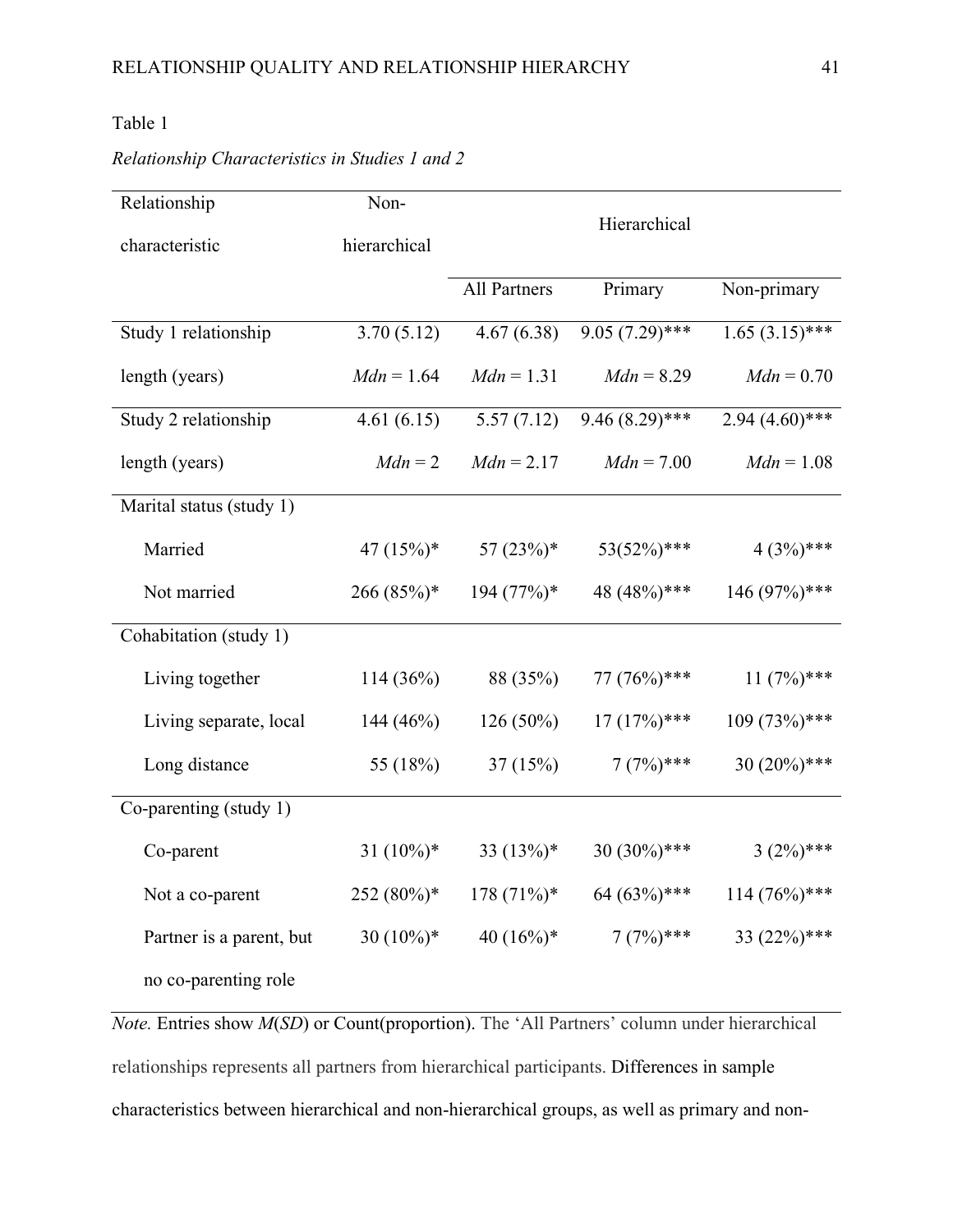primary relationships in hierarchical groups, were tested via t-tests (for numerical variables) and Fisher's exact test (for categorical variables). Random intercept models were considered but showed no significant variance in intercepts across participants. For Study 1, non-hierarchical participants had a total of 313 (55%) relationships and hierarchical participants had 251 (45%) relationships. Of hierarchical participants in Study 1, there were 101 primary partners (40%) and 150 non-primary partners (60%). In Study 2, non-hierarchical participants had a total of 314 (31%) relationships and hierarchical participants had 712 (69%) relationships. Of hierarchical participants in Study 2, there were 285 primary partners (40%) and 427 non-primary partners (60%). Some entries may have slightly different *n* due to participant non-response. P-values were adjusted for multiple testing using the BH/FDR method. Asterisks indicate within-row differences.

\* *p*<0.05, \*\* *p*<0.01, \*\*\**p*<0.001.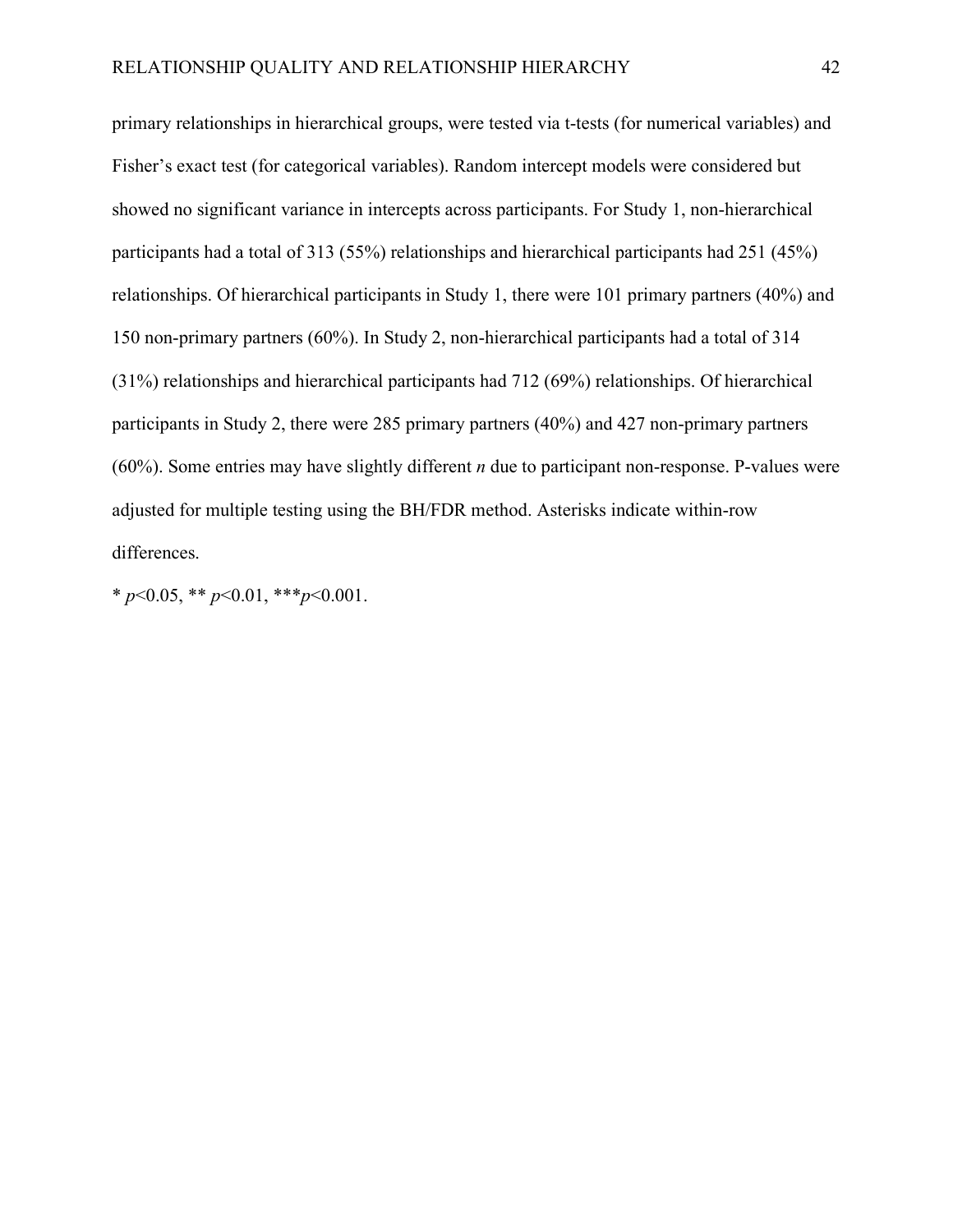### Table 2

## *Participant Characteristics in Study 1 and Study 2*

|                            | Study 1          |                 | Study 2          |                |  |  |
|----------------------------|------------------|-----------------|------------------|----------------|--|--|
| Participant characteristic | Non-hierarchical | Hierarchical    | Non-hierarchical | Hierarchical   |  |  |
|                            | $n=128(57%)$     | $n = 97(43%)$   | $n = 121(34%)$   | $n = 239(66%)$ |  |  |
|                            | $30.66(6.14)$ *  | $33.67(8.82)$ * | 36.19(10.89)     | 34.54(10.32)   |  |  |
| Age (years)                | $Mdn = 30$       | $Mdn = 32$      | $Mdn = 34$       | $Mdn = 33$     |  |  |
| Income per people in       | 36678 (29918)    | 45493 (27409)   | <b>NA</b>        | NA             |  |  |
| household (USD/year)       | $Mdn = 27500$    | $Mdn = 39250$   | NA               | <b>NA</b>      |  |  |
| Race                       |                  |                 |                  |                |  |  |
| African American / Black   | $2(1.8\%)$       | $0(0\%)$        | $1(0.4\%)$       | $2(1.7\%)$     |  |  |
| Asian / Pacific Islander   | $4(3.7\%)$       | $2(2.6\%)$      | $1(0.4\%)$       | $0(0\%)$       |  |  |
| European / White           | 90 (82.6%)       | 68 (88.3%)      | $205(89.1\%)$    | $100(85.5\%)$  |  |  |
| Hispanic / Latinx          | $3(2.8\%)$       | $1(1.3\%)$      | $2(0.9\%)$       | $2(1.7\%)$     |  |  |
| Native American            | $3(2.8\%)$       | $0(0\%)$        | $1(0.4\%)$       | $0(0\%)$       |  |  |
| Multi-racial               | $8(7.3\%)$       | $6(7.8\%)$      | 11 $(4.8\%)$     | $7(6.0\%)$     |  |  |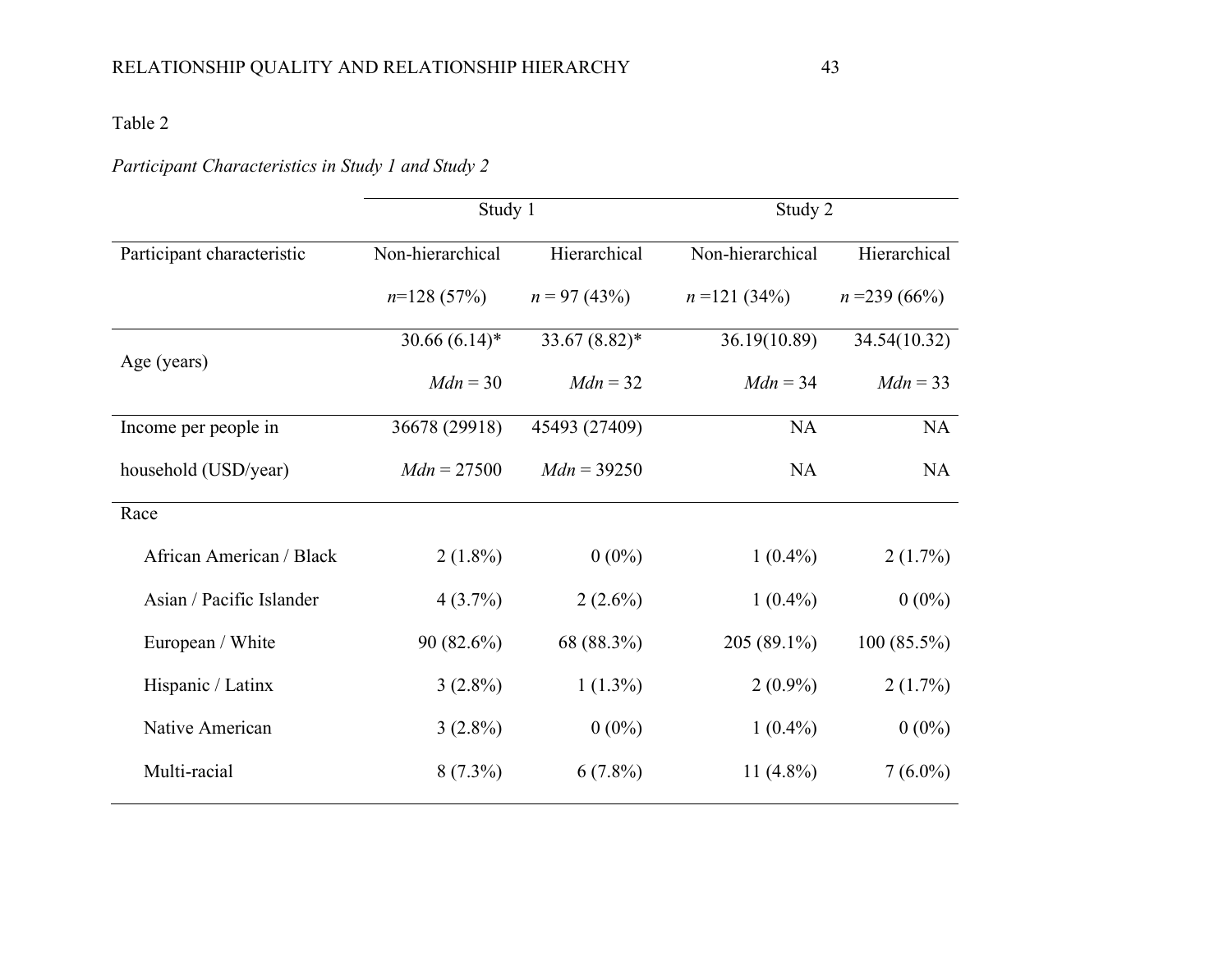| $1(0.9\%)$ | $1(1.3\%)$ | $9(3.9\%)$ | $6(5.1\%)$ |
|------------|------------|------------|------------|
|            |            |            |            |
| 67(61%)    | 57 (74%)   | 143 (62%)  | 75 (64%)   |
| 30 (28%)   | 15(19%)    | 72 (31%)   | 32(27%)    |
| $12(11\%)$ | 5(7%)      | 15(7%)     | $10(9\%)$  |
|            |            |            |            |
| $12(11\%)$ | 3(4%)      | NA         | NA         |
| 96 (89%)   | 73 (96%)   | <b>NA</b>  | NA         |
| 32 (29 %)  | 26 (34%)   |            |            |
| $4(3.7\%)$ | $1(1.3\%)$ | 72 (31%)   | 36(31%)    |
| 22 (20%)   | 27 (36%)   | <b>NA</b>  | NA         |
| 25 (23%)4  | 12(16%)    | 113 (49%)  | 47 (40%)   |
| $(3.7\%)$  | $2(2.6\%)$ | 5(2%)      | 6(5%)      |
| 20 (18%)   | $7(9.2\%)$ | 38 (17%)   | 27(23%)    |
| $2(1.8\%)$ | $1(1.3\%)$ | NA         | NA         |
| <b>NA</b>  | NA         | <b>NA</b>  | NA         |
|            |            |            |            |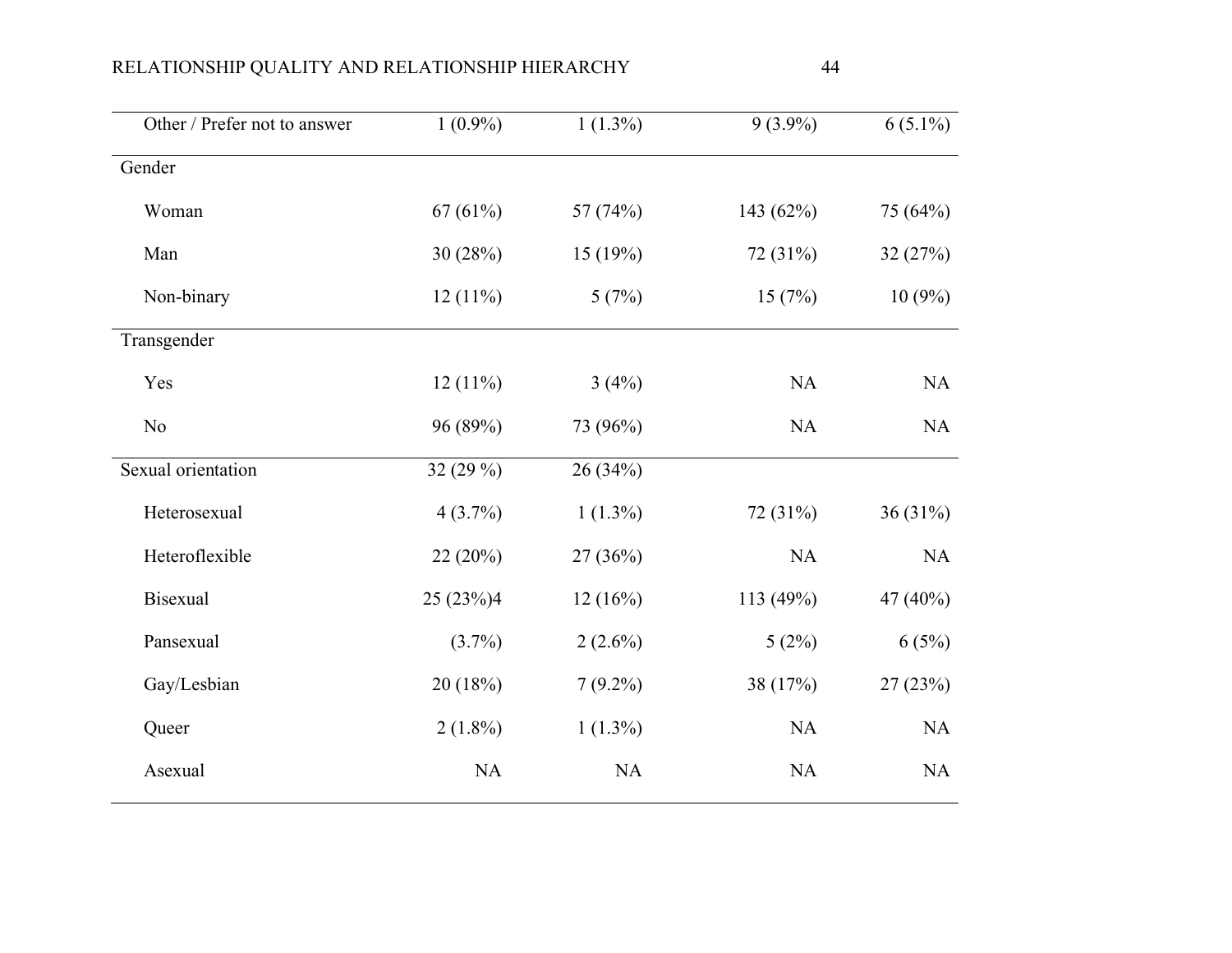| v.                 |
|--------------------|
| I<br>۰.<br>×<br>۰, |

| Other                 |            |            | $2(1\%)$    | $1(1\%)$  |
|-----------------------|------------|------------|-------------|-----------|
| Children              |            |            |             |           |
| Has children          | 23(21%)    | 25(32%)    | <b>NA</b>   | <b>NA</b> |
| Doesn't have children | 86 (79%)   | 52 (68%)   | <b>NA</b>   | <b>NA</b> |
| Number of partners    |            |            |             |           |
| Two                   | 91 (71%)   | 54 (56%)   | 111 $(46%)$ | 78 (64%)  |
| Three                 | 25(20%)    | 34 (35%)   | 64 (27%)    | 24(20%)   |
| More than three       | 12(9%)     | 9(9%)      | 64 (27%)    | 19(16%)   |
| Education             |            |            |             |           |
| $12th$ grade or lower | $3(2.8\%)$ | $3(3.9\%)$ | <b>NA</b>   | <b>NA</b> |
| Some university or BS | 82 (77%)   | 46 $(61%)$ | <b>NA</b>   | <b>NA</b> |
| Graduate school       | 22(21%)    | 27(36%)    | <b>NA</b>   | <b>NA</b> |

*Note.* Entries show M(SD) or Count(proportion). Differences in sample characteristics between hierarchical and non-hierarchical groups were tested via t-tests (for numerical variables) and Fisher's exact test (for categorical variables). Significances are adjusted for multiple testing (FDR).

 $* p < 0.05$ .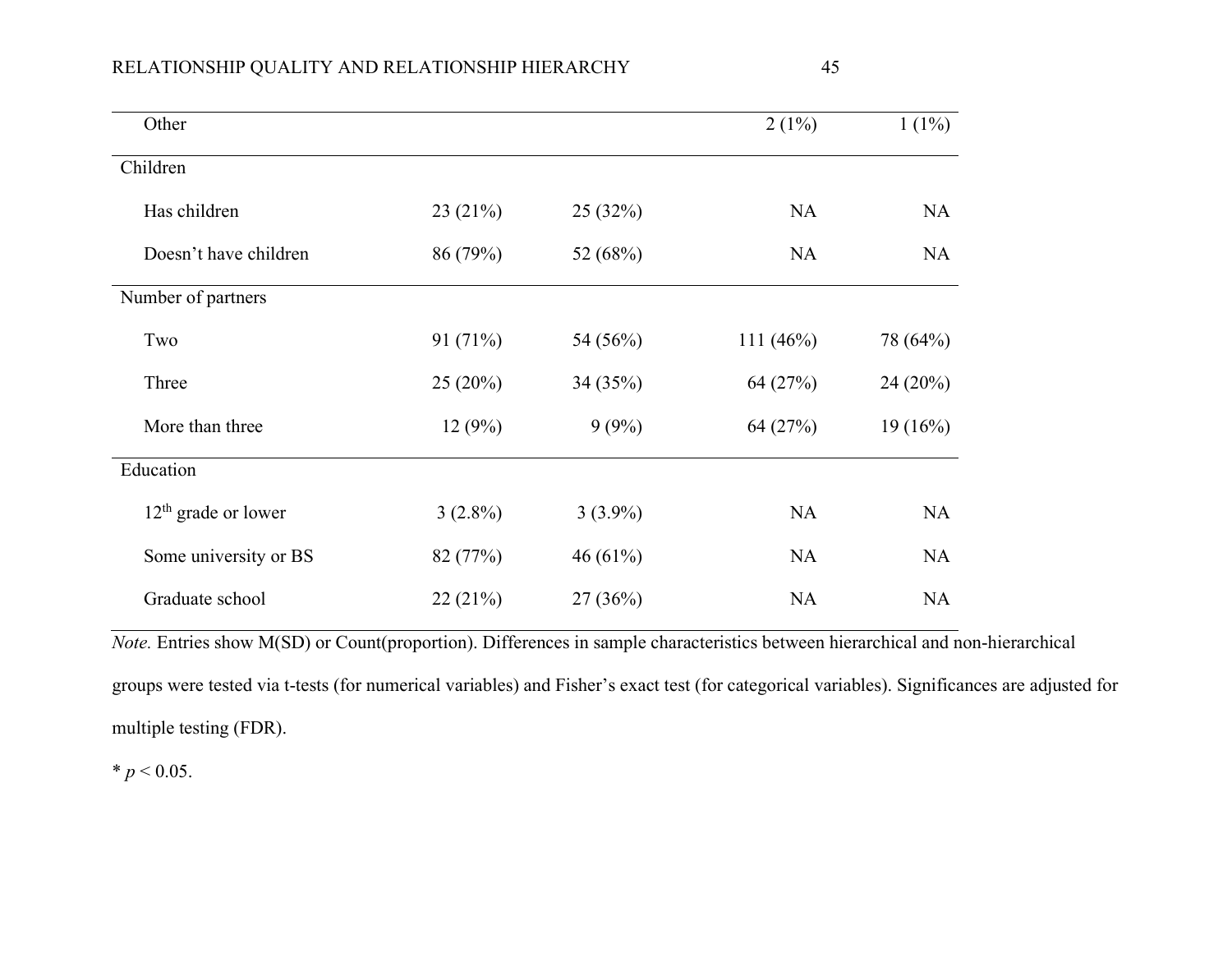Table 3

*Means, Standard Deviations, and Spearman Correlations for Attachment Avoidance, Anxiety, and Relationship Satisfaction in Study 1* 

*and Study 2*

| Study 1                     |                      |             |                  |              |             |                |        |                |
|-----------------------------|----------------------|-------------|------------------|--------------|-------------|----------------|--------|----------------|
| Measure                     | Non-<br>hierarchical |             | Hierarchical     |              |             |                |        |                |
|                             |                      | All         | Primary          |              | Non-primary |                |        |                |
|                             |                      |             |                  | All          | Secondary   | Tertiary/other |        | $\overline{2}$ |
| 1. Avoidance<br>$(1-7)$     | $1.90(0.97)$ **      | 2.41(1.18)  | 1.66(0.79)       | 2.91(1.13)   | 2.72(1.02)  | 3.34(1.255)    |        |                |
| 2. Anxiety<br>$(1-7)$       | $2.02(1.27)$ ***     | 2.57(1.45)  | $2.05(1.36)$ *** | 2.92(1.41)   | 2.92(1.54)  | 2.94(1.12)     | .50    |                |
| 3. Satisfaction<br>$(1-21)$ | 16.54(3.25)          | 15.18(3.57) | 16.77(3.22)      | 14.11(3.40)  | 14.72(3.23) | 12.87(3.41)    | $-.69$ | $-.45$         |
|                             |                      |             | Study 2          |              |             |                |        |                |
| Measure                     | Non-                 |             |                  | Hierarchical |             |                |        |                |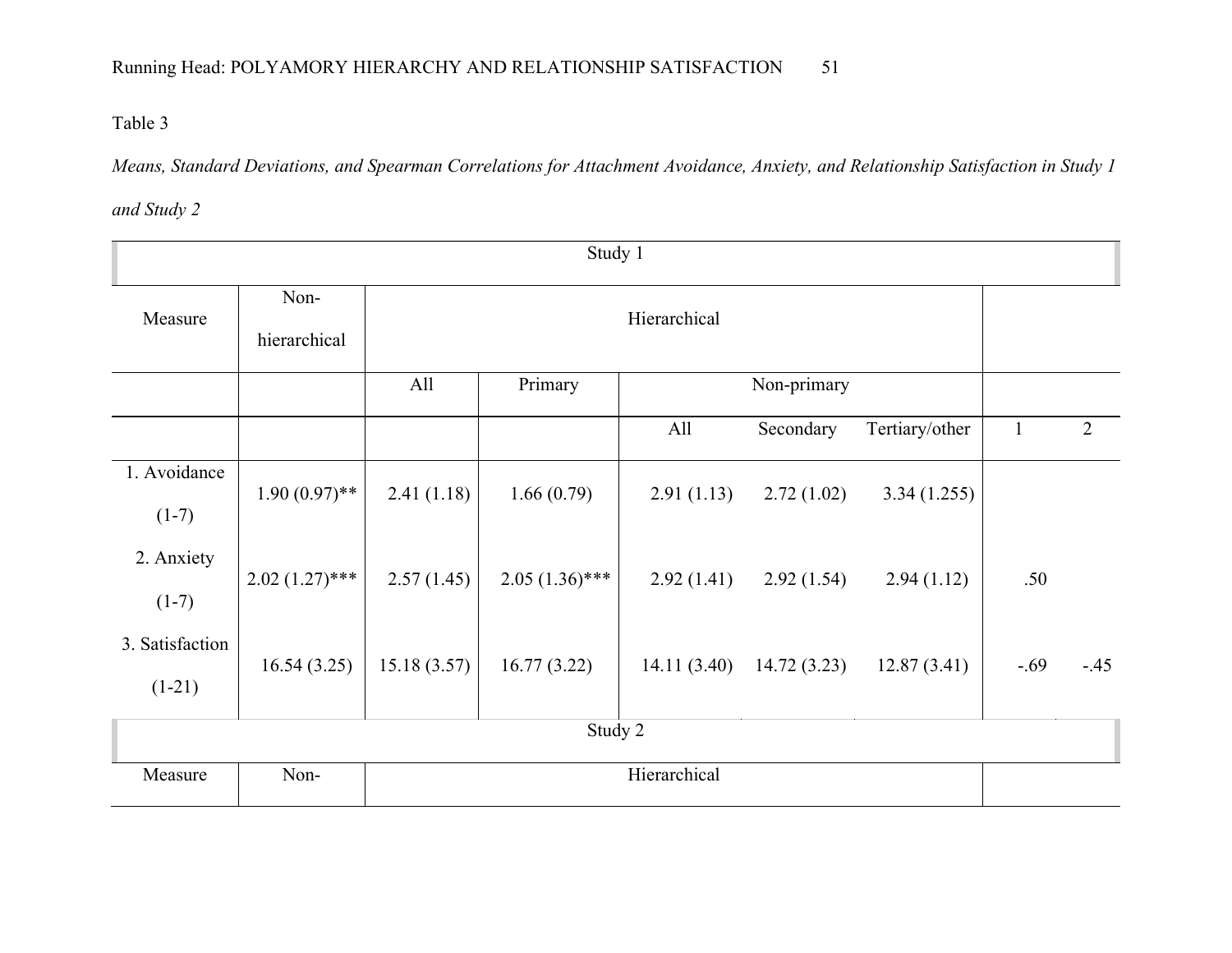|                 | hierarchical     |             |                  |             |         |                |
|-----------------|------------------|-------------|------------------|-------------|---------|----------------|
|                 |                  | All         | Primary          | Non-primary |         | $\overline{2}$ |
| 1. Avoidance    |                  |             |                  | 2.97(1.34)  |         |                |
| $(1-7)$         | $2.19(1.09)$ **  | 2.43(1.23)  | 1.63(0.86)       |             |         |                |
| 2. Anxiety      |                  |             |                  | 2.87(1.29)  | 0.2     |                |
| $(1-7)$         | $2.86(1.32)$ *** | 2.77(1.21)  | $2.64(1.08)$ *** |             |         |                |
| 3. Satisfaction |                  |             |                  | 15.78(4.46) | $-0.69$ | $-0.29$        |
| $(1-24)$        | 17.89(4.74)      | 17.36(4.60) | 19.73(3.71)      |             |         |                |

*Note*. Asterisks mark significant differences in the attachment variables between the samples (tested with Mixed Effects models). Satisfaction could not be compared due to the use of distinct scales between the two samples (although the questions used were the same, 3 items had different likert scales).

\*\*  $p<0.01$ , \*\*\* $p<0.001$ .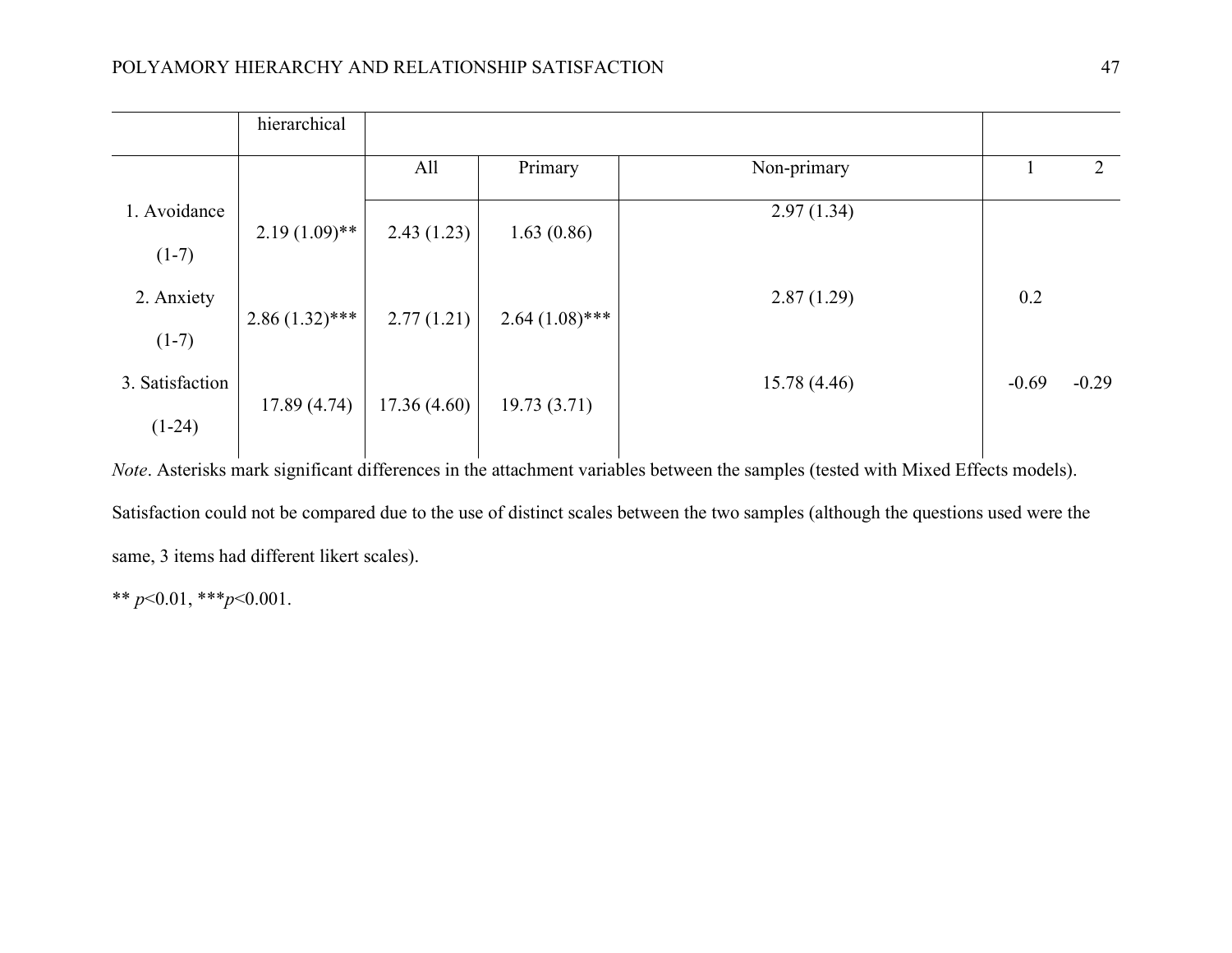### Table 4

*Studies 1 and 2 Linear Mixed Effects Model for Within-Participant SD for Attachment Avoidance, Anxiety, and Relationship* 

*Satisfaction by Hierarchy Type*

|              | Study 1          |                       |              |             |                  |  |  |  |  |  |
|--------------|------------------|-----------------------|--------------|-------------|------------------|--|--|--|--|--|
|              |                  |                       |              |             |                  |  |  |  |  |  |
|              | Intercept (SD)   | Non-hierarchical      | Hierarchical | $\chi^2(1)$ | $\boldsymbol{p}$ |  |  |  |  |  |
| Avoidance    | 2.07(0.39)       | 0.91                  | 1.14         | 10.89       | .001             |  |  |  |  |  |
| Anxiety      | 2.23(0.77)       | 1.01                  | 1.28         | 10.72       | .001             |  |  |  |  |  |
| Satisfaction | 16.05(1.71)      | 2.78                  | 3.22         | 4.36        | .037             |  |  |  |  |  |
|              | Study 2          |                       |              |             |                  |  |  |  |  |  |
|              |                  | Within-participant SD |              |             |                  |  |  |  |  |  |
|              | Intercept $(SD)$ | Non-hierarchical      | Hierarchical | $\chi^2(1)$ | p                |  |  |  |  |  |
| Avoidance    | 2.32(0.48)       | 0.92                  | 1.16         | 15.56       | .0001            |  |  |  |  |  |
| Anxiety      | 2.84(0.71)       | 1.06                  | 0.99         | 1.35        | .25              |  |  |  |  |  |
| Satisfaction | 17.57(1.62)      | 4.27                  | 4.39         | 0.27        | .60              |  |  |  |  |  |

*Note*. Significances are adjusted for multiple testing (FDR).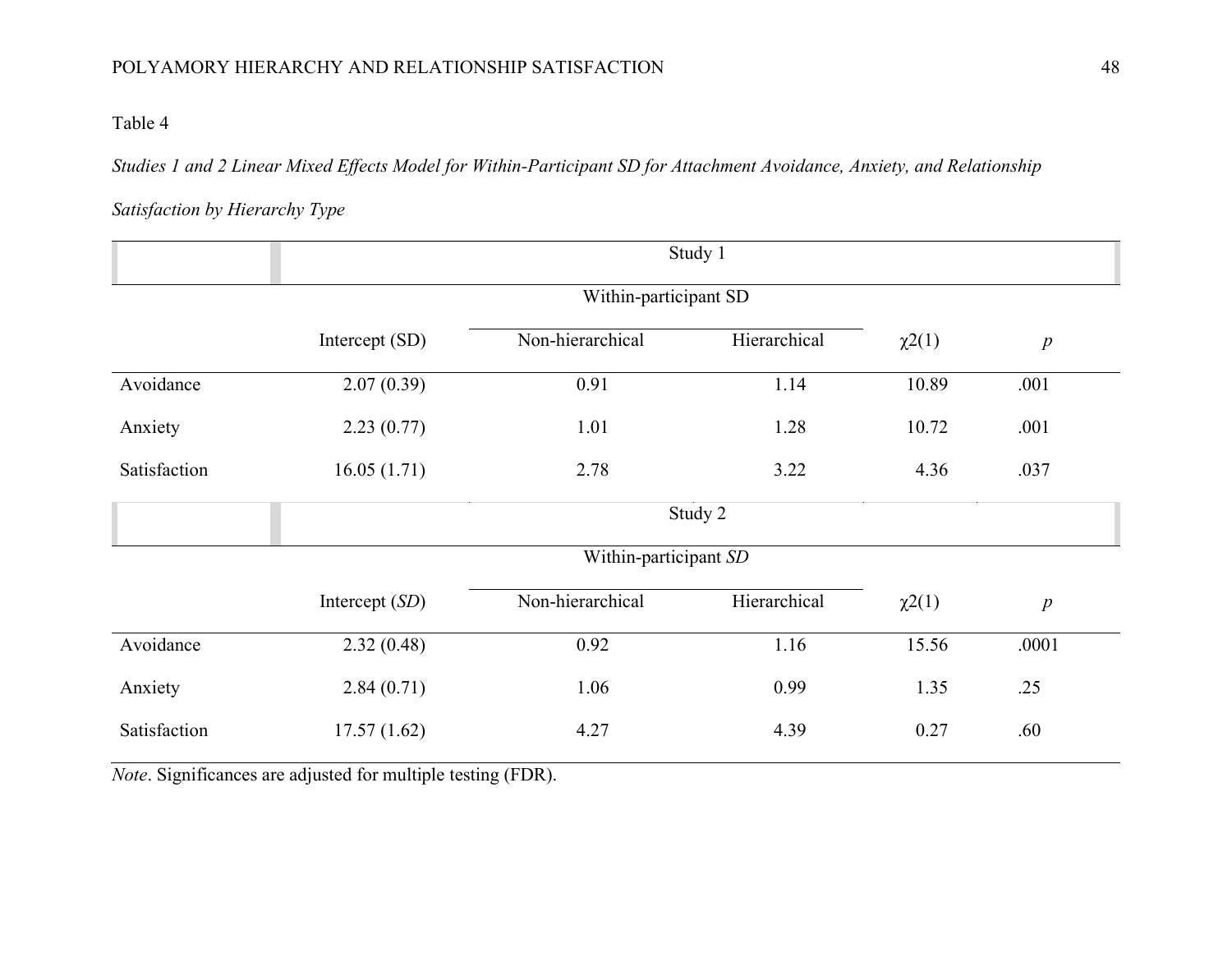### Table 5

|  |  |  | Study 1 Linear Mixed Models for Attachment Avoidance and Anxiety |
|--|--|--|------------------------------------------------------------------|
|  |  |  |                                                                  |

|                              | Avoidance        |      |     |                  | Anxiety          |           |           |                  |
|------------------------------|------------------|------|-----|------------------|------------------|-----------|-----------|------------------|
|                              | $\boldsymbol{b}$ | SE   | DF  | $\boldsymbol{p}$ | $\boldsymbol{b}$ | $\cal SE$ | $\cal DF$ | $\boldsymbol{p}$ |
| Step 1                       |                  |      |     |                  |                  |           |           |                  |
| Hierarchical (intercept)     | 2.18             | 0.08 | 333 | < .0001          | 2.55             | 0.11      | 339       | < .0001          |
| Non-hierarchical             | $-0.40$          | 0.09 | 223 | < .0001          | $-0.53$          | 0.14      | 223       | .0002            |
| Step 2                       |                  |      |     |                  |                  |           |           |                  |
| Intercept                    | 2.46             | 0.08 | 330 | < .0001          | 2.75             | 0.12      | 330       | < .0001          |
| Non-hierarchical             | $-0.43$          | 0.08 | 223 | < .0001          | $-0.54$          | 0.14      | 223       | .0001            |
| Relationship length          | $-0.16$          | 0.03 | 330 | < .0001          | $-0.21$          | 0.06      | 330       | .0005            |
| Long distance                | $-0.01$          | 0.12 | 330 | .91              | $-0.04$          | 0.15      | 330       | .79              |
| Living together              | $-0.41$          | 0.09 | 330 | < .0001          | $-0.47$          | 0.13      | 330       | .0003            |
| 3-level hierarchy            |                  |      |     |                  |                  |           |           |                  |
| Non-hierarchical (intercept) | 1.76             | 0.06 | 310 | < .0001          | 2.03             | 0.09      | 310       | < .0001          |
| Primary                      | $-0.13$          | 0.09 | 310 | 0.18             | $-0.01$          | 0.17      | 310       | .96              |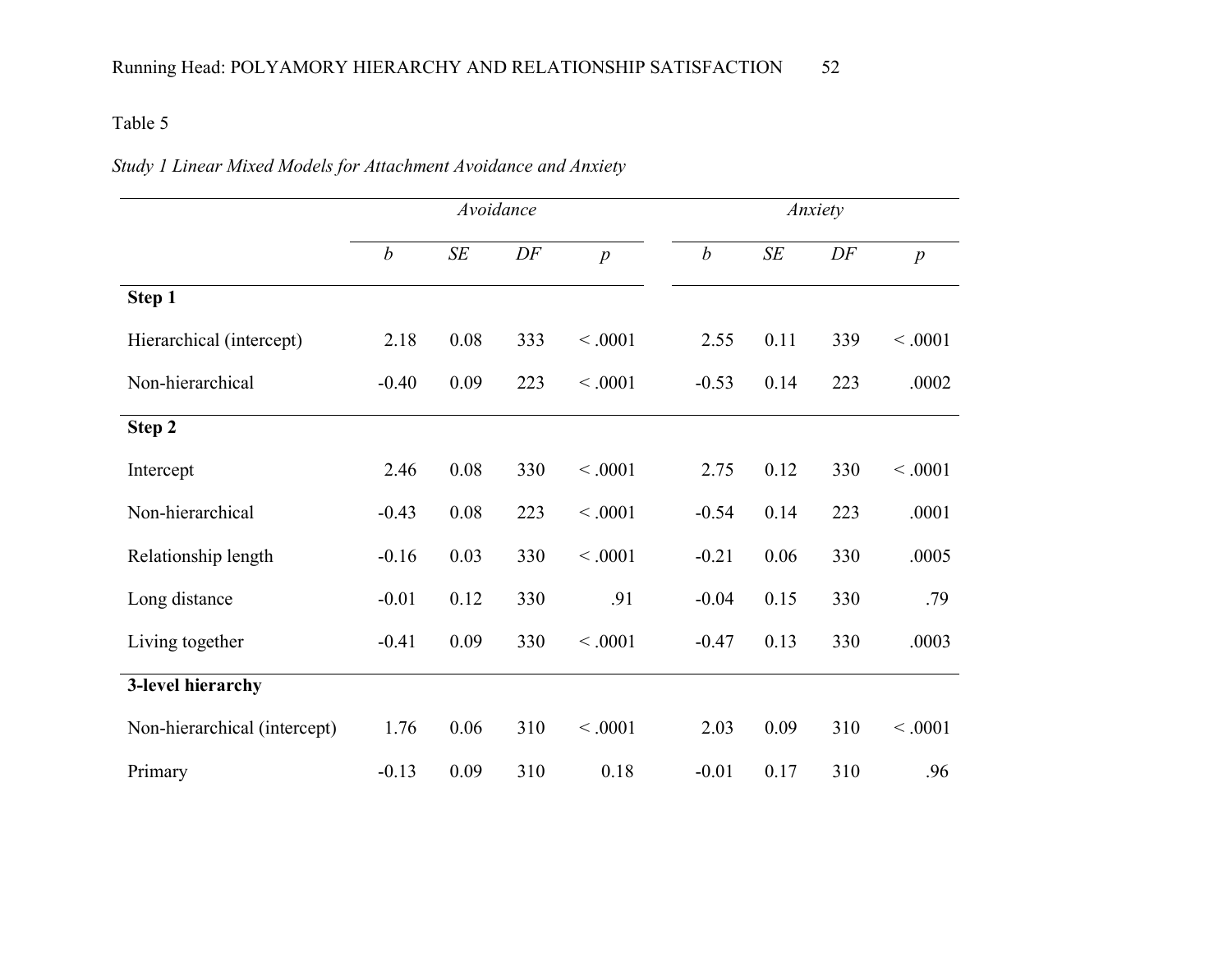### POLYAMORY HIERARCHY AND RELATIONSHIP SATISFACTION 50

| Secondary      |  | $0.93$ $0.11$ $310$ $< .0001$    |                     | $0.93$ $0.17$ $310$ $< .0001$ |
|----------------|--|----------------------------------|---------------------|-------------------------------|
| Tertiary/other |  | $1.70 \t 0.22 \t 310 \t < .0001$ | $0.96$ $0.29$ $310$ | .001                          |

*Note*. Relationship length was standardized. Significances are adjusted for multiple testing (FDR).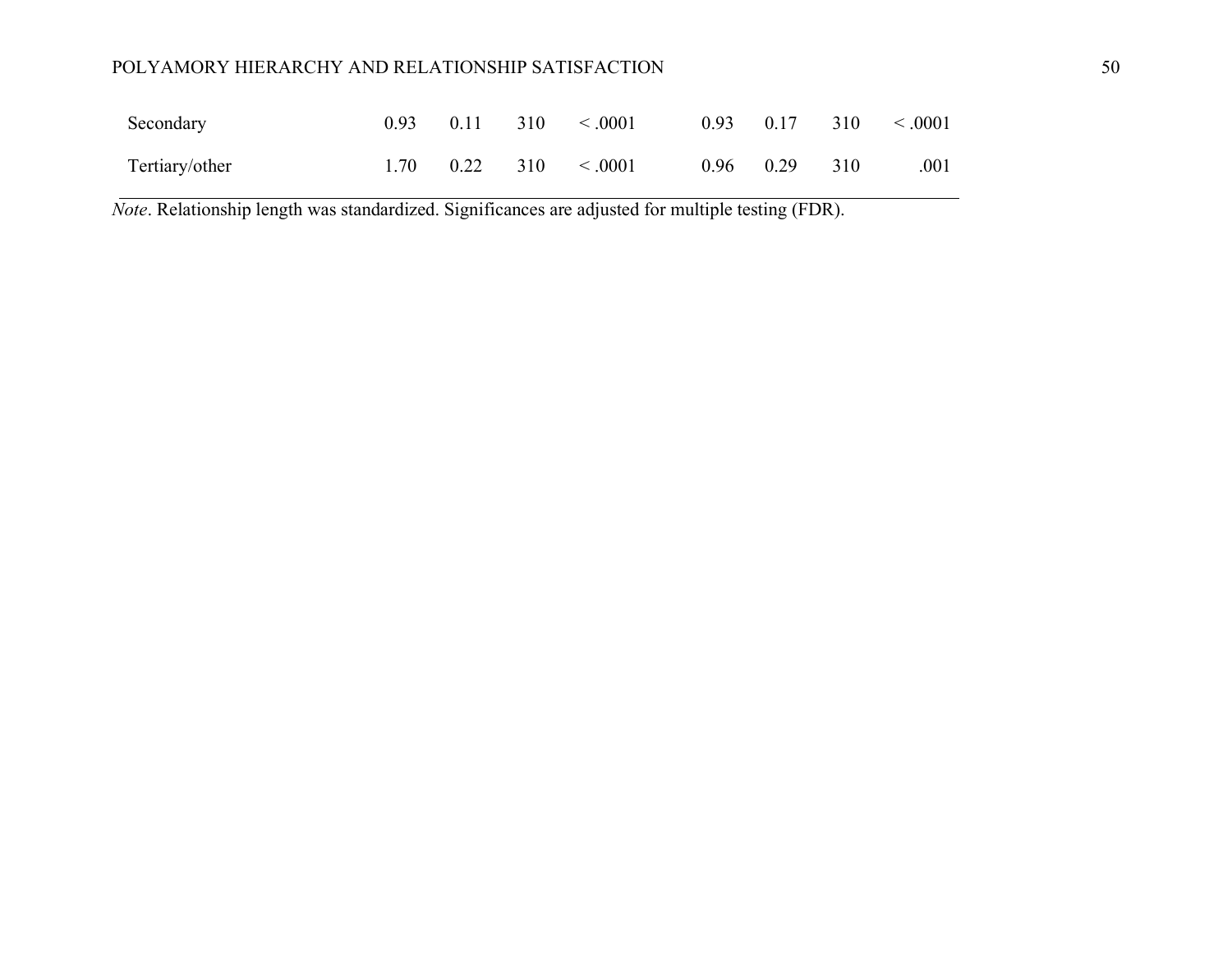## Table 6

|  | Study 1 Linear Mixed Models for Relationship Satisfaction |  |  |  |
|--|-----------------------------------------------------------|--|--|--|
|--|-----------------------------------------------------------|--|--|--|

|                              | $\boldsymbol{b}$ | SE   | DF  | $\boldsymbol{p}$ |
|------------------------------|------------------|------|-----|------------------|
| Step 1                       |                  |      |     |                  |
| Hierarchical (intercept)     | 15.25            | 0.26 | 339 | < .0001          |
| Non-hierarchical             | 1.32             | 0.34 | 223 | .0001            |
| Step 2                       |                  |      |     |                  |
| Intercept                    | 15.21            | 0.26 | 332 | < 0.001          |
| Non-hierarchical             | 1.39             | 0.34 | 223 | .0001            |
| Relationship length          | 0.54             | 0.14 | 332 | .0001            |
| 3-level hierarchy            |                  |      |     |                  |
| Non-hierarchical (intercept) | 16.57            | 0.21 | 310 | < 0.001          |
| Primary                      | 0.24             | 0.39 | 310 | .54              |
| Secondary                    | $-1.95$          | 0.40 | 310 | < 0.001          |
| Tertiary/other               | -4.44            | 0.68 | 310 | < 0.001          |

*Note*. Relationship length was standardized. Significances are adjusted for multiple testing

(FDR).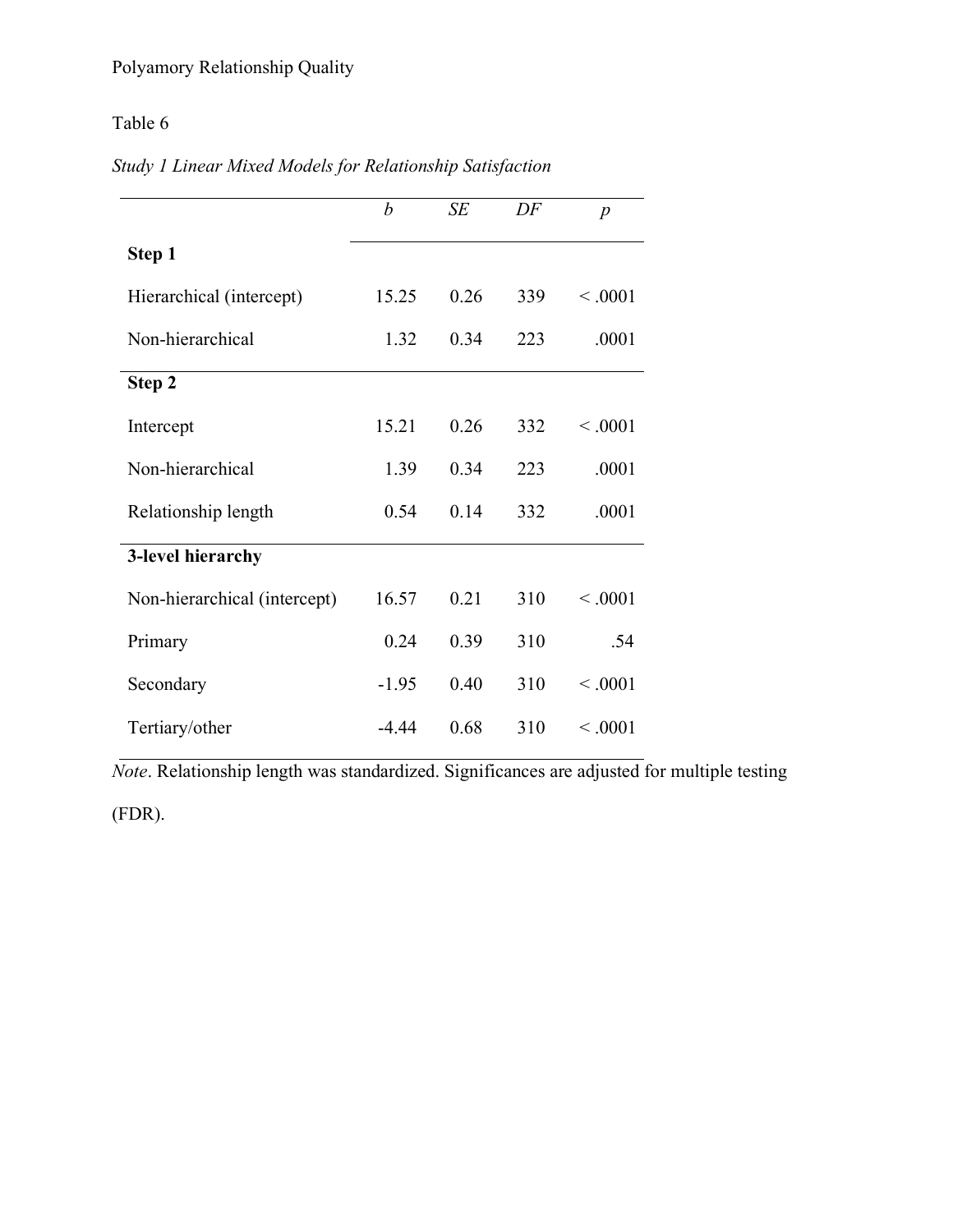## Polyamory Relationship Quality

## Table 7

|  |  |  | Study 2 Linear Mixed Models for Attachment Avoidance and Anxiety |
|--|--|--|------------------------------------------------------------------|
|  |  |  |                                                                  |

|                          | Avoidance        |           |     |                  | Satisfaction     |           |     |                  |
|--------------------------|------------------|-----------|-----|------------------|------------------|-----------|-----|------------------|
|                          | $\boldsymbol{b}$ | $\cal SE$ | DF  | $\boldsymbol{p}$ | $\boldsymbol{b}$ | $\cal SE$ | DF  | $\boldsymbol{p}$ |
| Step 1                   |                  |           |     |                  |                  |           |     |                  |
| Hierarchical (intercept) | 2.25             | 0.06      | 529 | < .0001          | 17.42            | 0.20      | 644 | < .0001          |
| Non-hierarchical         | $-0.16$          | 0.09      | 303 | .08              | 0.47             | 0.35      | 345 | .19              |
| Step 2                   |                  |           |     |                  |                  |           |     |                  |
| Intercept                | 2.15             | 0.08      | 330 | < .0001          | 17.39            | 0.22      | 527 | < .0001          |
| Non-hierarchical         | $-0.17$          | 0.08      | 223 | < .0001          | 0.58             | 0.39      | 303 | .13              |
| Relationship length      | $-0.09$          | 0.03      | 330 | < .0001          | 0.94             | 0.18      | 527 | < .0001          |
| 3 partners               | 0.23             | 0.11      | 301 | .03              |                  |           |     |                  |
| More than 3 partners     | 0.36             | 0.10      | 301 | .0006            |                  |           |     |                  |
| Non-hierarchy: Length    | $-0.27$          | 0.07      | 527 | .0001            | $-1.00$          | 0.37      | 527 | .007             |
| Less than 5 years        |                  |           |     |                  |                  |           |     |                  |
| Intercept                | 2.40             | 0.11      | 290 | < .0001          | 16.66            | 0.25      | 290 | < .0001          |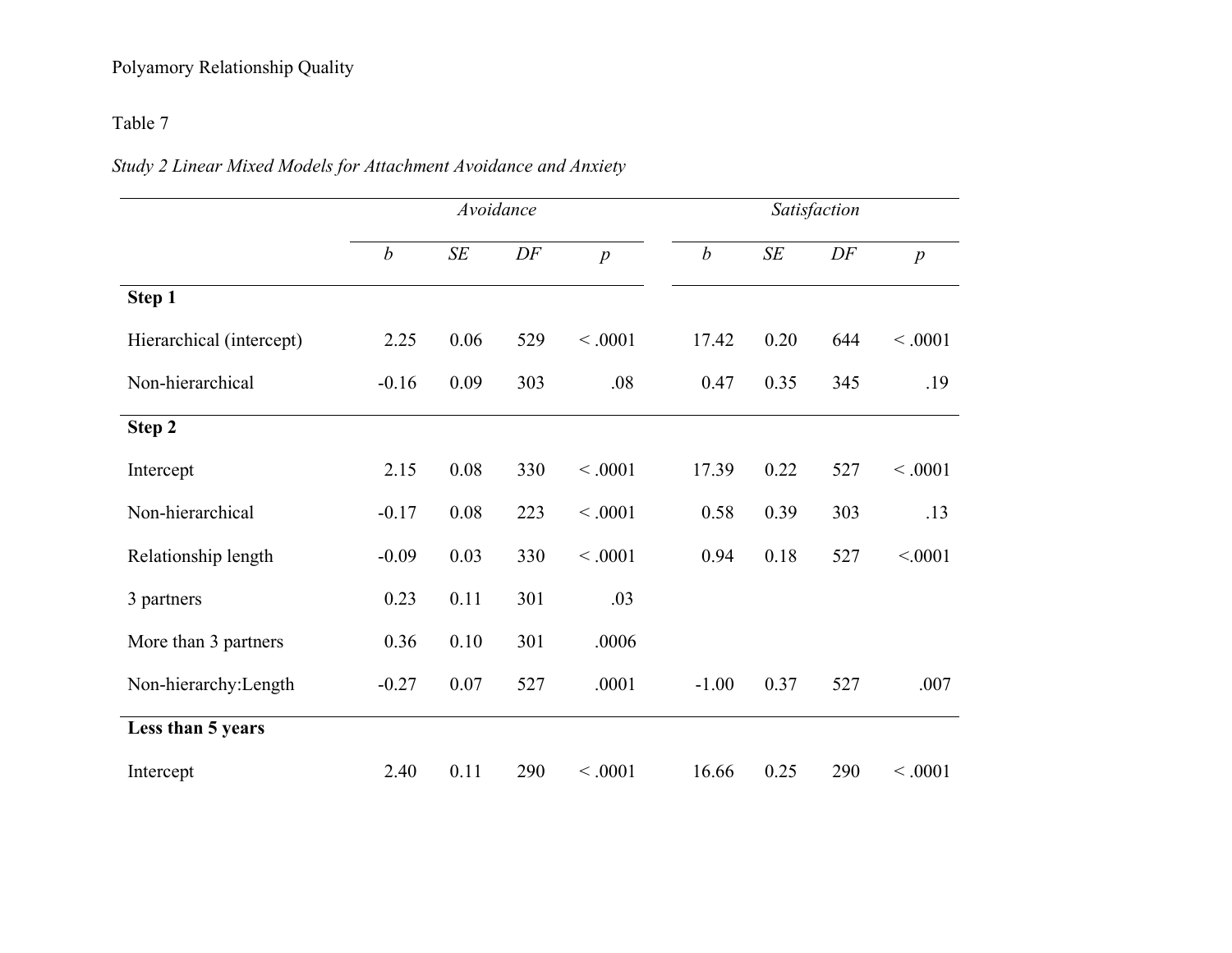Polyamory Relationship Quality

| Non-Hierarchical     | $-0.38$ | 0.12 | 269 | .002    | 1.24    | 0.44 | 271 | .006    |
|----------------------|---------|------|-----|---------|---------|------|-----|---------|
| 3 partners           | 0.38    | 0.15 | 269 | .01     |         |      |     |         |
| More than 3 partners | 0.45    | 0.13 | 269 | .001    |         |      |     |         |
| More than 5 years    |         |      |     |         |         |      |     |         |
| Intercept            | 1.69    | 0.10 | 192 | < 0.001 | 18.94   | 0.30 | 194 | < 0.001 |
| Non-Hierarchical     | 0.09    | 0.13 | 192 | .48     | $-0.64$ | 0.67 | 194 | .34     |
| 3 partners           | $-0.06$ | 0.13 | 192 | .65     |         |      |     |         |
| More than 3 partners | 0.04    | 0.14 | 192 | .79     |         |      |     |         |

*Note*. Relationship length was standardized. Significances are adjusted for multiple testing (FDR).